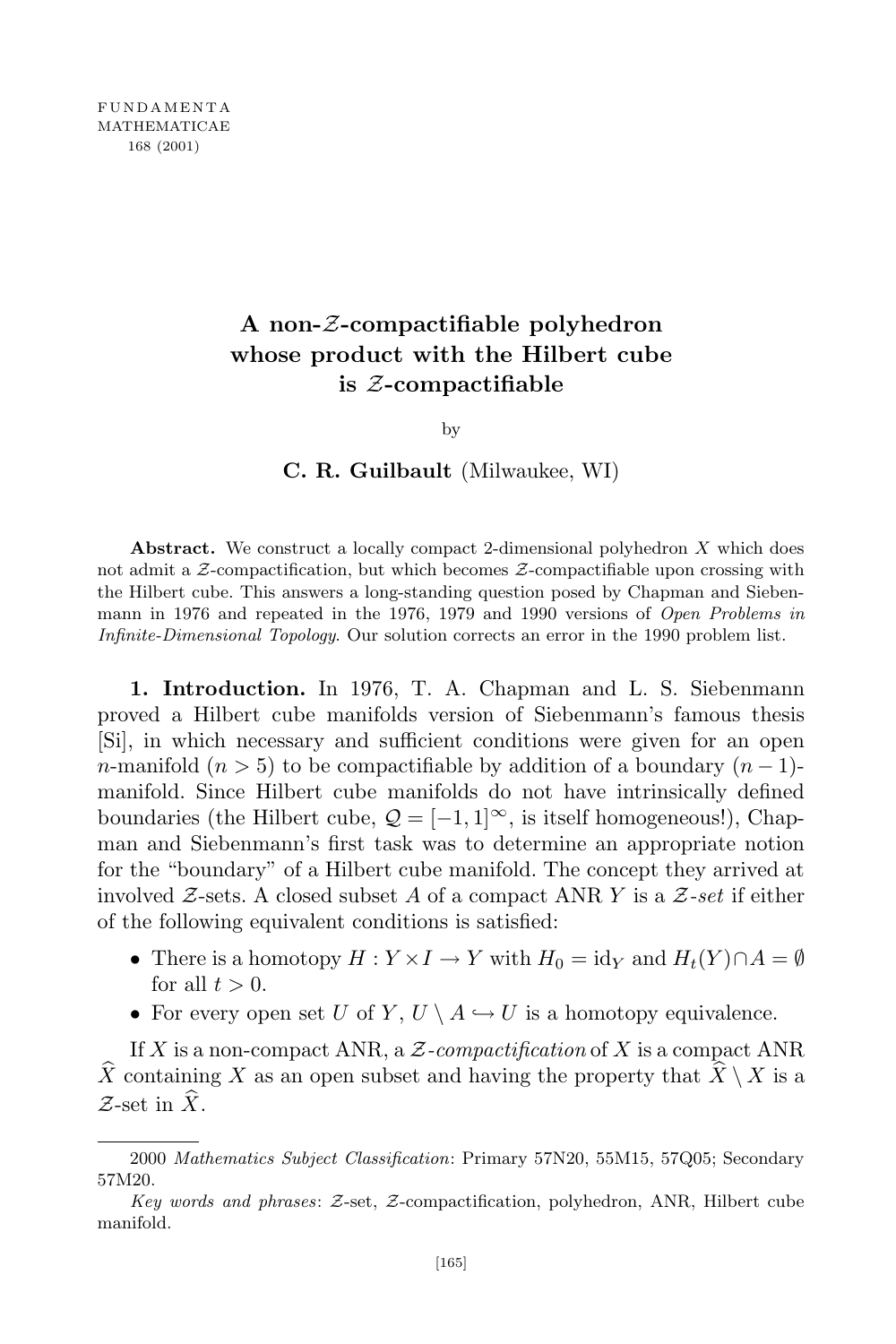REMARK 1. Actually, one need not assume that  $\widehat{X}$  is an ANR in the above definition. As noted in Appendix 3 of [CS], a compactification  $\widehat{X}$  of an ANR *X* such that  $\widehat{X}\setminus X$  satisfies the *Z*-set criteria is necessarily an ANR.

Evidence that *Z*-sets and *Z*-compactifications are the correct analogs of *n*-manifold boundaries and boundary compactifications is plentiful—the boundary of a compact *n*-manifold is a *Z*-set in that manifold, a *Z*-compactification of a Hilbert cube manifold always yields a Hilbert cube manifold, and a *Z*-set in a Hilbert cube manifold is always contained in a collared subset. But the ultimate proof that *Z*-sets are the correct "boundaries" for Hilbert cube manifolds lies in the beautiful characterization provided by Chapman and Siebenmann.

THEOREM 1.1 (see [CS, Ths. 3 and 4]). *A Hilbert cube manifold X admits a Z-compactification iff each of the following is satisfied*:

- (a) *X is inward tame at infinity.*
- $J(\mathbf{b})$   $\sigma_{\infty}(X) \in \lim_{\mathbb{R}^n} \{ K_0(\pi_1(X \setminus A)) \mid A \subset X \text{ compact} \}$  is zero.<br>  $J(\mathbf{c}) \subset \mathbb{R}^n$   $\{ K \in \mathbb{R}^n : \mathbb{R}^n \times \mathbb{R}^n \}$
- $f(c) \tau_{\infty}(X) \in \varprojlim^{1} \{ \text{Wh}(\pi_{1}(X \setminus A)) \mid A \subset X \text{ compact} \}$  is zero.

We will provide definitions of the above terminology and notation in the following section. For now, we note that conditions (a) and (b) are direct analogs of conditions found in Siebenmann's thesis, and condition (c) was automatically satisfied there due to an assumption (not needed for Theorem 1.1) that the fundamental group be "stable at infinity".

At the end of [CS], the authors point out that the notion of *Z*-compactification can be applied to any locally compact ANR. A theorem of R. D. Edwards [Ed] guarantees that the product of any locally compact ANR with the Hilbert cube is a Hilbert cube manifold. Hence it is observed that, in order for a locally compact ANR *X* to be *Z*-compactifiable, it is necessary that  $X \times Q$  be Z-compactifiable. Chapman and Siebenmann conclude their paper with the question: Is it sufficient? Their question was repeated and amplified in *Open Problems in Infinite-Dimensional Topology*, an appendix to Chapman's book on Hilbert cube manifolds, where it appears in two equivalent versions:

Question (see [Ch, p. 123]). *In order for a locally compact ANR X to be Z-compactifiable*, *it is necessary that conditions* (a)–(c) *of Theorem* 1.1 *be satisfied. Is this sufficient?*

EQUIVALENT QUESTION. If  $X \times Q$  is  $Z$ -compactifiable, is  $X$  itself  $Z$ *compactifiable?*

These questions reappeared as "Problem QM 8" in the 1979 and 1990 revisions of *Open Problems in Infinite-Dimensional Topology* (see [Ge] and [We]). Included in the latter problem list is an apparently incorrect proof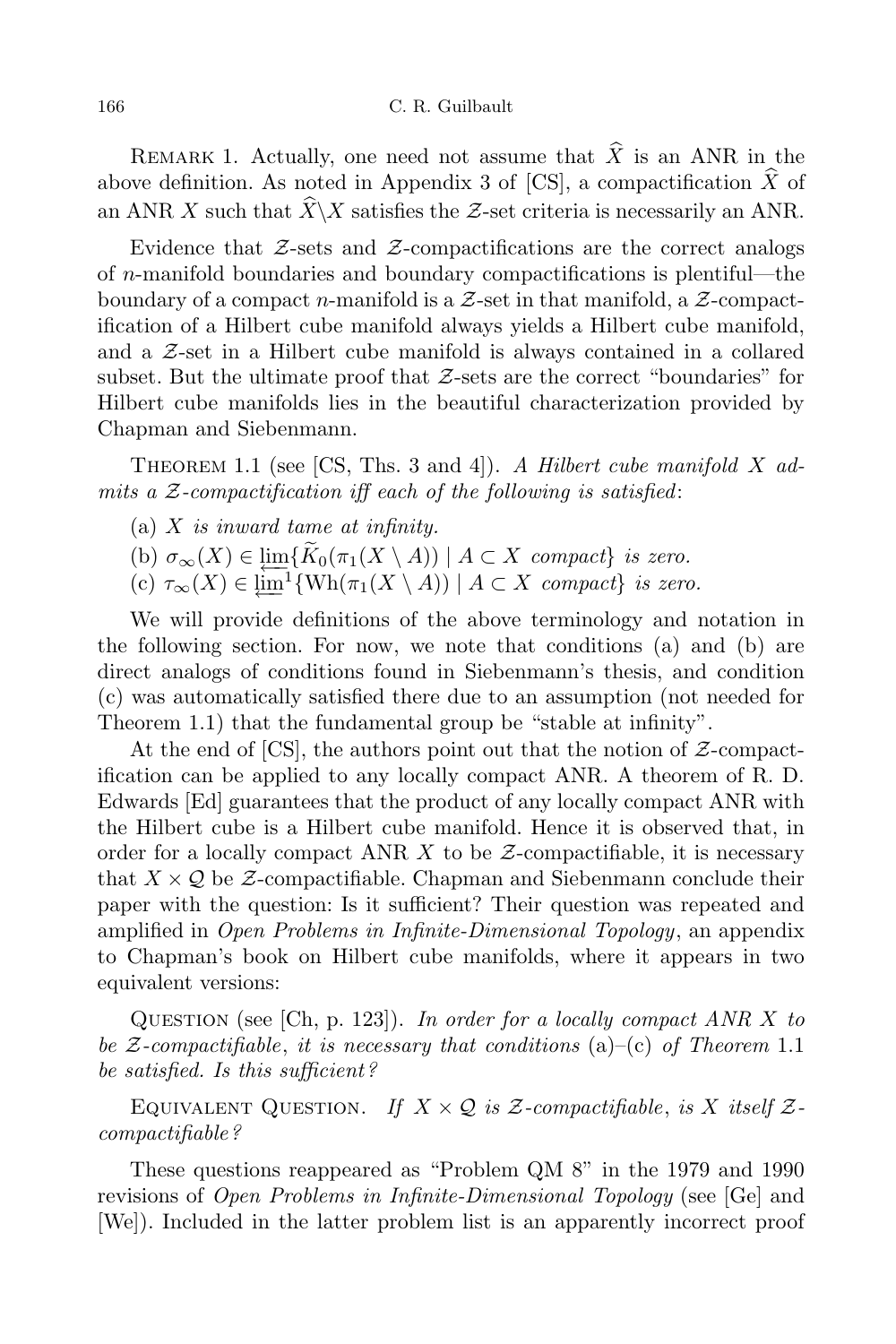that the answer to these questions is affirmative. We will show that the answer is, in fact, negative by proving the following:

Theorem 1.2 (Main Theorem). *There exists a locally compact* 2*-dimensional polyhedron X with the property that*  $X \times Q$  *is*  $Z$ *-compactifiable but X is not.*

Although the proof is complicated, the space *X* is quite simple. It is just the "infinite mapping telescope" of a direct sequence  $S^1 \stackrel{\theta}{\rightarrow} S^1 \stackrel{\theta}{\rightarrow} S^1 \stackrel{\theta}{\rightarrow} \ldots$ where  $\theta$  is a degree 1 map which wraps the circle around itself twice counterclockwise, then once back in the clockwise direction. By contrast, the proof of Theorem 1.1 relies heavily on the fact that an infinite mapping telescope of an *inverse* sequence of finite polyhedra is always *Z*-compactifiable. Hence, the "double infinite mapping telescope" *Y* of the system  $\ldots \stackrel{\theta}{\rightarrow} S^1 \stackrel{\theta}{\rightarrow} S^1 \stackrel{\theta}{\rightarrow}$  $S^1 \stackrel{\theta}{\rightarrow} \ldots$  (a space which occurs naturally as an infinite cyclic cover of a finite aspherical 2-complex) has two ends—one that admits a *Z*-compactification and one that does not.

In concluding this section, we note that interest in *Z*-compactifications of ANRs (and especially finite-dimensional polyhedra) has experienced a recent rebirth. See for example [BM], [Be], [FW], [CP] and [AG]. In light of our Main Theorem and these current trends, a closely related open question (also found in *Open Problems in Infinite Dimensional Topology*) seems particularly relevant:

Question (CMP 1 in [Ch] and QM 7 in [Ge] and [We]). *When is a locally compact polyhedron Z-compactifiable? In other words*, *is there a condition that can be added to conditions* (a)–(c) *which implies Z-compactifiability for polyhedra?*

**2. Some definitions and terminology.** Let *Q* denote the *Hilbert cube*, [*−*1*,* 1]*∞*. A *Hilbert cube manifold* is a separable metric space with the property that each of its points has a closed neighborhood homeomorphic to the Hilbert cube.

A locally compact separable metric space *X* is an *absolute neighborhood retract*, or *ANR*, if it may be embedded as a closed subset of  $\mathbb{R}^{\infty}$  so that there exists a retraction  $r: U \to X$ , where *U* is a neighborhood of *X* in  $\mathbb{R}^\infty$ . If a retraction *r* :  $\mathbb{R}^\infty$  → *X* exists, then *X* is an *absolute retract*, or *AR*. It is well known [Mi, Th. 5.2.15] that an ANR is an AR if and only if it is contractible. When *X* is finite-dimensional, we may replace  $\mathbb{R}^{\infty}$  in the above definitions with a finite-dimensional Euclidean space  $\mathbb{R}^n$  (for *n* sufficiently large). An important characterization [Mi, Th. 5.5.7] states that a finite-dimensional locally compact separable metric space is an ANR if and only if it is locally contractible.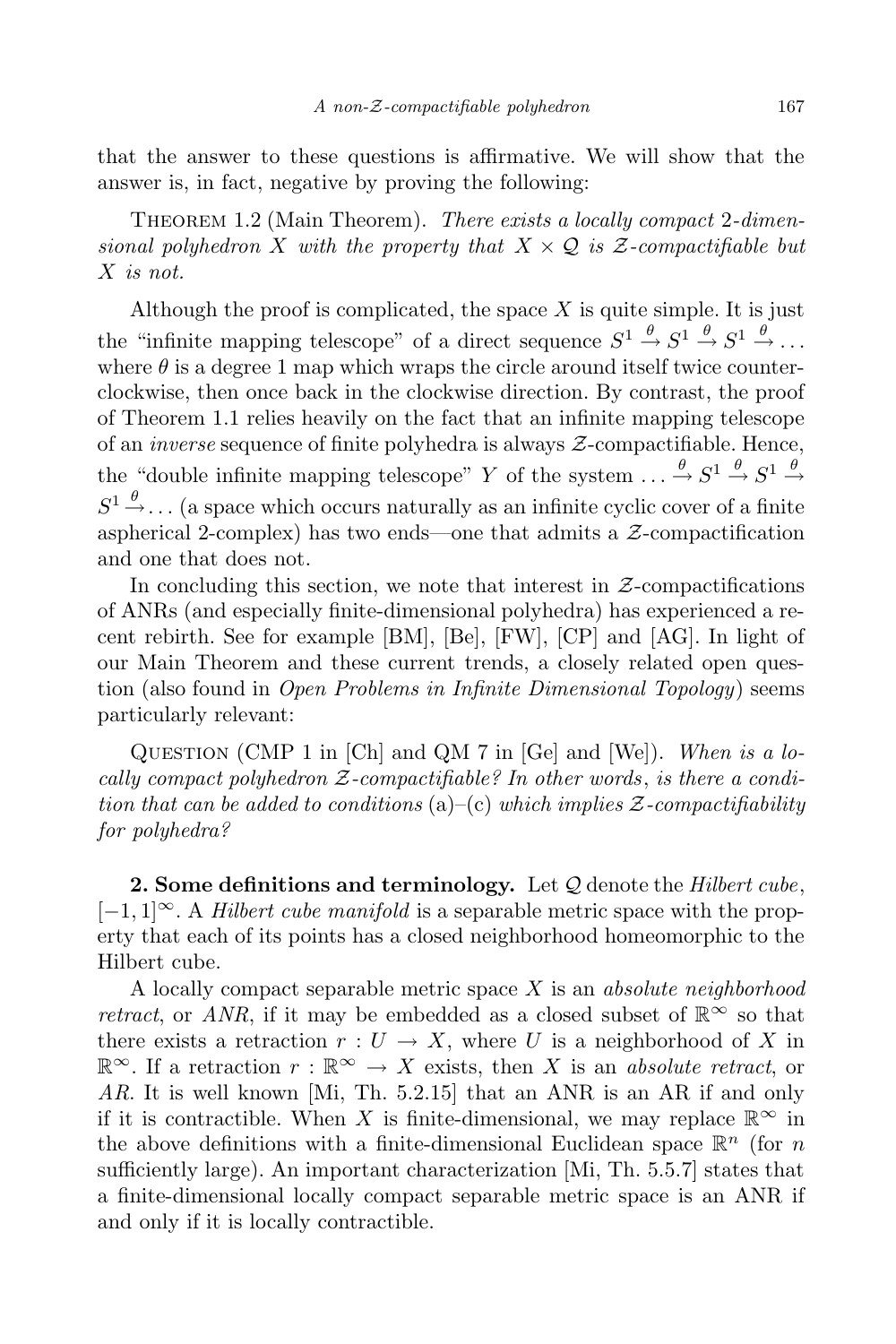A non-compact ANR *X* is *inward tame at infinity* if, for any compact set  $A \subset X$ , there exists a homotopy  $H : (X \setminus A) \times I \to X \setminus A$  so that  $H_0 = id$  and  $cl_X(H_1(X \setminus A))$  is compact. Equivalently, one may require that *X* contain arbitrarily large compact subsets *A* such that  $X \setminus A$  is finitely dominated. If this condition holds, one may define an algebraic invariant  $\sigma_{\infty}(X) \in \varprojlim\{K_0(\pi_1(X \setminus A)) \mid A \subset X \text{ compact}\}.$  Here  $K_0$  is the projective class group functor and all bonding maps are induced by inclusion. The class group functor and all bonding maps are induced by inclusion. The individual "coordinates" of  $\sigma_{\infty}(X)$  are the Wall finiteness obstructions for the  $(X \setminus A)$ 's (see [Wa1] and [Wa2]). Then  $\sigma_{\infty}(X)$  vanishes iff X contains arbitrarily small neighborhoods of infinity having finite homotopy type. (A subset of *X* is a *neighborhood of infinity* if the closure of its complement is compact.) When  $\sigma_{\infty}(X)$  vanishes, we may define the second algebraic invariant  $\tau_{\infty}(X) \in \underline{\lim}^1 \{ \text{Wh}(\pi_1(X \setminus A)) \mid A \subset X \text{ compact} \}.$  Here  $\underline{\lim}^1$ <br>denotes the *first derived limit* (see [CS]) and Wh is the Whitehead group denotes the *first derived limit* (see [CS]) and Wh is the Whitehead group functor (see [Co]). Again, bonding maps are induced by inclusion.

REMARK 2. In defining  $\sigma_{\infty}(X)$  and  $\tau_{\infty}(X)$  for an ANR, it is convenient to work with the Hilbert cube manifold,  $X \times Q$ . Since Hilbert cube manifolds can be triangulated [Ch, Th. 37.2], this allows one to work in the category of CW-complexes where the Wall finiteness obstruction and Whitehead torsion are normally defined. For details and more definitions, see [CS].

Throughout this paper,  $\approx$  will indicate a homeomorphism and  $\approx$  will indicate homotopic maps or homotopy equivalent spaces. A submanifold *M* of a finite-dimensional manifold *N* is *properly embedded* if  $M \cap \partial N = \partial M$ . In particular, an arc in *N* is properly embedded when it meets *∂M* precisely in its endpoints.

**3. The basic building block.** In this section we describe, and then prove some simple properties of, a polyhedron *K* which is the basic building block for the example promised in the Main Theorem.

Let  $\theta : S^1 \to S^1$  be a degree 1 map which wraps the unit circle twice around itself in the counterclockwise direction, then once back in the clockwise direction. Let  $K$  be a polyhedron with subpolyhedra  $L$  and  $L'$  so that  $K$ is homeomorphic to the mapping cylinder  $\text{Map}(\theta)$  with *L* corresponding to the domain end and  $L'$  corresponding to the range end. In particular, we may realize *K* as the quotient space of the rectangle  $[0,3] \times [0,1]$  generated by the equivalences:  $(0, y) \sim (3, y)$  for all  $y \in [0, 1]$ , and  $(x, 0) \sim (1+x, 0) \sim (3-x, 0)$ for each  $x \in [0,1]$ . Let  $q' : [0,3] \times [0,1] \to K$  be the corresponding quotient map. See Figure 1, in which the arrows indicate the identifications to be made.

Let  $\Sigma^1$  be the "triangle" obtained as the quotient space  $[0,3]/\{0 \sim 3\}$ . Then we may factor the quotient map  $q'$  as  $q \circ \pi$  where  $\pi : [0,3] \times [0,1] \rightarrow$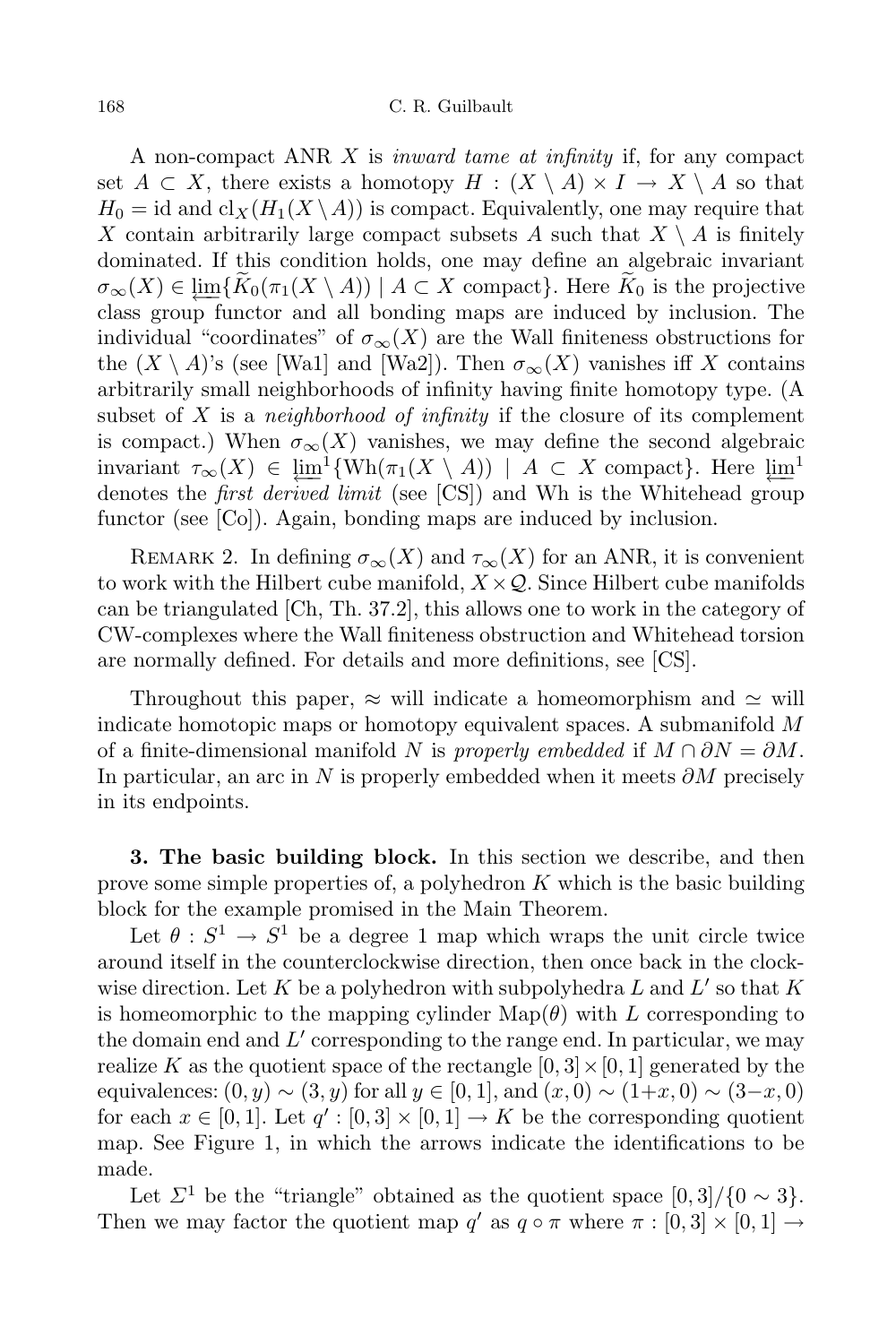

Fig. 1. A gluing diagram for *K*

 $\Sigma$ <sup>1</sup>  $\times$  [0, 1] identifies (0*, y*) with (3*, y*) for all  $y \in [0, 1]$  and  $q : \Sigma$ <sup>1</sup>  $\times$  [0, 1]  $\rightarrow$  *K* is the quotient map induced by the diagram



Let  $I_1 = \pi([0,1] \times \{0\})$ ,  $I_2 = \pi([1,2] \times \{0\})$  and  $I_3 = \pi([2,3] \times \{0\})$ denote the "sides" of  $\Sigma^1 \times \{0\}$  with  $I_1$  and  $I_2$  oriented naturally (in the same direction as their preimages) and  $I_3$  in the opposite direction. Then *q* identifies *I*<sub>1</sub>, *I*<sub>2</sub> and *I*<sub>3</sub> according to these orientations. Let  $e^1 = I_3 \cap I_1$ ,  $e^2 = I_1 \cap I_2$  and  $e^3 = I_2 \cap I_3$  be the "vertices" of  $\mathcal{Z}^1 \times \{0\}$ . Note that for each  $i = 1, 2, 3, q|_{I_i}$  takes  $I_i$  onto  $L'$  by identifying the endpoints of  $I_i$ . The common image under  $q$  of  $e^1$ ,  $e^2$  and  $e^3$  has some important geometric properties in K. We refer to this point as the *eye* of K and denote it by  $\bar{e}$ . See Figure 2.



Fig. 2

For each point  $\overline{a} \in L' \setminus {\overline{e}}$ ,  $q^{-1}(\overline{a})$  contains three points—one in the interior of each of the *I<sup>i</sup>* 's. By a *triple of equivalent points* we mean a set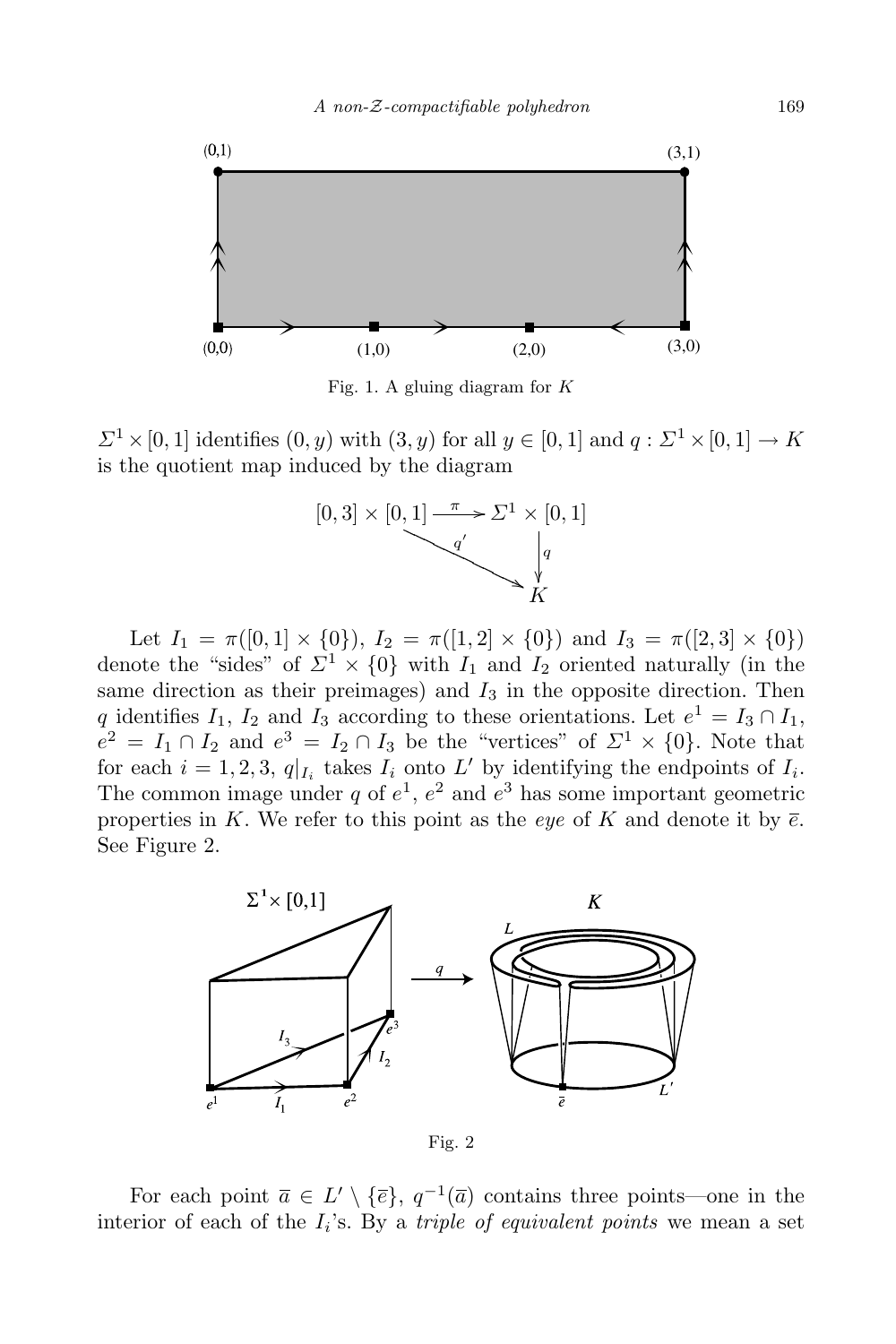${a^1, a^2, a^3}$  with  $a^1 \in \text{int}(I_1), a^2 \in \text{int}(I_2)$  and  $a^3 \in \text{int}(I_3)$  such that  $q(a^1) =$  $q(a^2) = q(a^3)$ . (For later convenience, we treat  $\{e^1, e^2, e^3\}$  as a separate special case, and do not refer to it as a triple of equivalent points.)

Notice that the "top end" of the mapping cylinder *K* (the circle *L*) is the homeomorphic image under *q* of  $\Sigma^1 \times \{1\}$ . The images under *q* of the segments  $\{x\} \times [0,1]$  may be viewed as the mapping cylinder lines of K.

For later use we place a partial ordering " $\prec$ " on the set  $\bigcup_{i=1}^{3} \text{int}(I_i)$ . Under  $\prec$  each interval int $(I_i)$  is ordered according to its orientation, hence,  $I_1$ and  $I_2$  inherit the natural ordering induced by the map  $\pi$  and  $I_3$  receives the reverse of the ordering suggested by  $\pi$ . Points which lie in different intervals are not comparable under  $\prec$ . Notice that if  $\{a^1, a^2, a^3\}$  and  $\{b^1, b^2, b^3\}$  are triples of equivalent points, then  $a^i \prec b^i$  for some *i* if and only if  $a^i \prec b^i$  for each  $i = 1, 2, 3$ .

LEMMA 3.1. *Let*  $K$ ,  $L$ ,  $L'$  *and*  $q'$ :  $\Sigma^1 \times [0,1] \rightarrow K$  *be as described above. Then each of the following maps is a homotopy equivalence*:

- $(L) L' \hookrightarrow K$ ,
- $(2) L \hookrightarrow K$ , *and*
- $(3)$   $q: \Sigma^1 \times [0, 1] \to K$ .

*Proof.* Since  $K \approx \text{Map}(\theta)$  with  $L'$  as the range end of the mapping cylinder, one can strong deformation retract  $K$  onto  $L'$  sliding along the mapping cylinder lines. Hence,  $L' \hookrightarrow K$  is a homotopy equivalence.

Let  $r: K \to L'$  be the end result of the strong deformation retraction described above. Then *r* is a homotopy equivalence, and since  $\theta$  is a homotopy equivalence and the following diagram commutes, then  $L \hookrightarrow K$  is also a homotopy equivalence.



Since the other three maps in the following diagram are homotopy equivalences, so is *q*.



The next result shows some symmetry in the map  $q : \Sigma^1 \times [0,1] \to K$ , which will be used to simplify several later arguments.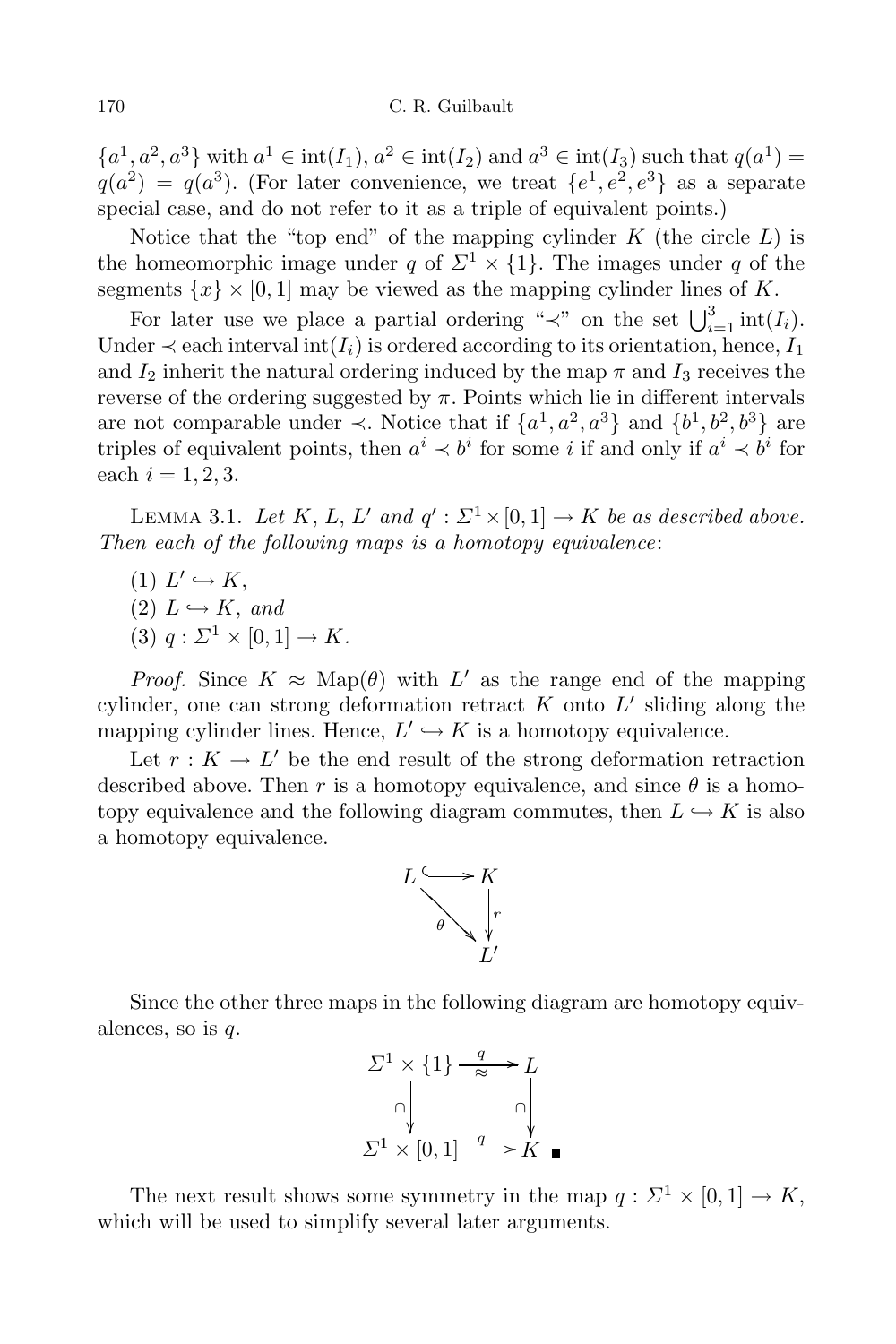LEMMA 3.2 (Symmetry Property). *There is an involution*  $\iota : \Sigma^1 \times [0,1]$  $\rightarrow$   $\Sigma$ <sup>1</sup> × [0, 1] *for which ι*(*e*<sup>1</sup>)=*e*<sup>2</sup>, *ι*(*e*<sup>2</sup>)=*e*<sup>2</sup>, *ι*(*I*<sub>1</sub>)=*I*<sub>2</sub>, *ι*(*I*<sub>3</sub>)=*I*<sub>3</sub>, *and which induces an involution*  $\overline{\iota}: K \to K$  *so that the following diagram commutes:* 



*Proof.* For each  $y \in [0,1]$ , view  $\Sigma^1 \times \{y\}$  as an equilateral triangle with vertices  $\pi(0, y)$ ,  $\pi(1, y)$  and  $\pi(2, y)$  and let  $\ell_y$  be the line which contains the vertex  $\pi(1, y)$  and bisects the opposite side. The involution *ι* acts by reflecting each triangle  $\Sigma^1 \times \{y\}$  about the line  $\ell_y$ .

Before proving the final lemma of this section, we describe another useful picture—a "parallelogram diagram" of the space *K*. A parallelogram diagram for *K* is obtained by cutting  $\Sigma^1 \times [0,1]$  open along any properly embedded arc  $\beta$  with one endpoint in each boundary component. Let  $P_\beta$  be the resulting "parallelogram" and  $q_\beta$ :  $P_\beta \to K$  the obvious quotient map. Normally  $\beta$  will not intersect  $\Sigma^1 \times \{0\}$  at  $e^1$ ,  $e^2$  or  $e^3$ , so one of the intervals  $I_i$  ( $i = 1, 2$  or 3) will be separated by  $\beta$ . In this case we let  $I'_i$  denote the initial portion of  $I_i$  and  $I''_i$  denote the final portion. Here "initial" and "final" are determined by the direction of the arrow. See Figure 3.



Fig. 3. A parallelogram diagram

LEMMA 3.3. Let  $\{a^1, a^2, a^3\}$  be a triple of equivalent points from  $\mathcal{L}^1 \times \{0\}$ and let  $\alpha$  be a properly embedded arc in  $\Sigma^1 \times [0,1]$  from  $a^i$  to  $a^j$  with  $i \neq j$ . *Then the loop*  $\tau = q(\alpha)$  *does not contract in*  $K \setminus {\overline{\epsilon}}$ .

*Proof.* Recall that, by definition,  $\alpha$  is disjoint from  $q^{-1}(\overline{e}) = \{e^1, e^2, e^3\}.$ Since  $\alpha$  cannot separate  $\Sigma^1 \times \{0\}$  from  $\Sigma^1 \times \{1\}$ , we may choose a properly embedded arc  $\beta \subset \Sigma^1 \times [0, 1]$  which is disjoint from  $\alpha \cup \{e^1, e^2, e^3\}$ , and which has one endpoint in each boundary component of  $\Sigma^1 \times [0, 1]$ .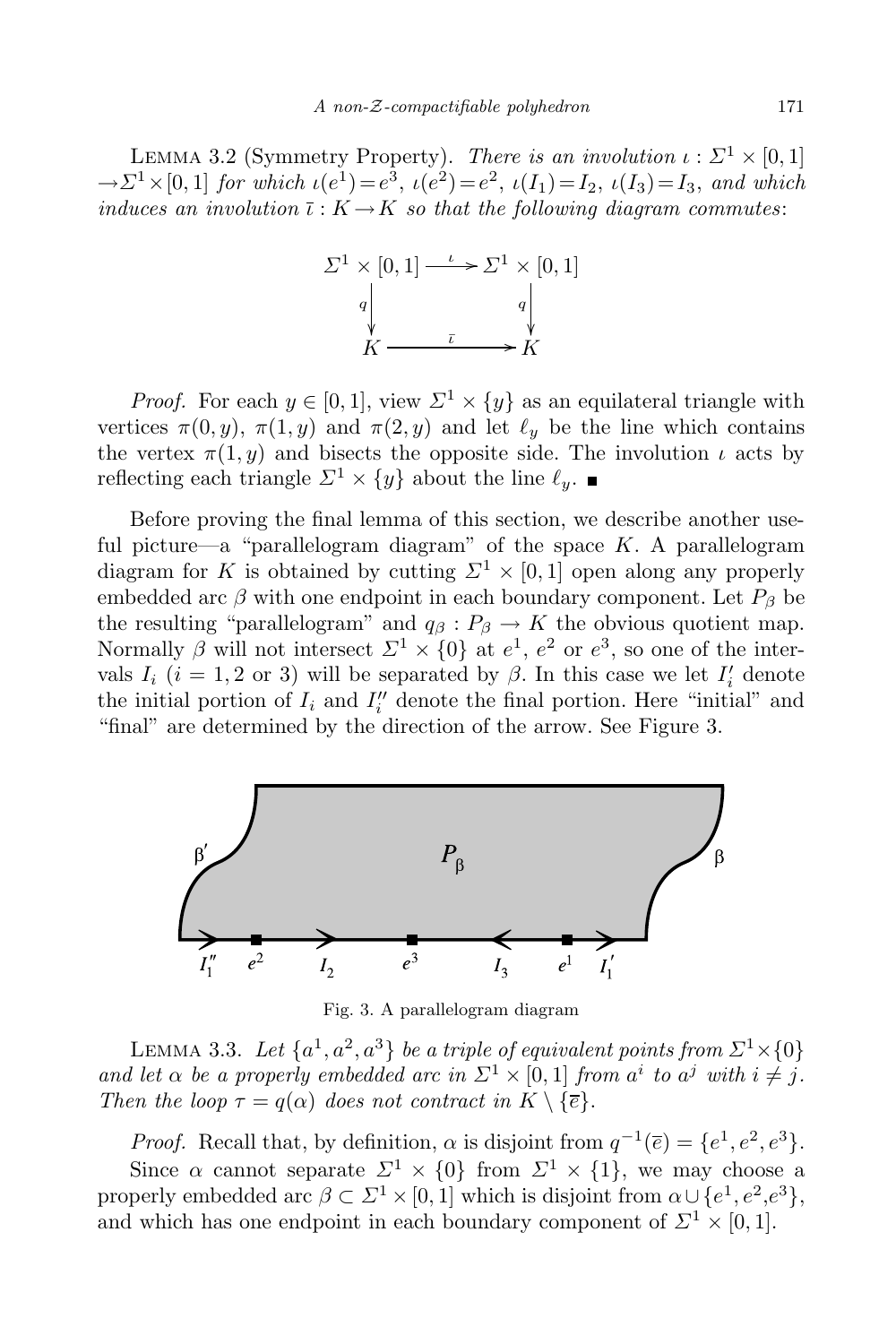CASE 1:  $\beta$  meets  $\Sigma^1 \times \{0\}$  at  $b^1 \in I_1$ . Cut  $\Sigma^1 \times [0,1]$  open along  $\beta$ to obtain a parallelogram diagram  $q_{\beta}: P_{\beta} \to K$ , as described above. Let  $b^1, b^1', \beta^1$  and  $\beta^1'$  denote the two copies of  $b^1$  and  $\beta$  in  $\partial P_\beta$ . Let  $\beta^2$  and  $\beta^3$  be arcs in  $P_\beta$  which are "parallel copies of  $\beta^{1}$ " beginning at  $b^2$  and  $b^3$ , respectively, let  $\gamma$  denote the top edge of  $P_\beta$ , and let  $B = (\bigcup_{i=1}^3 \beta^i) \cup \beta^1' \cup \gamma$ . It is easy to construct a strong deformation retraction  $H_t$  of  $P_\beta \setminus \{e^1, e^2, e^3\}$ onto *B* in such a way that  $q_{\beta} \circ H_t$  is constant on  $(q_{\beta})^{-1}(\{\overline{y}\})$  for all  $\overline{y} \in K$  and  $t \in [0, 1]$ . See Figure 4(a). Thus we get an induced deformation retraction  $H : (K \setminus \{\overline{e}\}) \times [0,1] \to K$  which deformation retracts  $K \setminus \{\overline{e}\}$  onto the graph  $A = q_\beta(B)$  shown in Figure 4(b).



Fig. 4. A deformation retraction of  $K \setminus \{\bar{e}\}$ 

Now, since  $\alpha$  must pass over one or more of the points  $e^1$ ,  $e^2$ ,  $e^3$  in  $P_\beta$ , the homotopy *H* pushes  $\alpha$  to a path  $\alpha' \subset B$  which (up to homotopy) rises up through a  $\beta^i$  (or  $\beta^{1'}$ ), then travels in  $\gamma$ , before coming back down a different *β*<sup>*j*</sup> (or *β*<sup>1'</sup>). It is easy to see that  $τ' = q<sub>β</sub>(α')$  does not contract in *A*, hence, it does not contract in  $K \setminus {\bar{e}}$ . Moreover,  $\tau' \simeq \tau$  in  $K \setminus {\bar{e}}$  (via *H*), so  $\tau$ does not contract in  $K \setminus {\overline{e}}$ .

REMAINING CASES. If  $\beta$  intersects  $\Sigma^1 \times [0,1]$  in  $I_2$ , we can use the Symmetry Property to revert to the above case. If  $\beta$  intersects  $\Sigma^1 \times [0,1]$  in  $I_3$ , the picture is slightly different, but the proof is essentially the same.  $\blacksquare$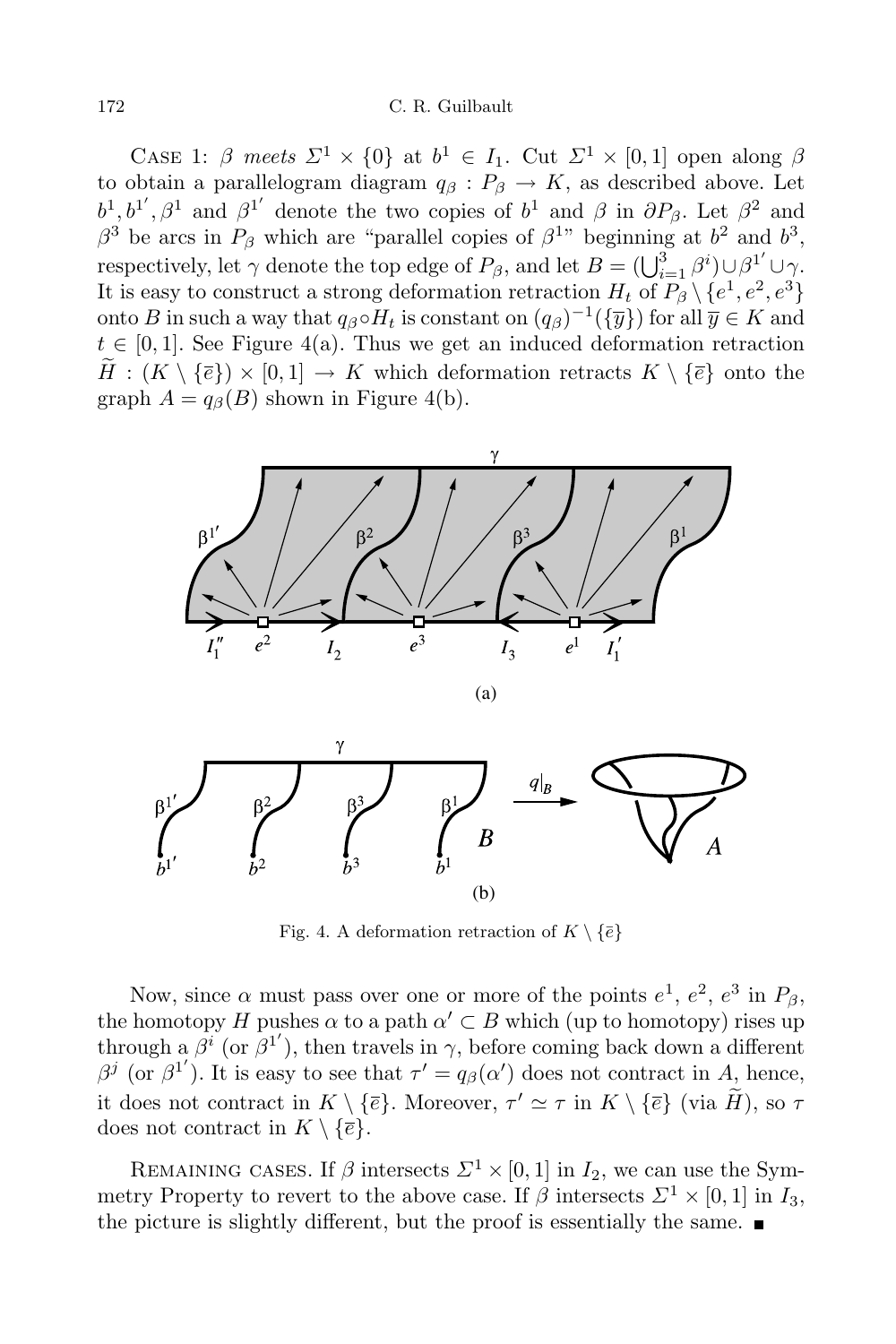**4. Construction of** *X***.** Let  $\{(K_i, L_i, L'_i)\}_{i=1}^{\infty}$  be a collection of pairwise disjoint copies of the triple  $(K, L, L')$ . For each *i*, let  $h_i : L'_i \rightarrow$ *L*<sub>*i*+1</sub> be a piecewise linear homeomorphism. Define  $X = \left(\bigcup_{i=1}^{\infty} K_i\right) / \left\{x \sim x_i\right\}$  $h_i(x)$  for each  $x \in L'_i$ ,  $i = 1, 2, \ldots$ }. In other words, *X* is obtained from a countable collection of copies of *K* by gluing the range end of each mapping cylinder  $K_i$  to the domain end of  $K_{i+1}$ . Our ultimate goal in this paper is to show that *X* has the properties promised in the Main Theorem.

Since each includes into *X* as an embedding, we view the  $K_i$ 's and  $L_i$ 's as subsets (in fact subpolyhedra) of *X*. Since each  $L'_{i}$  has been identified with  $L_{i+1}$ , we no longer need the  $L'_{i}$  labels, and we refer to the triple  $(K_{i}, L_{i}, L'_{i})$ as  $(K_i, L_i, L_{i+1})$ . For each  $i \in \mathbb{Z}$ , we let  $\overline{e}_i$  denote the eye of  $K_i$  (hence,  $\overline{e}_i \in L_{i+1}$ ) and  $q_i: \Sigma^1 \times [0,1] \to K_i$  be the usual quotient map. For each  $1 \leq p \leq q$ , let  $X_{p,q} = \bigcup_{i=p}^{q} K_i$  and let  $X_{p,\infty} = \bigcup_{i=p}^{\infty} K_i$ . Notice that for each  $p, X_{p,p} = K_p$  and that  $X_{1,\infty} = X$ . The following is obvious.

LEMMA 4.1. Let  $1 \leq p \leq q$  be integers. Then

- (1)  $X_{p,q}$  *is homeomorphic to*  $X_{1,q-p+1}$ *, and*
- (2)  $X_{p,\infty}$  *is homeomorphic to X.*

The next lemma compiles a few (of many) easy homotopy properties of *X* and its subspaces. The primary ingredient in the proofs (which are left to the reader) is Lemma 3.1.

LEMMA 4.2. Let  $1 \leq p \leq q$  be integers and X,  $K_i$ ,  $L_i$ ,  $X_{p,q}$  and  $X_{p,\infty}$ *be as defined above. Then each of these spaces has the homotopy type of a circle*, *and the following inclusions are all homotopy equivalences*:

 $(1)$   $L_p \hookrightarrow X_{p,q}$  $(2)$   $L_{q+1} \hookrightarrow X_{p,q}$  $(3)$   $L_p \hookrightarrow X_{p,\infty}$ ,  $(X_p, \infty \hookrightarrow X,$  $(5)$   $X_{p,q} \hookrightarrow X$ .

REMARK 3. Since the spaces involved are all ANRs (in fact, polyhedra), each homotopy equivalence in Lemma 3.1 ((1) and (2)) and Lemma 4.2 (parts  $(1)$ – $(5)$ ) implies the existence of a strong deformation retraction of the larger space onto the smaller.

The last two results of this section expand upon Lemma 3.3.

LEMMA 4.3. Let  $p \le q$  be integers, let  $E_{p,q} = \{\overline{e}_i \mid p \le i \le q\}$ , and let  $E' \subset E_{p,q}$ . Then the inclusion induced map  $\pi_1(X_{p,q} \setminus E') \to \pi_1(X \setminus E')$  is injective. Hence, if  $r \leq p$  and  $s \geq q$ , then  $\pi_1(X_{p,q} \setminus E') \to \pi_1(X_{r,s} \setminus E')$  is *also injective.*

*Proof.* First note that  $X = X_{1,p-1} \cup L_p X_{p,\infty}$ , and by Lemma 4.2 and Remark 3, there is a strong deformation retraction of  $X_{1,p-1}$  onto  $L_p$ . This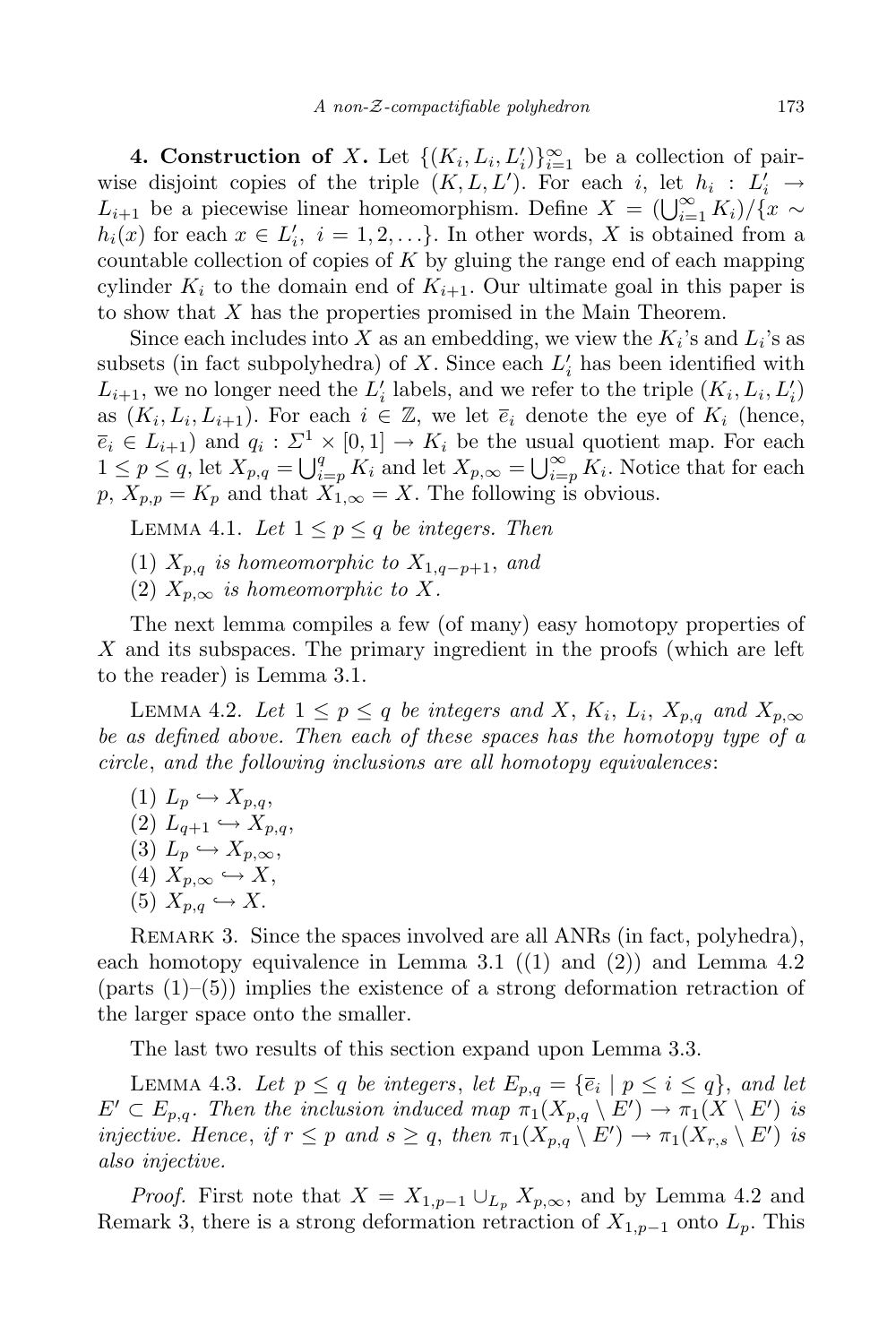may be extended via the identity to a strong deformation retraction of  $X\backslash E'$ onto  $X_{p,\infty} \setminus E'$ . The remainder of the proof breaks into two cases.

CASE 1:  $\overline{e}_q \notin E'$ . By Lemma 4.2 and Remark 3, there is a strong deformation retraction of  $X_{q+1,\infty}$  onto  $L_{q+1}$ . Since  $X_{p,\infty} = X_{p,q} \cup X_{q+1,\infty}$  and  $E' \cap X_{q+1,\infty} = \emptyset$ , we may combine this deformation retraction with the one mentioned above to produce a strong deformation retraction of  $X \setminus E'$  onto  $X_{p,q} \setminus E'$ . Hence, the inclusion induced map on fundamental groups is an isomorphism.

CASE 2:  $\overline{e}_q \in E'$ . Consider the inclusion induced maps

$$
\pi_1(X_{p,q} \setminus E') \to \pi_1(X_{p,\infty} \setminus E') \to \pi_1(X \setminus E').
$$

By our initial observation, the second of these maps is an isomorphism. To understand the first map, view  $X_{p,\infty} \setminus E'$  as  $(X_{p,q} \setminus E') \cup (X_{q+1,\infty} \setminus E')$ where the latter two spaces intersect in the contractible space  $L_{q+1} \setminus {\bar{e}_q}$ . An application of van Kampen's theorem (after noting that  $L_{q+1} \setminus {\bar{e}_q}$  has "nice" neighborhoods in both  $X_{p,q} \setminus E'$  and  $X_{q+1,\infty} \setminus E'$  then shows that the first map is injective, thus completing the proof.  $\blacksquare$ 

COROLLARY 4.4. Let  $\{a^1, a^2, a^3\}$  be a triple of equivalent points from  $\Sigma^1 \times \{0\}$  and let  $\alpha$  be a properly embedded arc in  $\Sigma^1 \times [0,1]$  from  $a^j$  to  $a^k$ with  $j \neq k$ . Then the loop  $\tau = q_i(\alpha)$  does not contract in  $X \setminus {\overline{e_i}}$ . Hence, *if*  $p \leq i \leq q$ , *then*  $\tau$  *does not contract in*  $X_{p,q} \setminus {\overline{e_i}}$ .

*Proof.* Combine Lemmas 3.3 and 4.3. ■

**5.** *Z***-Compactifiability of** *X×Q***.** In this section we do the easy part of the Main Theorem. In particular, we offer two short proofs of the following:

THEOREM 5.1.  $X \times Q$  *is*  $Z$ *-compactifiable.* 

*First proof.* In this (more algebraic) proof, we simply verify that *X* satisfies  $(a)$ – $(c)$  of Theorem 1.1.

Notice that  $\{X_{p,\infty}\}_{p=1}^{\infty}$  is a decreasing sequence containing arbitrarily small neighborhoods of infinity in *X*. Then condition (a) follows easily from Lemma 4.2 (conclusion (3)) and Remark 3. Since each  $X_{p,\infty}$  has the homotopy type of a circle, conditions (b) and (c) follow from the well known calculations:  $\widetilde{K}_0(\mathbb{Z}) = 0$  and  $Wh(\mathbb{Z}) = 0$  (see [Wa1, p. 67] and [Co, Th. 11.2]).

*Second proof.* We now offer a proof which is more direct and more geometric.

Recall that  $K \approx \text{Map}(\theta)$ , where  $\theta : S^1 \to S^1$  is homotopic to  $\text{id}_{S^1}$ . A well known theorem from the study of simple homotopy types (see [Co, Th. 5.5]) implies that  $\text{Map}(\theta)$  is equivalent via a finite sequence of elementary cellular expansions and collapses (rel ends) to  $\text{Map}(\text{id}_{S^1}) \approx S^1 \times [0, 1].$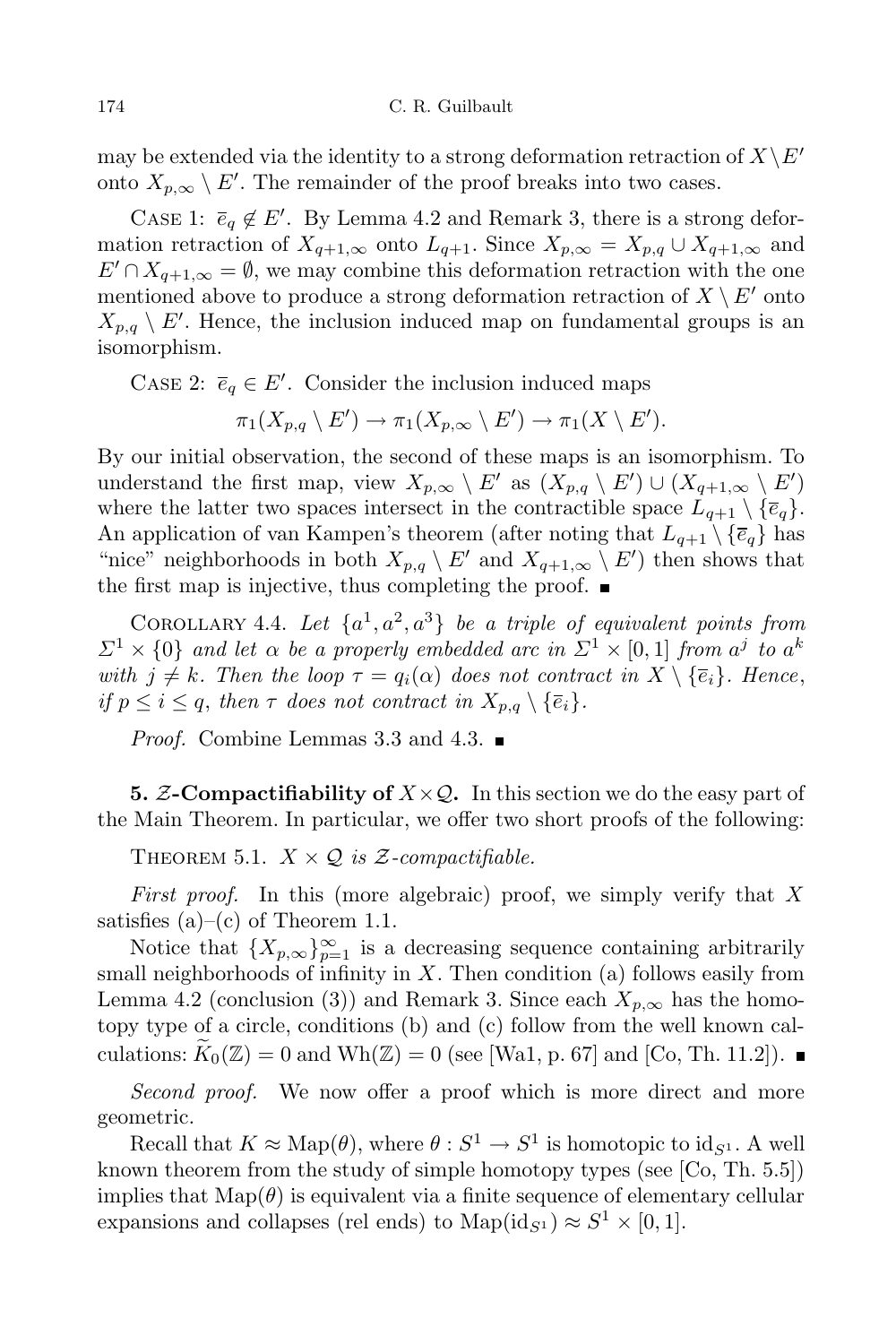Applying the above observation to each  $K_i \subset X$  shows that *X* is (infinite) simple homotopy equivalent to  $S^1 \times [0, \infty)$ . Hence, by [Ch, Th. 39.1],  $X \times Q \approx$  $(S^1 \times [0, \infty)) \times Q$ . Since the latter space is clearly *Z*-compactifiable, so is the former.  $\blacksquare$ 

**6. Embeddings of**  $K$  **in**  $S^1 \times B^n$ . By choosing a sufficiently nice triangulation of  $\Sigma^1 \times [0,1]$  we may induce a triangulation of *K* so that the quotient map  $q: \Sigma^1 \times [0,1] \to K$  is simplicial and  $L, L'$  and  $\{\overline{e}\}$  correspond to subcomplexes. Moreover, every subdivision of this triangulation of *K* induces a natural triangulation of  $\mathbb{Z}^1 \times [0,1]$  so that *q* is still simplicial and non-degenerate, i.e., *i*-simplices are taken onto *i*-simplices. Throughout the remainder of this paper we assume that all triangulations of *K* and  $\Sigma^1 \times [0, 1]$ are of this sort.

In this section we will study maps of *K* into  $S^1 \times B^n$ . For convenience we realize  $S^1 \times B^n$  as a specific polyhedral subset of  $\mathbb{R}^{n+1}$ . Let

 $S^1 \times B^1 = ([-3, 3] \times [-3, 3]) \setminus ((-1, 1) \times (-1, 1)) \subset \mathbb{R}^2$ ,

and for  $n \geq 2$ , let

 $S^1 \times B^n = S^1 \times B^1 \times [-1,1]^{n-1} \subset \mathbb{R}^{n+1}$ .

For a given *n*, let  $B^-$ ,  $B^+ \subset S^1 \times B^n$  denote the meridional *n*-disks,  $[-3, -1]$ *<sup>×</sup> {*0*} <sup>×</sup>* [*−*1*,* 1]*n−*<sup>1</sup> and [1*,* 3] *<sup>×</sup> {*0*} <sup>×</sup>* [*−*1*,* 1]*n−*<sup>1</sup> , respectively. See Figure 5.



Fig. 5

Give  $\mathbb{R}^{n+1}$  the usual Euclidean metric and let

 $\mathbb{H}^+ = \{ (x_1, \ldots, x_{n+1}) \in \mathbb{R}^{n+1} \mid x_1 \geq 0 \}.$ 

Then  $B^+ \subset \mathbb{H}^+, B^- \subset \mathbb{R}^{n+1} \setminus \mathbb{H}^+, \text{ dist}(B^-, \mathbb{H}^+) = 1 \text{ and } \text{ dist}(B^+,$  $\mathbb{R}^{n+1} \setminus \mathbb{H}^+$ ) = 1.

Let  $n \geq 4$ , and  $\phi : K \to \text{int}(S^1 \times B^n)$  be a piecewise linear (p.l.) embedding which is a homotopy equivalence. Since  $S^1 \times B^n \subset \mathbb{R}^{n+1}$ , "p.l."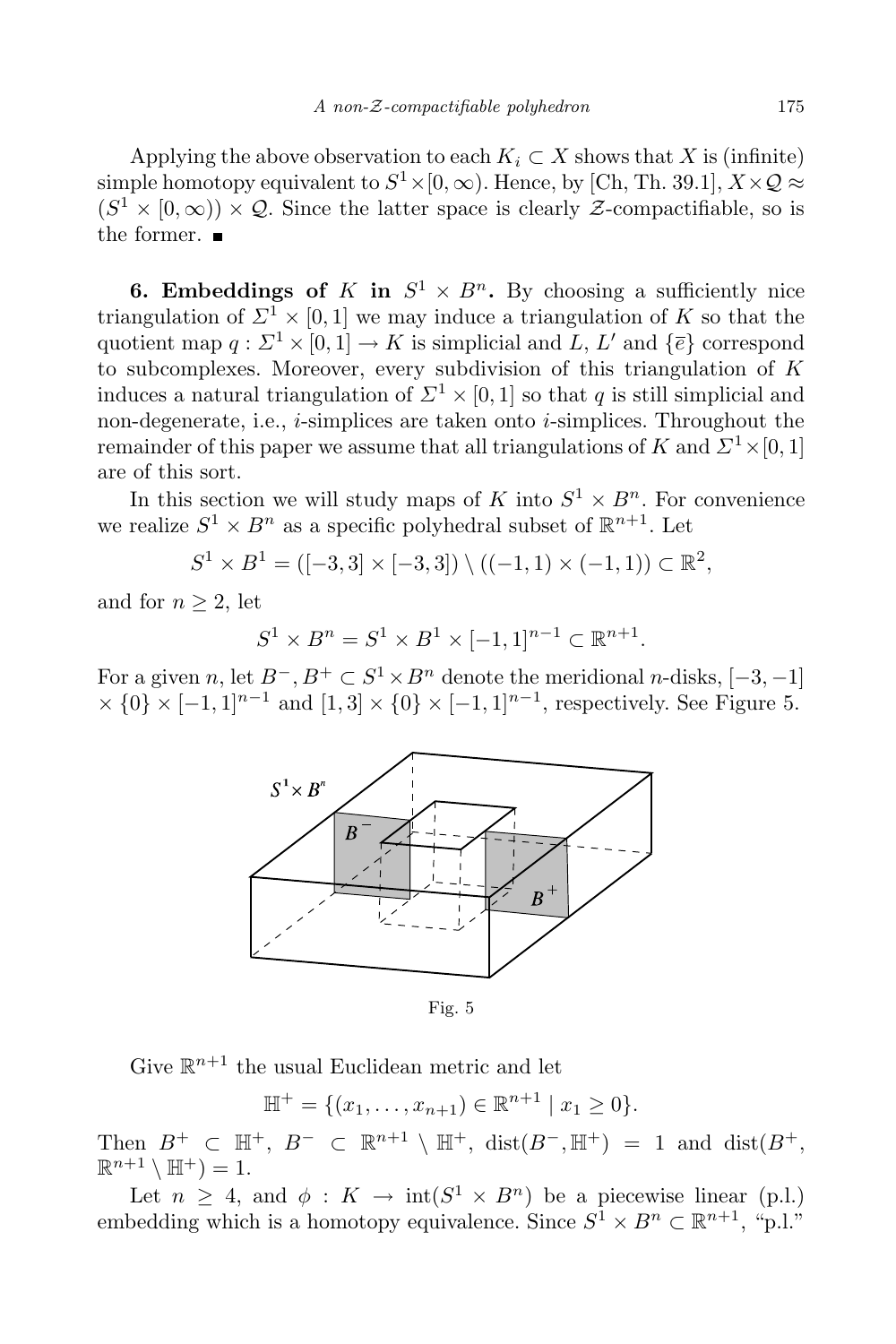simply means that  $\phi$  is linear on simplices of some triangulation **T** of K. By adjusting the embedding an arbitrarily small amount, we may assume that  $\phi(\mathbf{T}^{(0)}) \cap (B^{-} \cup B^{+}) = \emptyset$ . Then for each 1-simplex  $\sigma^{1} \in \mathbf{T}$ ,  $\sigma^{1} \cap \phi^{-1}(B^{-} \cup B^{+})$ is either empty or a single point in  $\text{int}(\sigma^1)$ , and for each 2-simplex  $\sigma^2 \in \mathbf{T}$ ,  $\sigma^2 \cap \phi^{-1}(B^- \cup B^+)$  will be empty or a straight segment properly embedded in  $\sigma^2$  with endpoints in the interiors of 1-dimensional faces. In this situation we say the embedding is *transverse* to  $B^- \cup B^+$ . Clearly,  $\phi^{-1}(B^-)$  and  $\phi^{-1}(B^+)$ are disjoint 1-dimensional polyhedra in *K* and neither intersects  $\{\bar{e}\}\$ . If **S** is the corresponding triangulation of  $\Sigma^1 \times [0,1]$ , then  $q\phi : \Sigma^1 \times [0,1] \to S^1 \times B^n$ will satisfy the same transversality properties on simplices. Moreover, since  $\mathcal{L}^1 \times [0,1]$  is a manifold with boundary,  $(q\phi)^{-1}(B^-)$  and  $(q\phi)^{-1}(B^+)$  will be disjoint properly embedded compact 1-manifolds, i.e., disjoint collections of properly embedded arcs and circles in  $\Sigma^1 \times [0,1]$ . Furthermore, neither set intersects  $\{e^1, e^2, e^3\}$ . An understanding of the arcs that arise in this manner will be crucial to our proof of the Main Theorem. We spend the remainder of this section studying these arcs.

Let  $\alpha$  be a properly embedded arc in  $\Sigma^1 \times [0, 1]$  with endpoints  $a$  and  $b$ not intersecting the set  $\{e^1, e^2, e^3\}$ . We say that  $\alpha$  is of *Type I* if one endpoint lies in each component of  $\mathbb{Z}^1 \times \{0, 1\}$ . If both endpoints lie in  $\mathbb{Z}^1 \times \{1\}$ , then *α* is of *Type II*. If both *a* and *b* lie in  $\Sigma^1 \times \{0\}$  and  $q(a) = q(b)$ , then *α* is of *Type III*. If both *a* and *b* lie in  $\Sigma^1 \times \{0\}$  and  $q(a) \neq q(b)$ , then  $\alpha$  is of *Type IV.*

Notice that each arc  $\alpha$  of Type II, III or IV "cuts off a disk"  $D_{\alpha} \subset$  $\Sigma$ <sup>1</sup> × [0, 1]. More precisely, there is a unique arc  $J \subset \Sigma$ <sup>1</sup> × {0, 1} and a unique disk  $D_{\alpha} \subset \Sigma^1 \times [0, 1]$  such that  $\partial D_{\alpha} = \alpha \cup J$ . We say that  $\alpha$  is free if  $q|_{D_{\alpha}}$  is injective, i.e., if no points of  $D_{\alpha}$  get identified under *q*.

Type IV arcs play a particularly important role in this paper. We subdivide this class of arcs as follows:  $\alpha$  is of *Type IV.0* if  $D_{\alpha} \cap \{e^1, e^2, e^3\} = \emptyset$ ,  $\alpha$  is of *Type IV.1* if  $D_{\alpha} \cap \{e^1, e^2, e^3\}$  contains a single point,  $\alpha$  is of *Type IV.2* if  $D_{\alpha} \cap \{e^1, e^2, e^3\}$  contains two points, and  $\alpha$  is of *Type IV.3* if  $D_{\alpha} \supset \{e^1, e^2, e^3\}$ . In Figure 6 a parallelogram diagram is used to illustrate a variety of arcs.



Fig. 6. Arcs in  $\Sigma^1 \times [0,1]$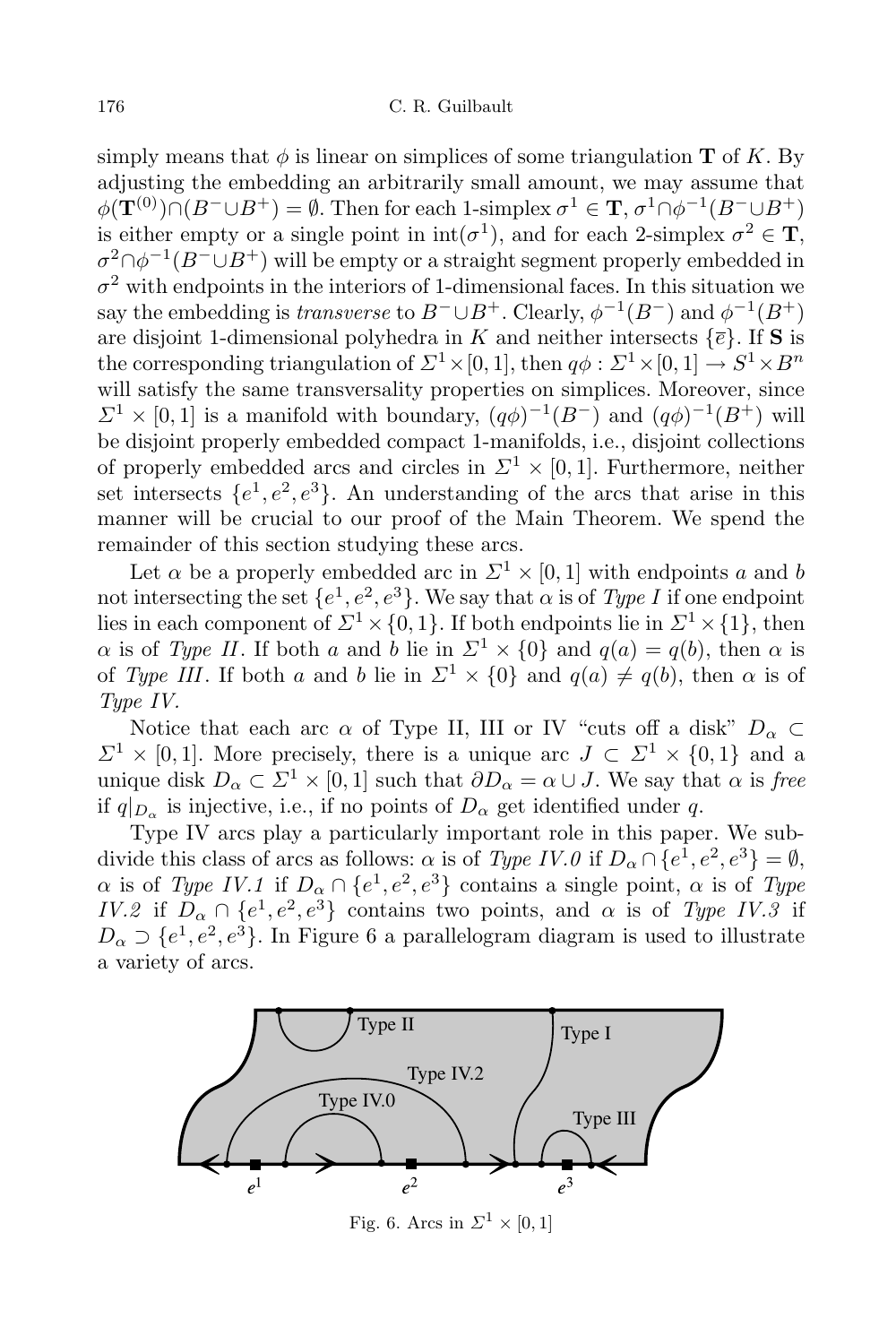The following easy lemma utilizes the partial ordering *≺* defined in Section 3. We leave the proof for the reader to check.

Lemma 6.1. *All Type II and Type IV.0 arcs are free. No Type III*, *IV.2 or IV.3 arcs are free. A Type IV.1 arc*  $\alpha$  *is free if and only if*  $D_a \cap D$  ${e<sup>1</sup>, e<sup>2</sup>, e<sup>3</sup>} = {e<sup>2</sup>}$  and the endpoints  $a_1 \in I_1$  and  $b_2 \in I_2$  of  $\alpha$  determine *the inequality*  $b_2 \prec a_2$ .

In each of the remaining lemmas in this section we begin with a p.l. embedding  $\phi: K \to \text{int}(S^1 \times B^n)$  which is a homotopy equivalence and is transverse to  $B^- \cup B^+$ . Throughout the section we let  $A^- = \phi^{-1}(B^-)$ ,  $A^+ = \phi^{-1}(B^+), C^- = (\phi q)^{-1}(B^-)$  and  $C^+ = (\phi q)^{-1}(B^+).$ 

Lemma 6.2. *In the above setup*:

(1) If  $\{a^1, a^2, a^3\}$  is a triple of equivalent points in  $\Sigma^1 \times \{0\}$  and one of *these points lies in*  $C^-$  [*resp.*  $C^+$ ], *then so do the other two.* 

(2) *Each loop in*  $A^-$  *or*  $A^+$  *contracts in*  $K$ *.* 

 $(3)$   $C^-$  and  $C^+$  each contain an arc of Type I.

*Proof.* The first assertion is obvious. For the second, let *τ* be a loop in *A*<sup>−</sup> or  $A$ <sup>+</sup>. Then  $\phi(\tau)$  lies in  $B$ <sup>−</sup>  $\cup$  *B*<sup>+</sup> and is therefore null homotopic in  $S^1 \times B^n$ . Since  $\phi$  is a homotopy equivalence,  $\tau$  is null homotopic in *K*.

For the third assertion, assume that *C <sup>−</sup>* contains no Type I arc. Then we may find a loop  $\omega$  in  $\Sigma^1 \times [0,1]$  disjoint from  $C^-$  so that  $\omega \hookrightarrow \Sigma^1 \times [0,1]$  is a homotopy equivalence. But then  $\phi q(\omega) \subset (S^1 \times B^n) \setminus B^-$ , so  $\phi q(\omega)$  is null homotopic in  $S^1 \times B^n$ . Since  $\phi q$  is a homotopy equivalence (see Lemma 3.1), this is impossible. The same argument guarantees that  $C^+$  also contains a Type I arc.  $\blacksquare$ 

The next lemmas show that when certain (geometrically motivated) hypotheses are in place, the configuration of arcs found in *C* <sup>+</sup> (or *C −*) is significantly limited. To make the proofs more readable, we use the following notational conventions. Points of  $C^- \cap (\Sigma^1 \times \{0\})$  and  $C^+ \cap (\Sigma^1 \times \{0\})$ will be labelled as  $a^i$ ,  $b^i$ ,  $c^i$  or  $d^i$  with  $i = 1, 2$  or 3 denoting the interval *I<sub>i</sub>* in which the point lies. In this case a symbol  $\alpha^i$ ,  $\beta^i$ ,  $\gamma^i$  or  $\delta^i$  will denote the corresponding arc of *C <sup>−</sup>* and *C* <sup>+</sup>. Of course, the label for an arc is not unique—an arc with endpoints  $a^1$  and  $c^3$  could be labelled as  $\alpha^1$  or  $\gamma^3$ . An arc of *C <sup>−</sup>* or *C* <sup>+</sup> with undetermined endpoints will be given a neutral label such as  $\lambda$  or  $\mu$ .

LEMMA 6.3. *Given the original setup, assume that*  $C^+$  [*resp.*  $C^-$ ] *contains no arcs of Type IV.0. Then for every component arc*  $\lambda$  *of*  $C^+$  [*resp. C*<sup>-</sup> $]$  *which is of Type IV.1*,  $D_{\lambda} \cap \{e^{1}, e^{2}, e^{3}\} = \{e^{2}\}.$ 

*Proof.* Suppose that  $\lambda \subset C^+$  is of Type IV.1 and that  $D_\lambda \cap \{e^1, e^2, e^3\}$  $\neq \{e^2\}.$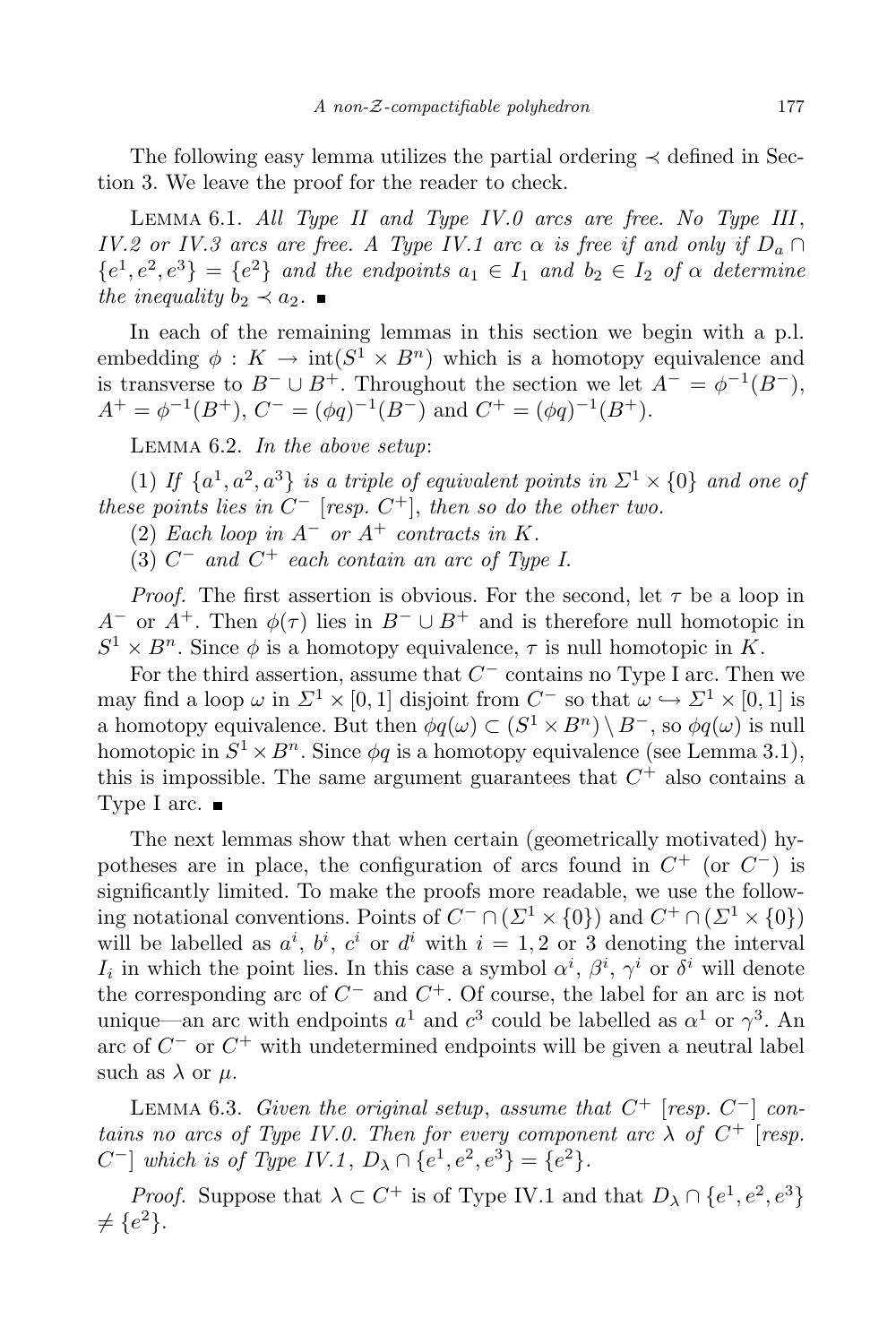CASE 1:  $D_{\lambda} \cap \{e^1, e^2, e^3\} = \{e^1\}$ . Then  $\lambda$  has endpoints  $a^3 \in I_3$  and  $b^1 \in I_1$ . Since  $a^3$  and  $b^1$  are not in the same equivalence class, we have either  $a^1 \prec b^1$  or  $b^1 \prec a^1$ .

If  $a^1 \nless b^1$  then  $a^1 \in D_\lambda$ , and since  $C^+$  contains no Type IV.0 arcs,  $a^1$ lies on a Type IV.1 arc  $\alpha^1$  which begins at  $a^1$ , ends at  $c^3 \in I_3$ , and cuts off a smaller disk  $D_{\alpha^1} \subset D_{\lambda}$ . Since  $c^3 \prec a^3$  it follows that  $c^1 \prec a^1$ , and we may apply the same argument to find yet another Type IV arc inside of  $D_{\alpha^1}$ . This process never ends, and since  $C^+$  contains finitely many components we have a contradiction. See Figure 7.

If  $b^1 \prec a^1$  then  $b^3 \prec a^3$ , so  $b^3 \in D_\lambda$ , and we may proceed as above.



CASE 2:  $D_{\lambda} \cap \{e^{1}, e^{2}, e^{3}\} = \{e^{3}\}.$  By symmetry (Lemma 3.2), the above argument also rules out this case.

REMARK 4. A precise way in which symmetry may be used to handle Case 2 is the following. Replace  $\phi$  by the p.l. embedding  $\phi \bar{\iota}: K \to \Sigma^1 \times [0, 1].$ Then, by Lemma 3.2,  $((\phi \bar{\iota})q)^{-1} = (\phi(q\iota))^{-1} = \iota(\phi q)^{-1}$ . Since  $\iota$  transposes  $e^1$  and  $e^3$  while leaving  $e^2$  fixed, the original Case 2 is transformed into Case 1.

LEMMA 6.4. *Given the original setup, assume that*  $C^+$  [*resp.*  $C^-$ ] *contains no arcs of Type III or Type IV.0. Then all Type IV arcs in C* <sup>+</sup> [*resp. C −*] *are of Type IV.1 and free.*

*Proof.* We break the proof into three claims.

CLAIM 1. *Each Type IV.1 arc*  $\lambda \subset C^+$  *is free.* 

 $\text{By Lemma 6.3, } D_{\lambda} \cap \{e^{1}, e^{2}, e^{3}\} = \{e^{2}\}, \text{ thus, } \lambda \text{ has endpoints } a^{1} \in I_{1}$ and  $b^2 \in I_2$ . By Lemma 6.1, we need only show that  $b^2 \prec a^2$ . Suppose to the contrary that  $a^2 \prec b^2$ . Then  $a^1 \prec b^1$  and, since  $C^+$  contains no arcs of Type III or IV.0,  $b^1$  is the endpoint of an arc  $\beta^1$  whose other endpoint lies in  $I_2$ . This other endpoint  $c^2$  of  $\beta^1$  cannot equal  $a^2$ , otherwise we would have a loop  $q(\lambda \cup \beta^1) \subset A^+$  which is easily seen not to contract in *K*, thus violating Lemma 6.2. Therefore,  $a^2 \prec c^2 \prec b^2$  or  $c^2 \prec a^2$ .

Assume that  $a^2 \prec c^2 \prec b^2$  (the situation shown in Figure 8). Then there exists another Type IV.1 arc  $\gamma^1$  beginning at  $c^1$  (where  $a^1 \prec c^1 \prec b^1$ ) and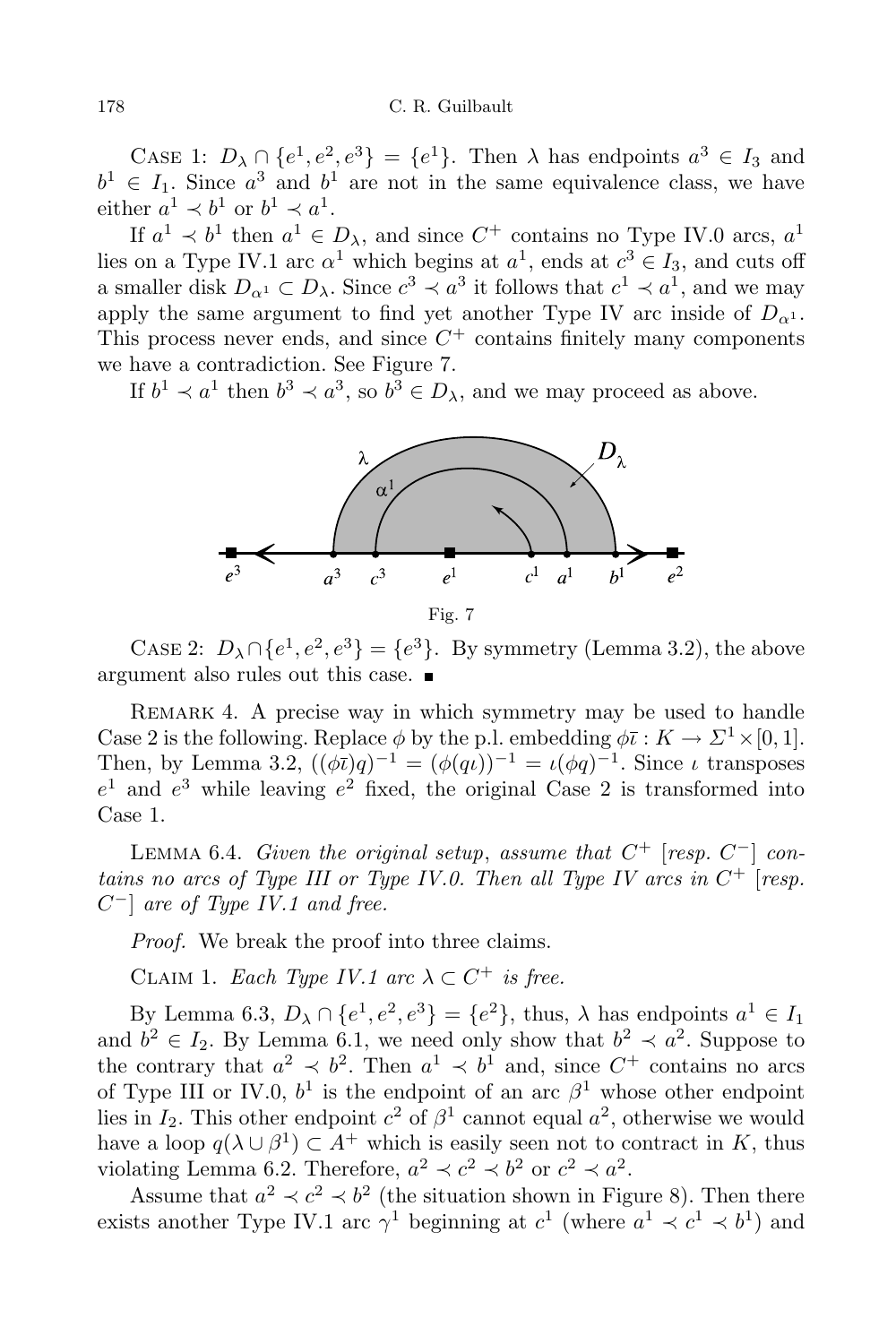ending at  $d^2$  with  $c^2 \prec d^2 \prec b^2$ . This gives rise to yet another Type IV.1 arc  $\delta^1$  beginning at  $d^1$  and ending between  $c^2$  and  $d^2$ . Clearly, an infinite pattern has been established, and since  $C^+$  contains only finitely many arcs we have a contradiction.



The remaining possibility is that  $c^2 \prec a^2$ . But then  $a^2$  is the endpoint of a Type IV.1 arc whose other endpoint  $d^1$  satisfies  $a^1 \prec d^1 \prec b^1$ . We are now back to the (impossible) situation of the previous case, thus completing the proof of Claim 1.

Claim 2. *C* <sup>+</sup> *contains no arc of Type IV.2.*

Suppose that  $\mu$  is a Type IV.2 arc in  $C^+$ . Assume further that  $\mu$  has been chosen to be innermost with this property, i.e.,  $D_{\mu}$  contains no other Type IV.2 arcs from  $C^+$ .

CASE (i):  $D_{\mu} \cap \{e^1, e^2, e^3\} = \{e^1, e^2\}$ . Then  $\mu$  has endpoints  $a^3 \in I_3$ and  $b^2 \in I_2$ , and  $D_\mu$  contains  $I_1$ .

If  $b^3 \prec a^3$ , then  $b^3 \in D_\mu$  and we may obtain a contradiction. Indeed,  $b^3$ must be the endpoint of a Type IV arc lying in  $D_\mu$ . If the other endpoint lies in  $I_1$ , we contradict Lemma 6.3, and if it lies in  $I_2$ , we contradict the choice of  $\mu$  as "innermost". See Figure 9(a).

Now suppose that  $a^3 \prec b^3$ . Then  $a^2 \prec b^2$ , so  $a^2$  and  $a^1$  both lie in  $D_\mu$ . Let  $\alpha^1$  be the arc of  $C^+$  containing  $a^1$ . By hypotheses and Lemma 6.3, the other endpoint  $c^2$  of  $\alpha^1$  must lie in *I*<sub>2</sub>. By Claim 1,  $c^2 \prec a^2$ . But now  $a^2$  also lies on a Type IV arc  $\alpha^2$  of  $C^+$ . If  $\alpha^2$  ends in  $I_3$  we contradict the choice of  $\mu$ as innermost, otherwise  $\alpha^2$  ends at  $d^1 \in I_1$  with  $d^1 \prec a^1$  and this contradicts Claim 1. See Figure 9(b). Therefore, we have ruled out Case (i).

CASE (ii):  $D_{\mu} \cap \{e^1, e^2, e^3\} = \{e^1, e^3\}$ . Then  $\mu$  has endpoints  $a^2 \in I_2$ and  $b^1 \in I_1$ , and  $D_\mu$  contains  $I_3$ . Therefore  $a^3$  lies in  $D_\mu$  and is the endpoint of an arc  $\alpha^3 \subset C^+$ . By hypothesis  $\alpha^3$  cannot be of Type III or Type IV.0 so, since it lies in  $D_\mu$ , it must be of Type IV.1 (see Figure 9(c)). But this violates Lemma 6.3 since  $e^2 \notin D_\mu$ , thus ruling out Case (ii).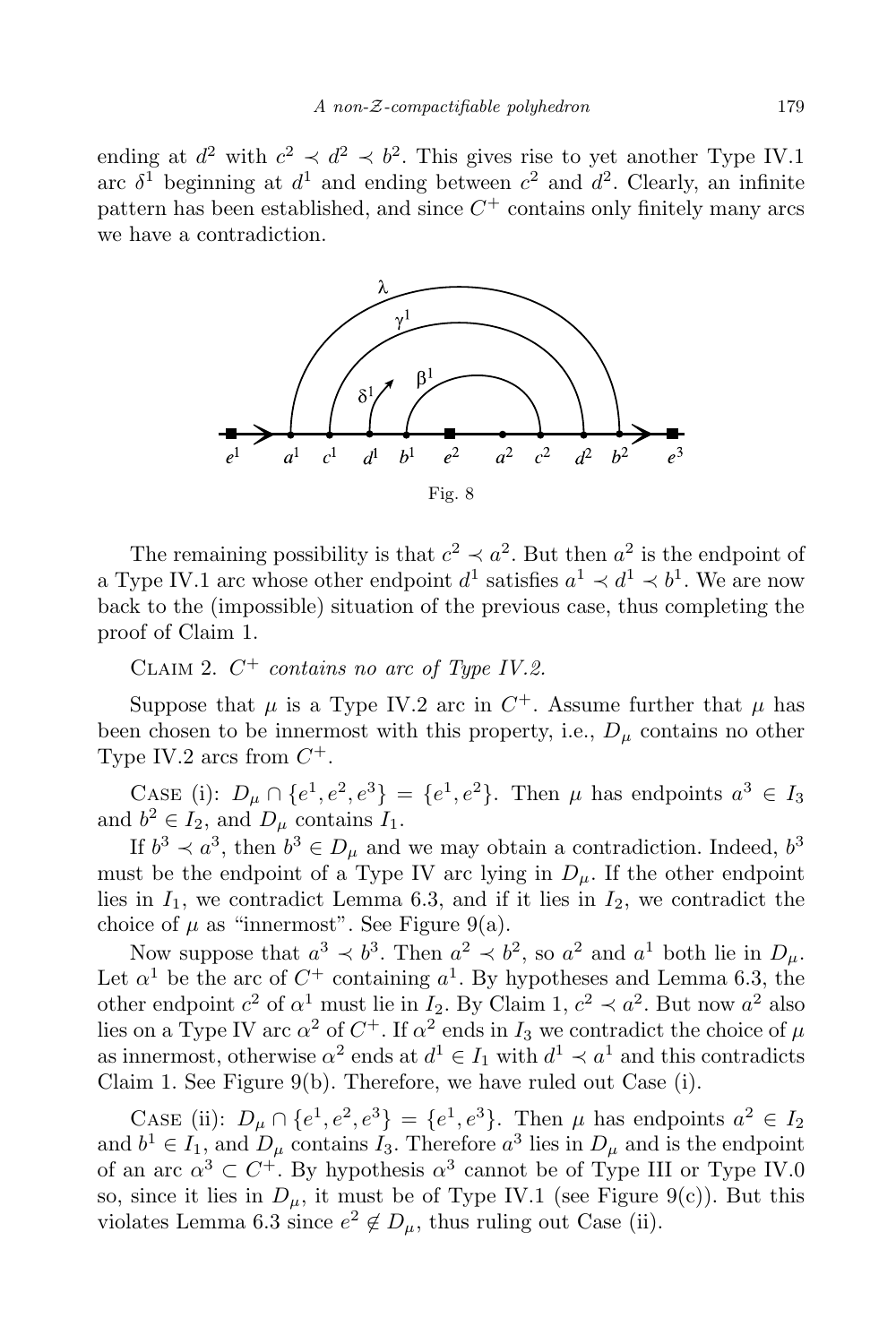



CASE (iii):  $D_{\mu} \cap \{e^1, e^2, e^3\} = \{e^2, e^3\}$ . By symmetry (Lemma 3.2), this is equivalent to Case (i) and therefore impossible.

Claim 3. *C* <sup>+</sup> *contains no arc of Type IV.3.*

Suppose to the contrary that  $C^+$  contains a Type IV.3 arc  $\mu$ , and assume that  $\mu$  has been chosen to be innermost with this property. One of the intervals  $I_1$ ,  $I_2$  or  $I_3$  will contain both endpoints of  $\mu$ .





CASE (i): *The endpoints of*  $\mu$  *lie in*  $I_3$ . Let  $a^3 \prec b^3$  be the endpoints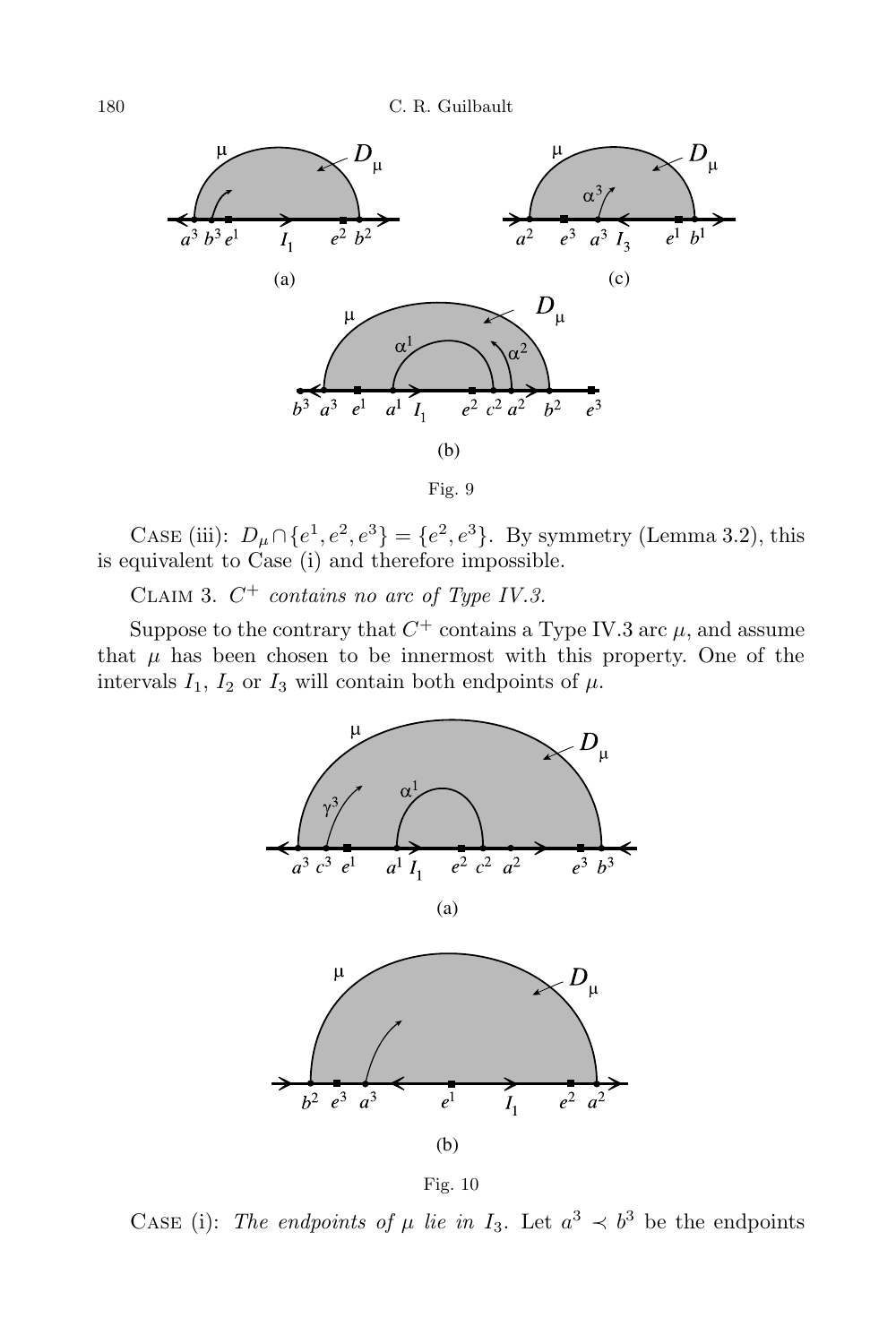of  $\mu$ . Then, by Claims 1 and 2,  $a^1$  is an endpoint of a free Type IV.1 arc  $\alpha^1 \subset D_\mu$ . Hence the other endpoint *c*<sup>2</sup> of  $\alpha^1$  must lie in *I*<sub>2</sub> with  $c^2 \prec a^2$ . Then  $c^3 \prec a^3$ , so  $c^3$  lies on a Type IV arc  $\gamma^3 \subset D_\mu$  (see Figure 10(a)). By hypothesis, Lemma 6.3, and Claim 2, *γ* 3 cannot be of Type IV.0, IV.1 or IV.2. Furthermore, since  $\mu$  is innermost,  $\gamma^3$  cannot be of Type IV.3, thus proving the impossibility of this case.

CASE (ii): *The endpoints of*  $\mu$  *lie in*  $I_2$ . Let  $a^2 \prec b^2$  denote the endpoints of  $\mu$ . Then  $a^3 \in D_\mu$ , however, our hypotheses along with Lemma 6.3 and Claim 2 rule out all components of  $C^+$  which could possibly contain  $a^3$ (see Figure  $10(b)$ ), rendering this case impossible.

CASE (iii): *The endpoints of*  $\mu$  *lie in*  $I_1$ . By symmetry, this case is ruled out by Case (ii), completing the proof of Claim 3 and hence of the lemma.  $\blacksquare$ 

Lemma 6.5. *Given the original setup*, *assume that*

- (1) *C* <sup>+</sup> *contains no Type III arcs*, *and*
- $(2)$   $C^+$  *contains no arcs of Type IV.0.*

*Then*, *for every triple*  $\{a^1, a^2, a^3\}$  *of equivalent points lying in*  $C^+$ ,  $a^3$  *and at least one of a* <sup>1</sup> *or a* <sup>2</sup> *are endpoints of Type I arcs in C* <sup>+</sup>*. An equivalent result may be obtained by replacing each* "+" *with a* "*−*"*.*

*Proof.* By our hypotheses and Lemma 6.4, each point of  $\{a^1, a^2, a^3\}$  is the endpoint of an arc of Type I or a free arc of Type IV.1. Since each free arc of Type IV.1 has endpoints in  $I_1$  and  $I_2$  (see Lemma 6),  $a^3$  must lie on a Type I arc,  $\alpha^3$ .

It remains to show that  $a^1$  and  $a^2$  cannot both lie on a free arc of Type IV.1. Suppose  $a^1$  is the endpoint of a free Type IV.1 arc  $\alpha^1$ . Then the other endpoint  $b^2$  of  $\alpha^1$  lies in  $I_2$  and  $b^2 \prec a^2$ . Cut  $\Sigma^1 \times [0,1]$  open along



 $\alpha^3$  to obtain Figure 11. It is now impossible for  $a^2$  to lie on a free arc of Type IV.1 since the only points in  $I_1$  which are accessible from  $a^2$  are less than  $a^1$ .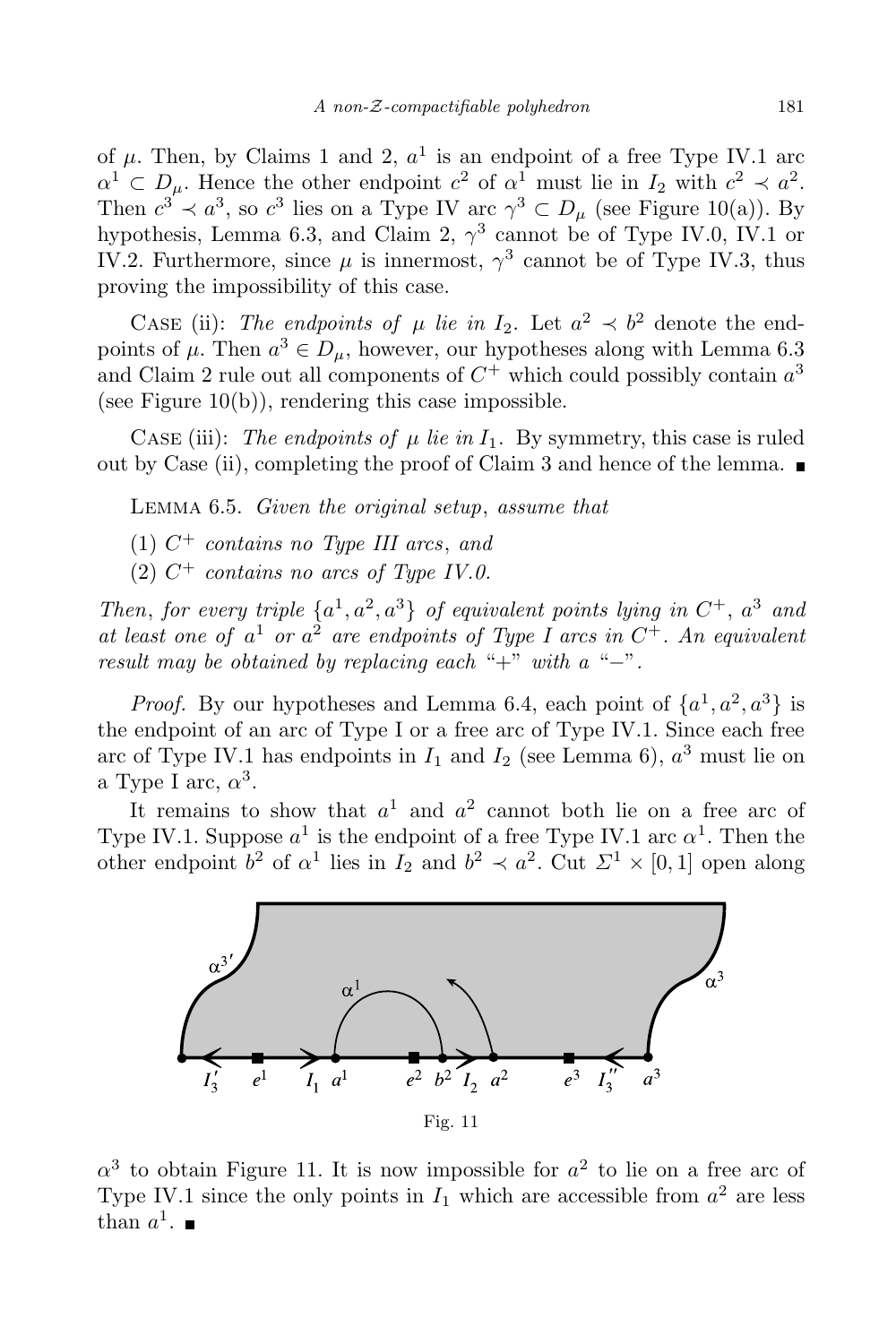Lemma 6.6. *Given the original setup*, *assume that*

 $(1)$   $C^+$  *contains no Type III arcs*,

(2) *neither C <sup>−</sup> nor C* <sup>+</sup> *contains an arc of Type IV.0* , *and*

 $(3)$  *if*  $C^-$  *contains a free Type IV.1 arc*  $\lambda$  *then*  $D_{\lambda}$  *contains an arc component of C* +*.*

*Then for every triple*  $\{a^1, a^2, a^3\}$  *of equivalent points lying in*  $C^-$ , *at* least one element of  $\{a^1, a^2, a^3\}$  is the endpoint of a Type I arc in  $C^-$ .

*An equivalent result may be obtained by reversing the roles of* "+" *and* "*−*"*.*

*Proof.* By Lemma 6.2,  $C^+$  contains a Type I arc, so there is a triple of equivalent points  $\{c^1, c^2, c^3\} \subset C^+$ . By Lemma 6.5 and symmetry, we may assume without loss of generality that  $c^2$  and  $c^3$  are endpoints of Type I arcs  $\gamma^2, \gamma^3 \subset C^+$ .

CASE 1:  $c^1$  *is also the endpoint of a Type I arc*  $\gamma^1$ . Then  $\gamma^1$ ,  $\gamma^2$  and  $\gamma^3$ cut  $\Sigma^1 \times [0,1]$  into three "chambers" as shown in Figure 12(a).







SUBCASE (1a):  $a^1 \prec c^1$ . Then  $a^1$  and  $a^3$  each lie in the left-hand chamber of our parallelogram diagram  $q''$ :  $P_{\gamma^3} \to K$ . By Lemma 6.3, this chamber contains no Type IV arcs. Therefore, *a* <sup>1</sup> and *a* <sup>3</sup> are each endpoints of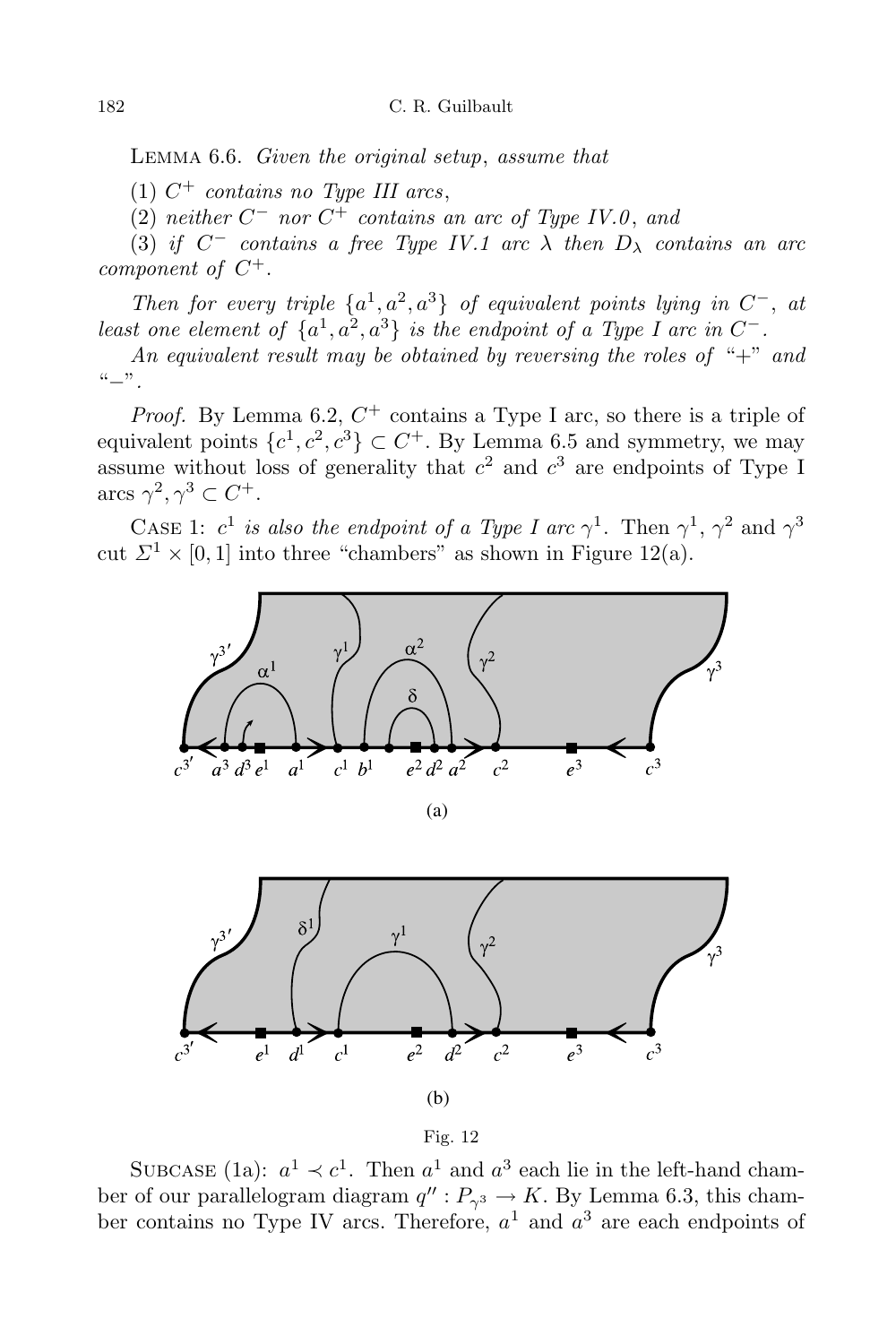Type I arcs (and thus, our conclusion is satisfied) or else *a* <sup>1</sup> and *a* <sup>3</sup> are the endpoints of a Type III arc  $\alpha^1$ . In this latter case, consider  $a^2$  which lies in the middle chamber. If  $a^2$  lies on a Type I arc, our desired conclusion is satisfied. Otherwise,  $a^2$  is the endpoint of a Type IV.1 arc  $\alpha^2$  with second endpoint  $b^1 \in I_1$  and  $c^1 \prec b^1$ . Then  $a^2 \prec c^2 \prec b^2$ , so  $\alpha^2$  is free. Furthermore, if  $D_{\alpha^2}$  contains an arc component  $\delta \subset C^+$ , then  $\delta$  is of Type IV.1, and therefore has an endpoint  $d^2 \in I_2$  with  $d^2 \prec a^2$ . But then  $d^3 \in C^+$  lies in  $D_{\alpha^1}$ , and this is impossible by hypotheses (1) and (2) and Lemma 6.3. Therefore  $\delta$  cannot exist. But this violates hypothesis (3), completing the proof of Subcase (1a). This scenario is pictured in Figure 12(a).

SUBCASE (1b):  $c^1 \prec a^1$ . Then  $a^2$  and  $a^3$  both lie in the right-hand chamber of our parallelogram and *a* 1 lies in the middle chamber. The argument just used in Subcase (1a) may now be used.

CASE 2:  $c^1$  *is not the endpoint of a Type I arc.* Then by Lemma 6.4,  $c^1$ is the endpoint of a free Type VI.1 arc  $\gamma^1 \subset C^+$ . Let  $d^2 \in I_2$  be the other endpoint of this arc. By Lemma 6.5,  $d^1 \in I_1$  is the endpoint of a Type I arc  $\delta^1 \subset C^+$ . We now break the remainder of the proof into three subcases, each beginning with the parallelogram diagram in Figure 12(b).

SUBCASE (2a):  $a^1 \prec d^1$ . Then both  $a^1$  and  $a^3$  lie to the left of  $\delta^1$  in Figure 12(b), and  $a^2$  lies beneath  $\gamma^1$ . We may now apply the same argument used in Subcase (1a).

SUBCASE (2b):  $d^1 \prec a^1 \prec c^1$ . Then  $a^3$  lies to the left of  $\delta^1$  in Figure 12(b), and  $a^1$  and  $a^2$  both lie to the right of  $\delta^1$ . By Lemma 6.3,  $a^3$  must lie on a Type I arc.

SUBCASE (2c):  $c^1 \prec a^1$ . Then  $a^2$  and  $a^3$  each lie to the right of  $\gamma^2$  in our diagram and the situation is the same as in Subcase (2a).  $\blacksquare$ 

**7. Embeddings of**  $X_{p,q}$  in  $S^1 \times B^n$ . In this section we expand our focus to study embeddings of  $X_{p,q}$ <sup>*i*</sup> =  $\bigcup_{i=p}^{q} K_i$  into  $S^1 \times B^n$ . Since  $X_{p,q} \approx X_{1,q-p+1}$ , we simplify notation by working with the spaces  $X_{1,j} = \bigcup_{i=1}^{j} K_i$ . Recall that for each  $i = 1, \ldots, j$ ,  $\overline{e}_i$  denotes the eye of  $K_i$  and  $q_i : \Sigma^1 \times [0, 1] \to K_i$  is the usual quotient map. We may choose triangulations of  $X_{1,j}$  so that each  $K_i$ ,  $L_i$  and  $\{\overline{e}_i\}$  is a subcomplex, and so that each  $q_i : \Sigma^1 \times [0,1] \to K_i$ is a non-degenerate simplicial map. (We may have a different triangulation of  $\Sigma^1 \times [0,1]$  for each *i*.) By Lemma 4.2, we know that  $X_{1,j}$  is homotopy equivalent to a circle. For  $n \geq 4$ , each homotopy equivalence  $\phi : X_{1,j} \rightarrow$  $\text{int}(S^1 \times B^n)$  may be adjusted to a p.l. embedding which is transverse to the disks  $B^-$  and  $B^+$  in the sense described in Section 6. Then we let  $A^-$ ,  $A^+ \subset$ *X*<sub>1,j</sub> denote the disjoint 1-dimensional polyhedra  $\phi^{-1}(B^-)$  and  $\phi^{-1}(B^+)$ , and for each *i*,  $A_i^- = A^- \cap K_i$  and  $A_i^+ = A^+ \cap K_i$ . The latter will be disjoint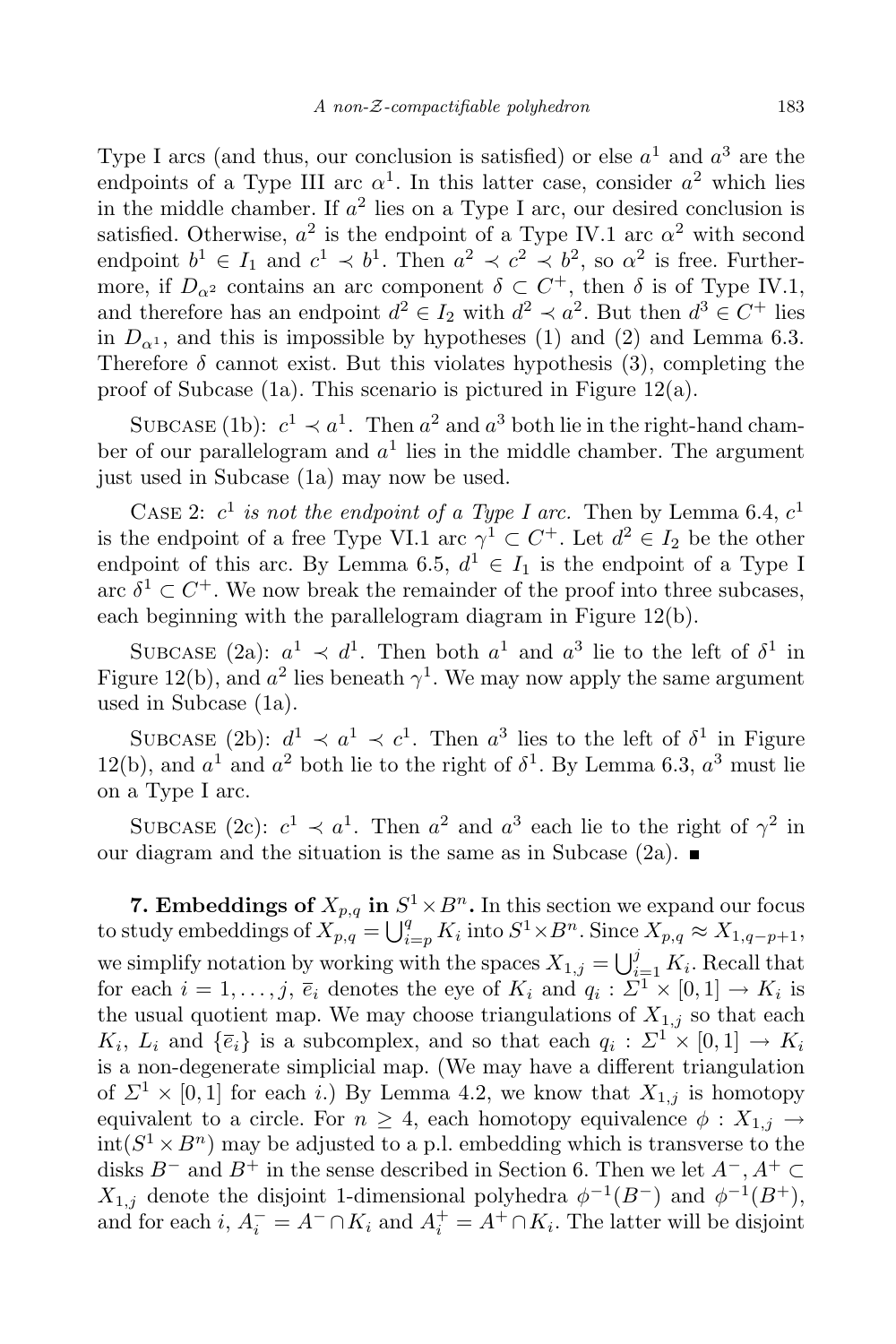1-dimensional polyhedra in  $K_i$ , neither containing  $\overline{e}_i$ . Also (as discussed in Section 6), each map  $\phi q_i : \Sigma^1 \times [0,1] \to S^1 \times B^n$  is transverse to  $B^- \cup B^+$ , hence, for a given *i*, the sets  $C_i^- = (\phi q_i)^{-1}(B^-)$  and  $C_i^+ = (\phi q_i)^{-1}(B^+)$ will be disjoint properly embedded compact 1-manifolds in  $\Sigma^1 \times [0,1]$ . All of the above will be the starting point for the results in this section.

In addition to the standard setup just described, the results in this section each involve a partition  ${E^+, E^-}$  of the set  $E = {\bar{e}_1, \ldots, \bar{e}_i} \subset X_{1,i}$ . Although the source of these partitions is not important yet, the reader may be interested in knowing how they will arise. For a given embedding  $\phi: X_{1,j} \to \text{int}(S^1 \times B^n)$ ,  $E^+$  will be the collection of eyes of  $X_{1,j}$  which are sent into the "right half" of  $S^1 \times B^n$  and  $E^-$  will be those sent into the "left" half". More precisely,  $E^+ = \{\overline{e}_i \in X_{1,j} \mid \phi(\overline{e}_i) \in \mathbb{H}^+\}$  and  $E^- = E \setminus E^+$ . Recall Figure 5.

The first two lemmas in this section utilize geometric moves to simplify a given embedding  $\phi: X_{1,j} \to \text{int}(S^1 \times B^n)$  while preserving key properties of that embedding.

Lemma 7.1. *Given the standard setup described above*, *suppose that*  $\{E^-, E^+\}$  is a partition of  $\{\overline{e}_1, \ldots, \overline{e}_i\}$  with the property that loops in A<sup>-</sup>  $\therefore$  *contract*  $\sin X_{1,j} \setminus E^+$  *and loops*  $\sin A^+$  *contract*  $\sin X_{1,j} \setminus E^-$ *. Suppose also that*

$$
(\dagger) \qquad C_1^- \quad or \quad C_1^+ \quad contains \quad an \ arc \ of \ Type \ IV.0.
$$

*Then we may choose a new p.l. embedding*  $\phi : X_{1,j} \to \text{int}(S^1 \times B^n)$  *which is a homotopy equivalence*, *transverse to*  $B$ <sup> $−$ </sup>  $\cup$   $B$ <sup> $+$ </sup>, *and which satisfies the following conditions*:

- $(1)$  *loops in*  $\hat{A}^- = (\phi)^{-1}(B^-)$  *contract in*  $X_{1,j} \setminus E^+,$
- $(2)$  *loops in*  $\hat{A}^+ = (\hat{\phi})^{-1}(B^+)$  *contract in*  $X_{1,j} \setminus E^-$ ,
- $(3)$   $\phi|_{L_1} = \phi|_{L_1}$ , and
- $|(4) |\hat{\phi}(L_2) \cap (B^- \cup B^+)| < |\phi(L_2) \cap (B^- \cup B^+)|.$

*Proof.* We begin by assuming that  $j \geq 2$ . A proof of the  $j = 1$  case will be contained in the  $j \geq 2$  argument.

STEP 1: *Eliminating circle components of*  $C_1^- \cup C_1^+$ . In this step we use standard cut and paste techniques to alter  $\phi$  so that neither  $C_1^-$  nor  $C_1^+$  contains circle components. This will make the rest of the proof less complicated.

Let  $\tau$  be a circle component of  $C_1^-$ . Then  $\tau$  bounds a disk  $D_{\tau} \subset \Sigma^1 \times$  $(0,1)$ , and  $\overline{\tau} = q_1(\tau)$  is a circle component of  $A^-$  bounding the disk  $\overline{D}_{\tau} =$  $q_1(D_\tau) \subset K_1 - {\overline{e_1}}$ . Let  $\mathcal{N}(\overline{D}_\tau)$  be a small 2-disk neighborhood of  $\overline{D}_\tau$ in *K*<sub>1</sub>. Then  $\phi(\partial \mathcal{N}(\overline{D}_{\tau}))$  is a circle lying to one side of *B*<sup>-</sup> in  $S^1 \times B^n$ . Let *D*<sup>*∗*</sup> be a disk near to (but disjoint from)  $B^-$  with  $\partial D^* = \phi(\partial \mathcal{N}(D_\tau))$ ,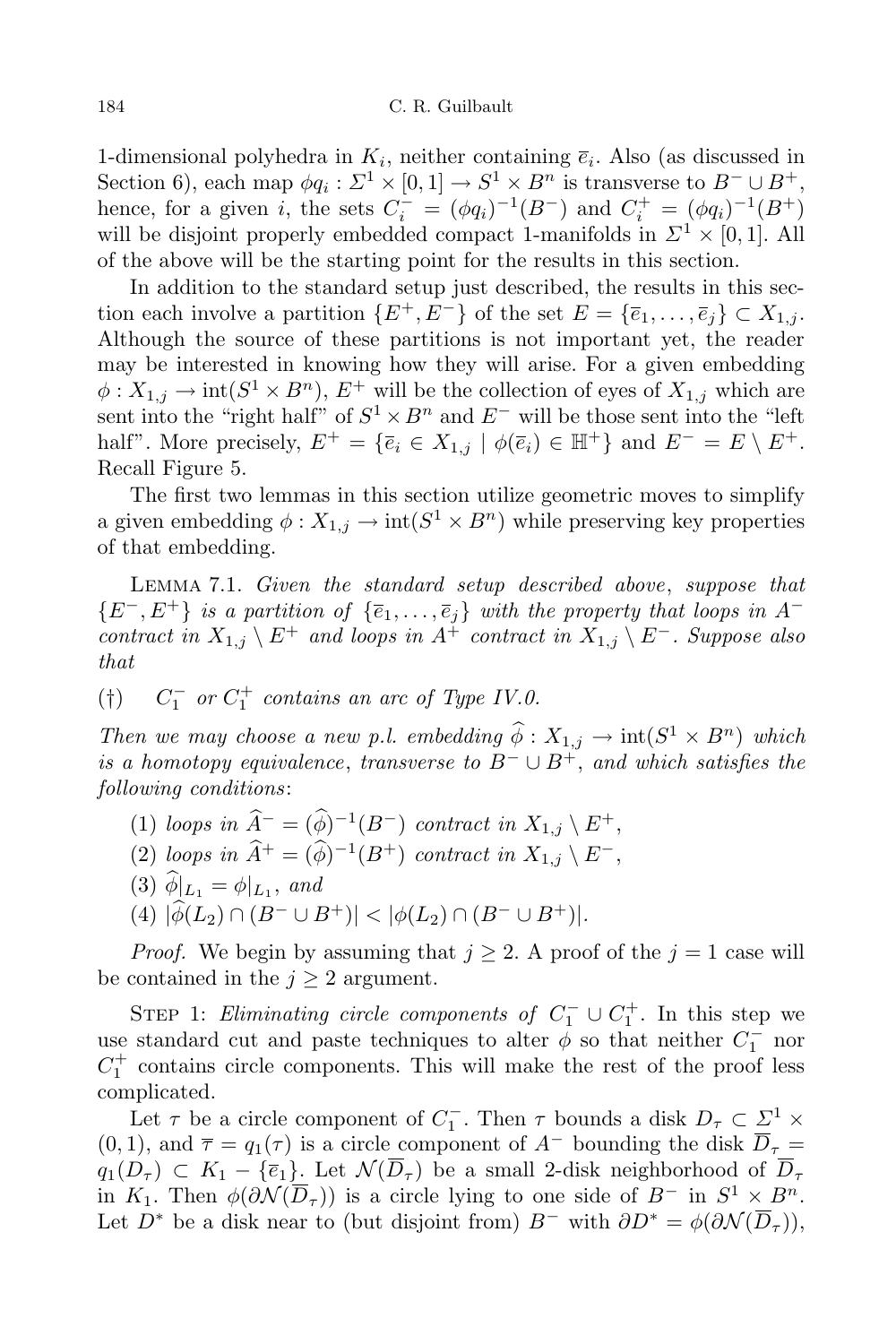and by general position arrange that  $D^* \cap \phi(X_{1,j}) = \partial D^*$ . Redefine  $\phi$  to send  $\mathcal{N}(D_{\tau})$  onto  $D^*$ . This eliminates  $\tau$  from  $C_1^-$ , along with any other components of  $C_1^-$  lying in  $D_\tau$ . Clearly, our new map still satisfies all of the original hypotheses. Repeat this process until all circle components of  $C_1^-$  are removed, then perform the same procedure near  $B^+$  to eliminate all circle components from  $C_1^+$ .

STEP 2: *Main setup.* By Step 1, we may assume that neither  $C_1^-$  nor  $C_1^+$ contains circle components. Choose a Type IV.0 arc  $\lambda$  which is innermost in the set  $C_1^- \cup C_1^+$ , i.e., choose  $\lambda$  so that  $D_\lambda$  contains no other components of  $C_1^- \cup C_1^+$ . Without loss of generality, assume that  $\lambda \subset C_1^+$ . Now  $\partial D_\lambda = \lambda \cup J$ where  $J \subset \Sigma^1 \times \{0\}$  is an arc contained in the interior of one of the intervals *I*<sub>1</sub>, *I*<sub>2</sub>, *I*<sub>3</sub>, and  $q_1^{-1}q_1(J) = J \cup J' \cup J''$  where *J'* and *J''* are arcs—one in each of the remaining  $I_i$ 's. A fourth "copy" of the arc  $J$  lies in the preimage of the map  $q_2 : \Sigma^1 \times [0,1] \to K_2$ . In particular, let  $J''' = q_2^{-1} h_1(q_1(J))$ , where  $h_1$  is the homeomorphism used to glue  $K_1$  to  $K_2$ .

Let  $(N, N_0)$  be a relative regular neighborhood of the pair  $(\phi q_1(D_\lambda),$  $\phi q_1(D_\lambda)$ ) in  $(S^1 \times B^n, \phi(X_{1,j}))$ . Then *N* is an  $(n+1)$ -ball and  $N_0 = N \cap$  $\phi(X_{1,j})$  may be realized as  $\phi(q_1(D\cup R'\cup R'')\cup\phi(q_2(R'''))$ , where *D*, *R'* and *R''* are regular neighborhoods of  $D_{\lambda}$ ,  $J'$  and  $J''$  in  $\Sigma^1 \times [0,1]$ , and  $R'''$  is a regular neighborhood of  $J'''$  in a separate copy of  $\Sigma^1 \times [0,1]$ . See Figure 13 where



Fig. 13

we have cut each  $\Sigma^1 \times [0, 1]$  open to produce parallelogram diagrams. In this figure, we only show relevant parts of *C <sup>−</sup>* and *C* <sup>+</sup> and we have arbitrarily placed  $J \subset I_2$ ,  $J' \subset I_1$  and  $J'' \subset I_3$ . In addition, we have reduced the size of the second copy of  $\Sigma^1 \times [0,1]$  (the domain of  $q_2$ ) to more accurately reflect the geometry after identifications.

For later use let  $\overline{N}_0$  denote  $\phi^{-1}(N_0)$ . Thus  $\overline{N}_0$  is a regular neighborhood of  $q_1(D_\lambda)$  in  $X_{1,j}$ .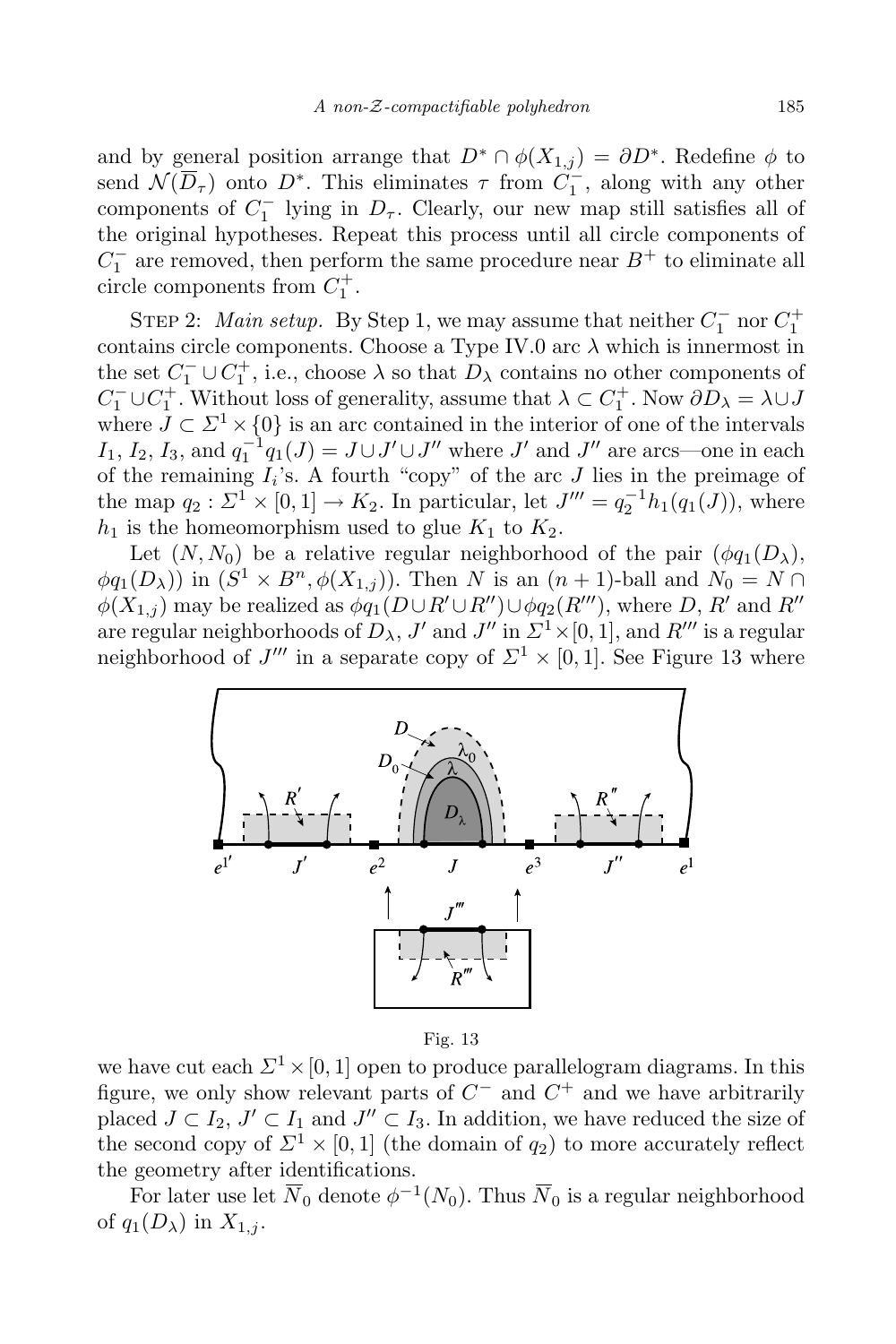STEP 3: *Construction of*  $\hat{\phi}$ . To obtain the desired embedding  $\hat{\phi}$ , we perform an isotopy of  $S^1 \times B^n$ , fixed outside of *N*, which rearranges  $N_0$ to our specifications. Let  $\lambda_0$  be an arc in *D* which is disjoint from  $\lambda$  and cuts off a disk  $D_0 \subset D$  which contains  $D_\lambda$ . Let  $J_0 = D_0 \cap (\Sigma^1 \times \{0\})$ . Let  $\Gamma: N \times [0,1] \to N$  be an isotopy, fixed on  $\partial N$ , which slides the arc  $\phi q_1(J_0)$ (rel endpoints) through the disk  $\phi q_1(D_0)$  and onto the arc  $\phi q_1(\lambda_0)$ . This isotopy squeezes  $\phi q_1(D_0)$  into the disk  $\phi q_1(D \setminus \text{int}(D_0))$  and stretches the  $\phi q_1$ -images of "rectangles" *R*<sup>*'*</sup> and *R<sup>''</sup>* and the  $\phi q_2$ -image of *R*<sup>'''</sup> along disks parallel to  $\phi q_1(D_0)$  so that their common edge is moved "upwards" to the arc  $\lambda_0$ . Extend *Γ* via the identity outside of *N*, and define  $\hat{\phi} = \Gamma_1 \circ \phi$ .

STEP 4: *Verification of conditions* (1)–(4). The effect of the above move on the sets  $A^-$  and  $A^+$  (now  $\widehat{A}^-$  and  $\widehat{A}^+$ ) is most easily seen back in  $\widehat{C}_1^-$ ,  $\widehat{C}_1^+$ ,  $\widehat{C}_2^-$  and  $\widehat{C}_2^+$ . Roughly speaking,  $\widehat{C}_2^+$  is obtained from  $C_2^+$  by pushing  $\lambda$ from  $\overline{C}_1^+$  down into  $C_2^+$ . Thus the components of  $C_2^+$  which had intersected  $Z^1 \times \{1\}$  at the endpoints of *J*<sup>*m*</sup> are now joined together by an arc *λ*<sup>*m*</sup> before they reach  $\Sigma^1 \times \{1\}$ . (*λ*<sup>*m*</sup> corresponds to *λ* in that its image under  $\phi q_2$  is nearly the same as the image of  $\lambda$  under  $\phi q_1$ .) The effect on  $C_1^+$  is that  $\lambda$  has disappeared and the arc components of  $C_1^+$  which had intersected  $\mathcal{Z}^1 \times \{0\}$ at the endpoints of  $J'$  and  $J''$ , respectively, are now joined together by arcs *λ*<sup>*n*</sup> and *λ*<sup>
<sup>*n*</sup> before reaching  $\Sigma^1 \times \{0\}$ . Lastly,  $\hat{C}_2^-$  and  $\hat{C}_1^-$  are left unchanged.</sup> See Figure 14.



Fig. 14

By construction  $\phi|_{L_1} = \phi|_{L_1}$ , and by the above analysis, we see that  $|\hat{\phi}(L_2) \cap (B^- \cup B^+)| = |\phi(L_2) \cap (B^- \cup B^+)| - 2$ , hence conditions (3) and (4) are satisfied. To check condition (1), notice that  $\hat{A}^- = A^-$ .

To verify condition (2), let  $\tau$  be any embedded loop in  $\hat{A}^+$ . (Since  $\hat{A}^+$  is a graph, we may restrict our attention to embedded loops.) We must show that  $\tau$  contracts in  $X_{1,j} \setminus E^-$ . Since  $\phi|_{X_{1,j}\setminus \text{int}(\overline{N}_0)} = \phi|_{X_{1,j}\setminus \text{int}(\overline{N}_0)}$ , we have  $\tau$  int( $\overline{N}_0$ )  $\subset A^+$ . By construction,  $\tau \cap \overline{N}_0 \subset q_1(\lambda' \cup \lambda'' \cup \lambda''')$  and, since *N*<sub>0</sub> is contractible, each arc  $q_1(\lambda')$ ,  $q_1(\lambda'')$  and  $q_1(\lambda''')$  may be homotoped (rel endpoints) within  $\overline{N}_0$  into  $A^+ \cap \overline{N}_0$ . See Figure 15. Since  $\overline{e}_1 \notin \overline{N}_0$ , this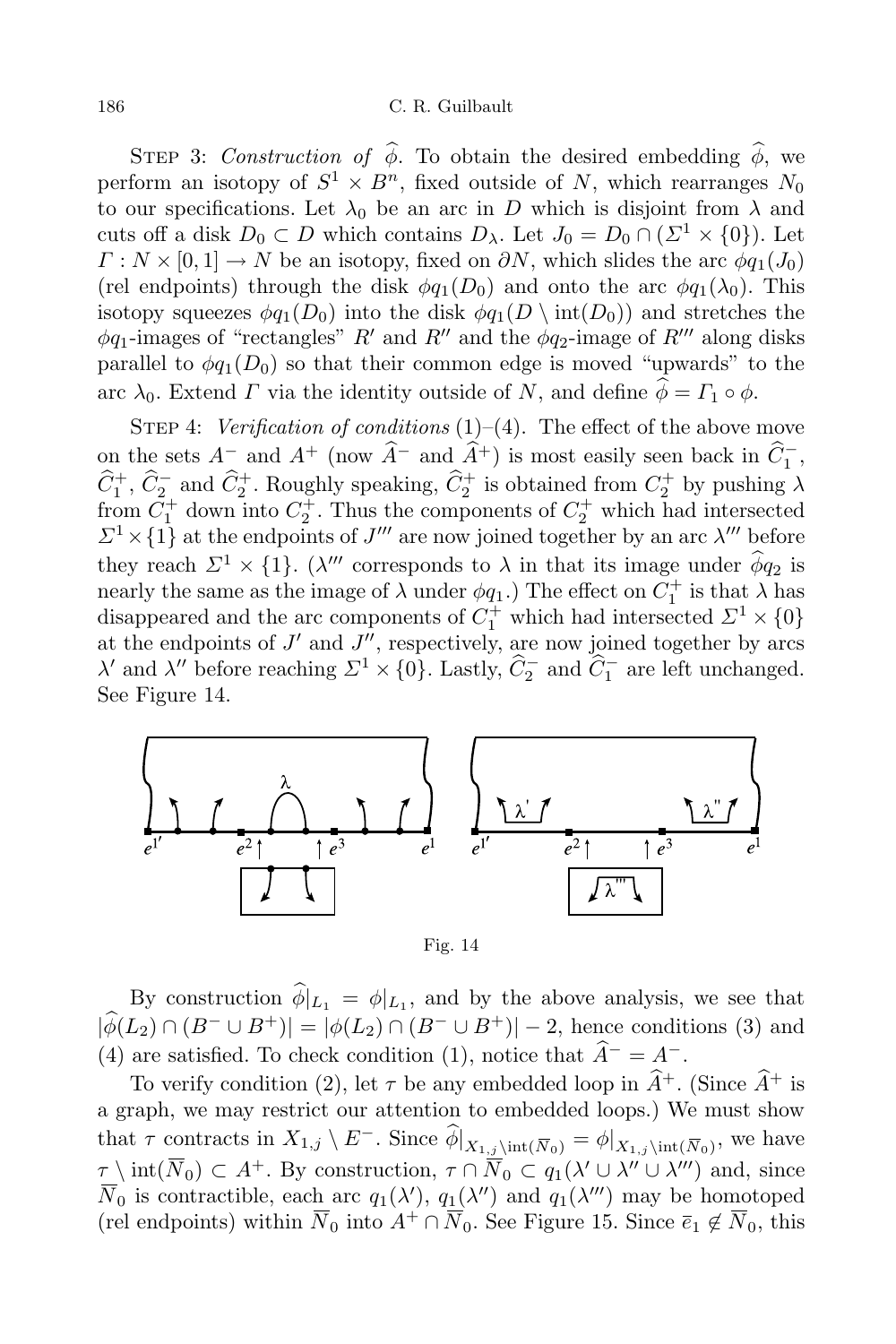

Fig. 15

shows that  $\tau$  may be homotoped within  $X_{1,j} \setminus E^-$  to a loop  $\tau' \subset A^+$ . By hypothesis  $\tau'$  contracts in  $X_{1,j} \setminus E^-$ , hence, so does  $\tau$ .

Lastly, note that for the  $j = 1$  case, the same strategy works. The proof only becomes easier since  $\widehat{A}_1^- = \widehat{A}^-$  and  $\widehat{A}_1^+ = \widehat{A}^+$ .

REMARK 5. The map  $\hat{\phi}$  could also have been defined (without reference to an isotopy) by cutting and pasting 2-dimensional disks inside of *N*. Back in the domain spaces, the disk  $D_0$  is cut from the "first copy" of  $\Sigma^1 \times [0,1]$ along  $\lambda_0$  and sewn to the "second copy" of  $\Sigma^1 \times [0,1]$ . Copies  $D'_0$  and  $D''_0$  of  $D_0$  are sewn to the top copy of  $\Sigma^1 \times [0,1]$  along slightly lengthened copies of *J'* and *J''*. Then  $\phi$  is defined to send these "new disks"  $D'_0$  and  $D''_0$  to parallel copies of  $\phi q_1(D_0)$  which are disjoint except that the edges  $\lambda'_0$  and  $\lambda''_0$  are each sent to the arc  $\phi q_1'(\lambda_0)$  where the new "seam" in  $\phi(K_1)$  is located. This strategy, along with the effects on  $C_1^+$  and  $C_2^+$ , is described by Figure 16.



Fig. 16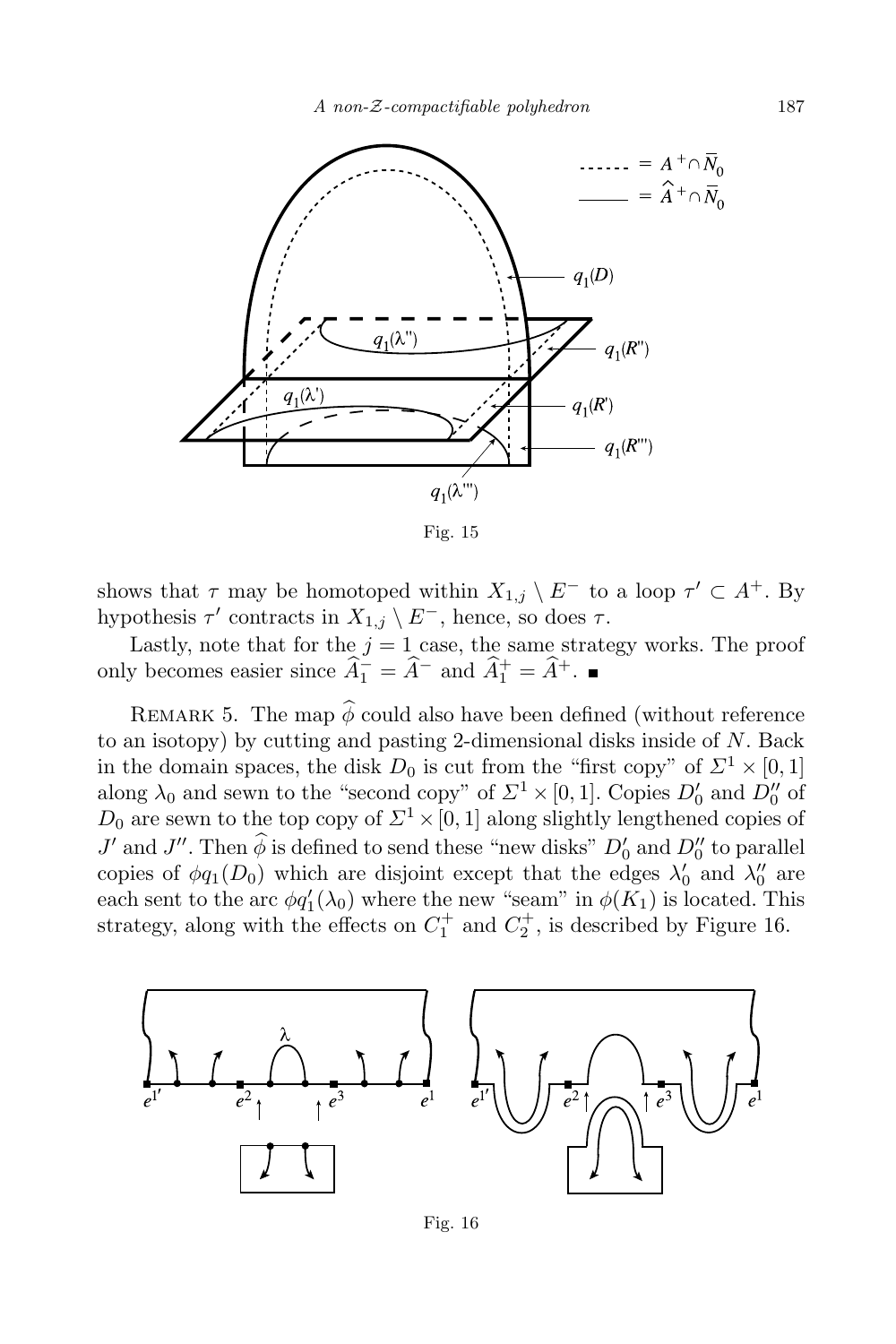#### 188 C. R. Guilbault

The next lemma, while similar to its predecessor, has some significant differences. It involves a geometric move which takes place in a neighborhood of the eye of  $K_1 \subset X_{1,j}$ . For this reason, the main hypothesis  $(\dagger)$  is not symmetric with respect to "+" and "*−*" and is thus more delicate than (*†*).

LEMMA 7.2. *Given the standard setup, suppose that*  ${E^-, E^+}$  *is a par*tition of  $\{\overline{e}_1,\ldots,\overline{e}_j\}$  and that loops in  $A^-$  contract in  $X_{1,j}\setminus E^+$  and loops  $in A<sup>+</sup>$  *contract*  $in X<sub>1,j</sub> \setminus E<sup>-</sup>$ *. Suppose also that* 

( $\ddagger$ )  $\overline{e}_1 \in E^-$  *and*  $C_1^-$  *contains a free Type IV.1 arc*  $\lambda$  *with the property that*  $D_{\lambda}$  *contains no arc component of*  $C^+$ *.* 

*Then we may choose a new p.l. embedding*  $\phi : X_{1,j} \to \text{int}(S^1 \times B^n)$  *which is a homotopy equivalence*, *transverse to*  $B^- \cup B^+$ , *and which satisfies the following conditions*:

- (1) *loops* in  $\widehat{A}^- = (\widehat{\phi})^{-1}(B^-)$  *contract* in  $X_{1,j} \setminus E^+,$
- $(2)$  *loops in*  $\hat{A}^+ = (\phi)^{-1}(B^+)$  *contract in*  $X_{1,j} \setminus E^-$ ,
- $(3)$   $\phi|_{L_1} = \phi|_{L_1}$ , and
- $|(4) |\hat{\phi}(L_2) \cap (B^- \cup B^+)| < |\phi(L_2) \cap (B^- \cup B^+)|.$

*The same result is true if the roles of* "*−*" *and* "+" *are reversed.*

*Proof.* Begin by assuming that  $j \geq 2$ . As in the previous lemma, a proof of the  $j = 1$  case is implicit in our argument.

STEP 1: *Eliminating circle and Type IV.0 arc components from*  $C_1^- \cup$ *C*<sup> $+$ </sup>. Circle components may be removed from  $C_1^- \cup C_1^+$  by using the procedure described in Step 1 of Lemma 7.1. If  $C_1^- \cup C_1^+$  contains a Type IV.0 arc component we may apply Lemma 7.1 directly to produce the desired map  $\phi$ .

STEP 2: *Main setup*. By Step 1, we may assume that neither  $C_1^-$  nor  $C_1^+$  contains components which are circles or arcs of Type IV.0.

Let  $\lambda$  be the Type IV.1 arc promised by ( $\ddagger$ ). Notice that any Type IV.1 arc contained in  $D_{\lambda}$  also satisfies (*‡*), hence, we may assume that  $\lambda$ is innermost with that property, and therefore,  $D_{\lambda} \cap (C_1^{-} \cup C_1^{+}) = \lambda$ . Now  $\partial D_{\lambda} = \lambda \cup J$ , where  $J \subset \Sigma^1 \times \{0\}$  is an arc containing  $e^2$  and having endpoints  $a^1 \in I_1$  and  $b^2 \in I_2$  in common with  $\lambda$  and such that  $b^2 < a^2$ (see Lemma 6). Then  $q_1^{-1}q_1(J) = J \cup J' \cup J''$  where  $J' \subset \Sigma^1 \times \{0\}$  contains  $e^1$  and has endpoints  $b^3$  and  $b^1$ , while  $J'' \subset \Sigma^1 \times \{0\}$  contains  $e^3$  and has endpoints  $a^2$  and  $a^3$ . Another relevant arc  $J''' = q_2^{-1}h_1(q_1(J))$  lies in the preimage of the map  $q_2 : \Sigma^1 \times [0,1] \to K_2$ .

Since  $q_1|_{D_\lambda}$  is injective,  $\phi q_1(D_\lambda)$  is a disk in  $\text{int}(S^1 \times B^n)$ . Let  $(N, N_0)$ be a relative regular neighborhood of the pair  $(\phi q_1(D_\lambda), \phi q_1(D_\lambda))$  in  $(S^1 \times$  $B^n$ ,  $\phi(X_{1,i})$ ). Then *N* is an  $(n + 1)$ -ball and  $N_0 = N \cap \phi(X_{1,i})$  may be realized as  $\phi q_1(D \cup R' \cup R'') \cup \phi q_2(R''')$ , where *D*, *R'* and *R''* are regular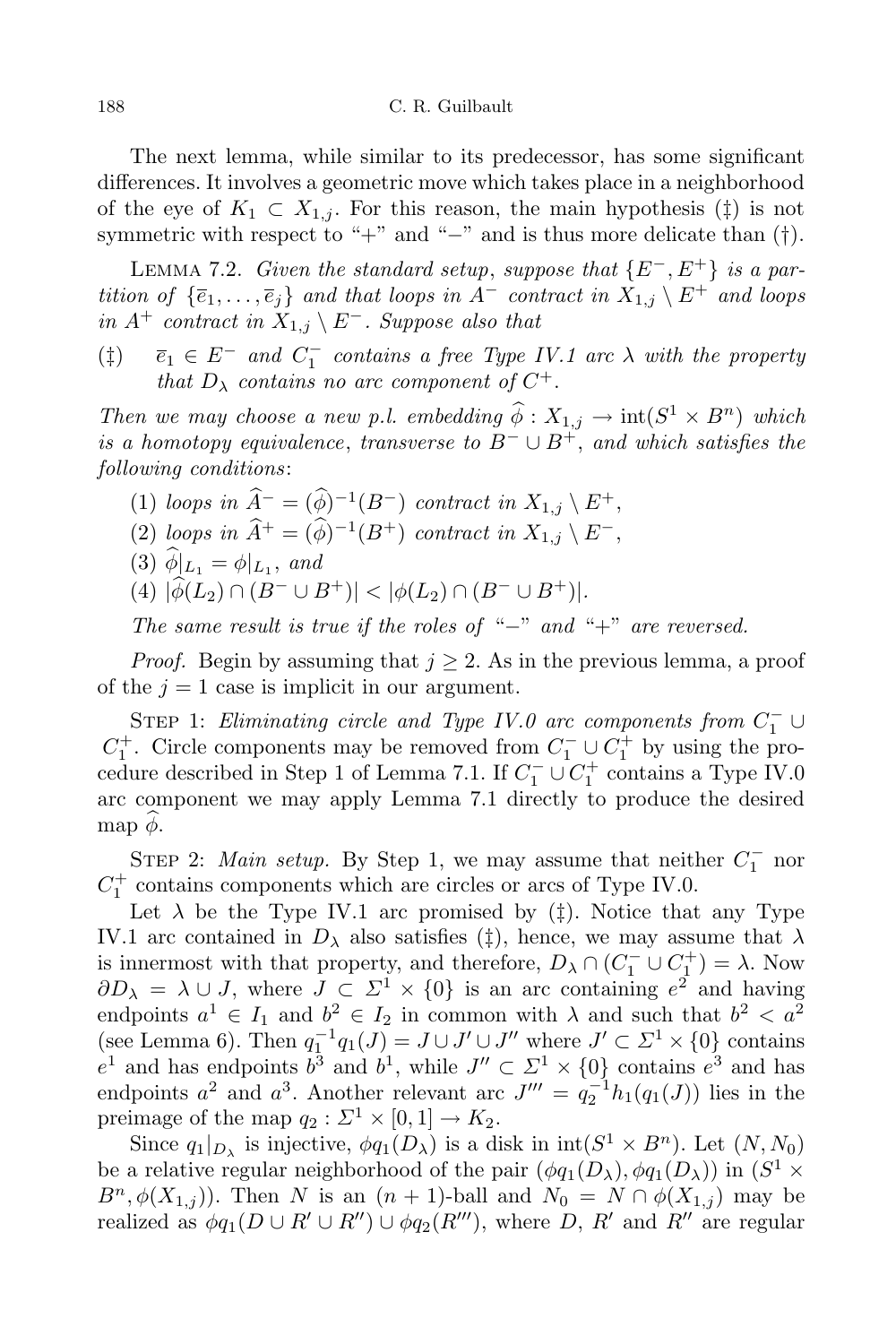neighborhoods of  $D_{\lambda}$ ,  $J'$  and  $J''$  in are  $\Sigma^1 \times [0,1]$ , and  $R'''$  is a regular neighborhood of *J*<sup>*m*</sup> in a separate copy of  $\Sigma^1 \times [0,1]$ . See Figure 17. For later use let  $\overline{N}_0 \subset X_{1,j}$  denote  $\phi^{-1}(N_0)$ .



Fig. 17

STEP 3: *Construction* of  $\hat{\phi}$ . To obtain the desired embedding  $\hat{\phi}$ , we perform an isotopy of  $S^1 \times B^n$ , fixed outside of *N*, which rearranges  $N_0$ to our specifications. Let  $\lambda_0$  be an arc in *D* which is disjoint from  $\lambda$  and cuts off a disk  $D_0 \subset D$  which contains  $D_\lambda$ . Let  $J_0 = D_0 \cap (\Sigma^1 \times \{0\})$ . Let  $\Gamma : N \times [0,1] \to N$  be an isotopy, fixed on  $\partial N$ , which slides the arc  $\phi q_1(J_0)$  (rel endpoints) through the disk  $\phi q_1(D_0)$  and onto the arc  $\phi q_1(\lambda_0)$ . This isotopy squeezes  $\phi q_1(D_0)$  into the disk  $\phi q_1(D \setminus \text{int}(D_0))$  and drags the  $\phi q_1$ -images of *R'* and *R''* and the  $\phi q_2$ -image of *R'''* through portions of  $\phi q_1(D_0)$  so that, at the end, the arcs along which these pieces meet (which include  $\bar{e}_1$ ) all lie on  $\lambda_0$ . Extend *Γ* via the identity outside of *N*, and define  $\hat{\phi} = \Gamma_1 \circ \phi$ . For later use let  $\gamma$  denote the preimage in  $D_0$  of the track of  $\phi q_1(\overline{e}_1)$  under *Γ*.

STEP 4: *Verification of conditions* (1)–(4). Condition (3) is clearly satisfied, and since  $\hat{A}^+$  is unchanged, condition (2) follows as well. To verify the other conditions, we must examine  $\hat{A}$ <sup>−</sup>. Begin by considering the sets  $C_1^-$  and  $C_2^-$ . The most obvious effect of *Γ* is that  $\lambda$  has been pushed down into  $C_2^-$ . More precisely,  $\lambda$  has disappeared from  $C_1^-$  and the arcs of  $C_2^$ which previously contained the endpoints of *J*<sup>*m*</sup> are now joined in  $C_2^-$  by an arc  $\lambda'''$  before they reach  $\Sigma^1 \times \{1\}$ . ( $\lambda'''$  corresponds to  $\lambda$  in that its image under  $\hat{\phi}q_2$  is nearly the same as the image of  $\lambda$  under  $\phi q_1$ .)

To describe the remaining changes to  $C_1^-$ , recall that  $\gamma \subset D_0$  is the preimage of the track of  $\overline{e}_1$  under  $\Gamma$ . For convenience, we can arrange that *γ* intersect  $\lambda$  at a single point *p*, thus separating  $\lambda$  into subarcs  $\lambda_a$  and  $\lambda_b$ ,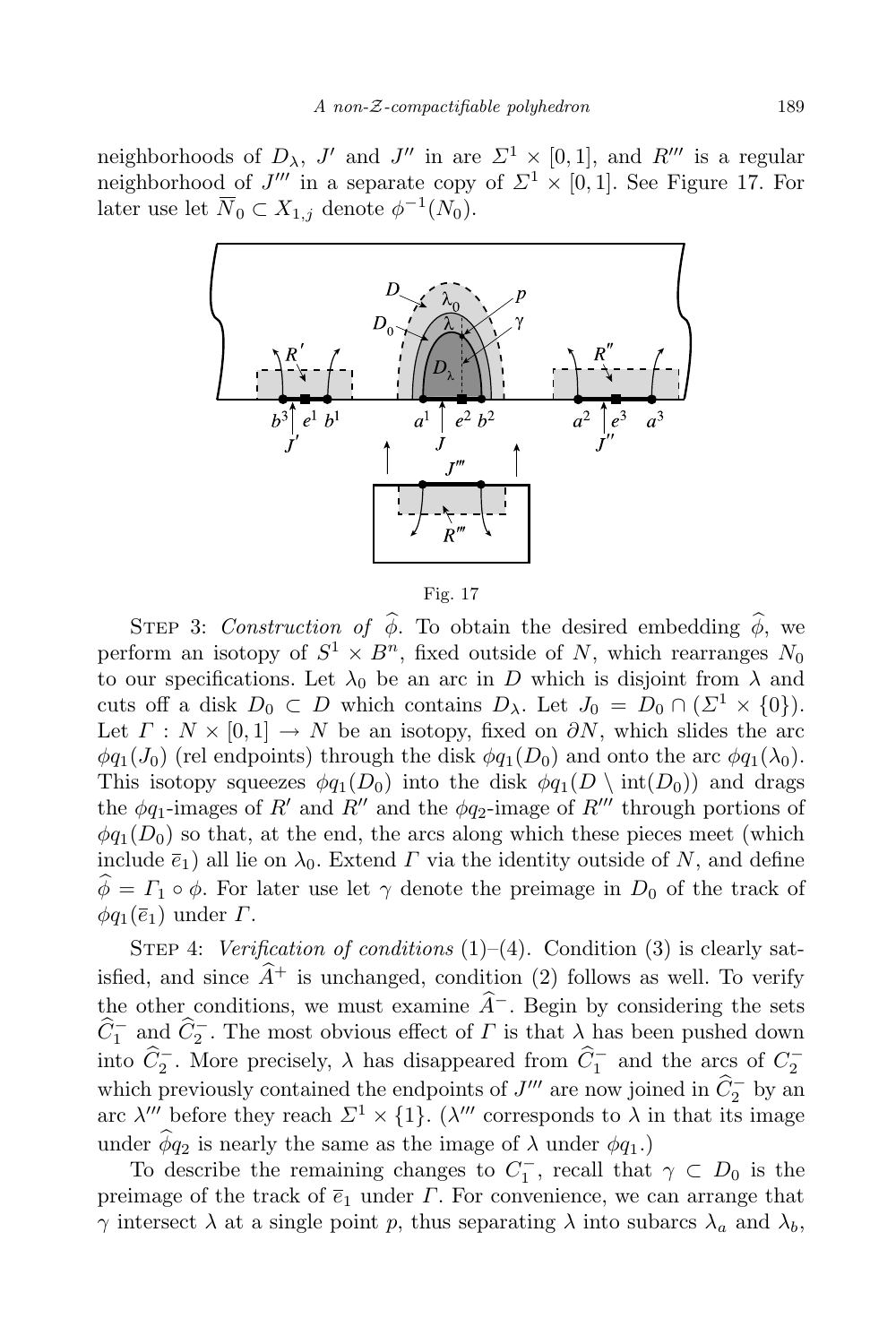### 190 C. R. Guilbault

where  $\lambda_a$  has endpoints  $a^1$  and  $p$  while  $\lambda_b$  has endpoints  $b^2$  and  $p$ . The arcs of  $C_1^-$  which previously contained the endpoints of *J'* are now joined in  $C_1^$ by an arc  $\mu_b$  whose image in  $S^1 \times B^n$  lies close to the image of the path  $\lambda_b * \lambda_b^{-1}$ . A similar change near *J*<sup>*n*</sup>, but with  $\mu_a$  having image close to the image of  $\lambda_a * \lambda_a^{-1}$ , completes the transition of  $C_1^-$  into  $C_1^-$ . See Figure 18.



Fig. 18

NOTE. Although this figure is similar to Figure 14, the way the transition occurs in  $S^1 \times B^n$  is quite different. Much of this can be seen by comparing Figures 15 and 19.

It is now clear that  $|\hat{\phi}(L_2) \cap (B^- \cup B^+)| = |\phi(L_2) \cap (B^- \cup B^+)| - 2$ , hence condition (4) is satisfied, and we need only verify condition (1).

Let  $\tau$  be any embedded loop in  $\hat{A}$ <sup>−</sup>. (Since  $\hat{A}$ <sup>−</sup> is a graph, we may restrict our attention to embedded loops.) We must show that  $\tau$  contracts  $\text{in } X_{1,j} \setminus E^+$ . Since  $\widehat{\phi}|_{X_{1,j} \setminus \text{int}(\overline{N}_0)} = \phi|_{X_{1,j} \setminus \text{int}(\overline{N}_0)}$ , we have  $\underline{\tau} \setminus \text{int}(\overline{N}_0) \subset A^-$ . By construction,  $\tau \cap N_0 \subset q_1(\mu_a \cup \mu_b \cup \lambda''')$  and, since  $N_0$  is contractible, each arc  $q_1(\mu_a)$ ,  $q_1(\mu_b)$  and  $q_1(\lambda''')$  may be homotoped (rel endpoints) within  $\overline{N}_0$  into  $A$ <sup>−</sup> ∩  $\overline{N}_0$ . See Figure 19. These homotopies may pass through  $\overline{e}_1$ ,



Fig. 19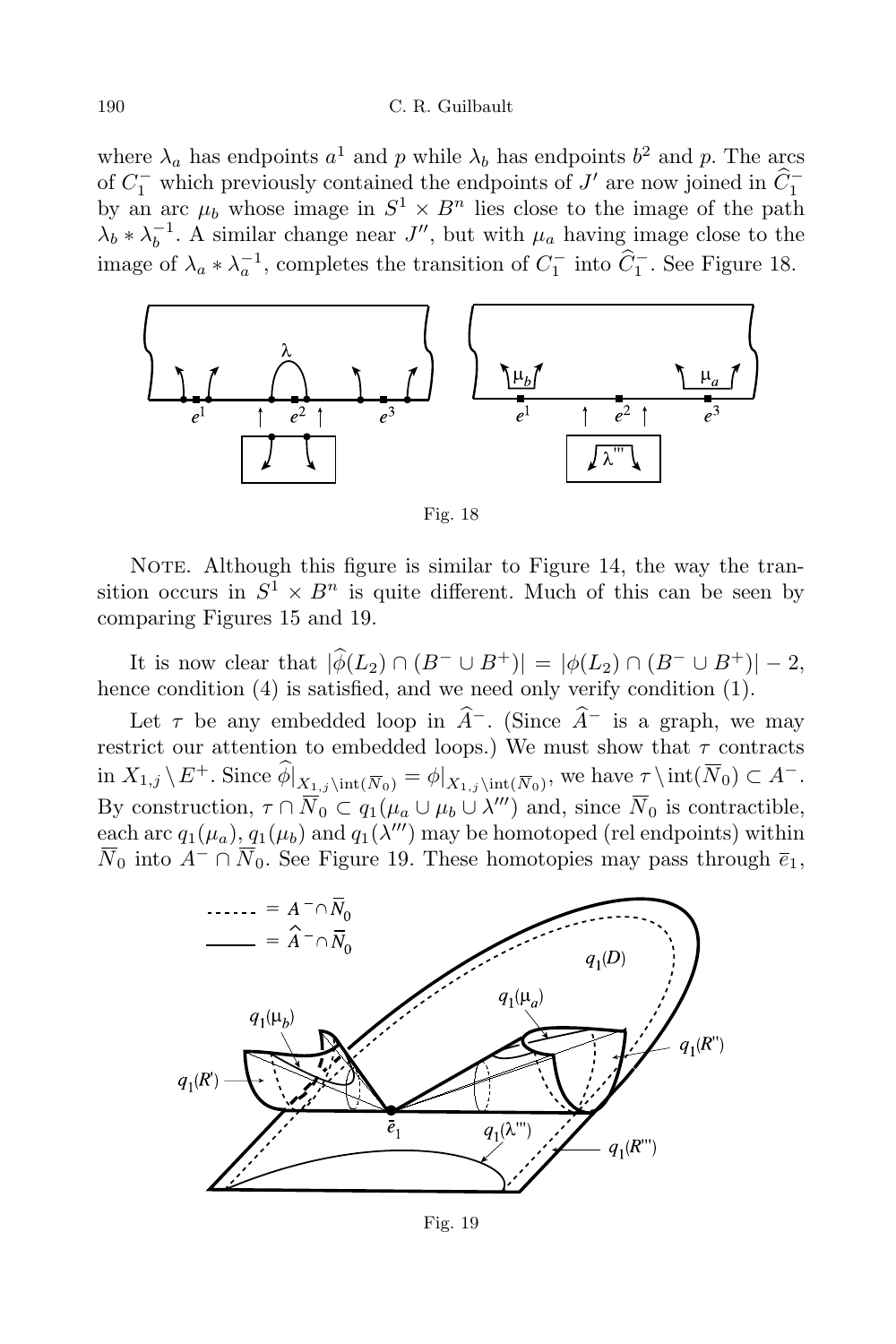but since  $\overline{e}_1 \in E^-$ , it follows that  $\overline{N}_0 \cap E^+ = \emptyset$ . Thus  $\tau$  may be homotoped within  $X_{1,j} \setminus E^+$  to a loop  $\tau' \subset A^-$ . By hypothesis  $\tau'$  contracts in  $X_{1,j} \setminus E^+$ , hence, so does *τ* .

For the  $j = 1$  case we use the same strategy with the proof becoming somewhat simpler.  $\blacksquare$ 

REMARK 6. As with Lemma 7.1, the map  $\hat{\phi}$  just constructed could also be defined by cutting and pasting 2-dimensional disks inside of *N*. Back in the domain spaces, the disk  $D_0$  is cut from the "first copy" of  $\Sigma^1 \times [0,1]$ along  $\lambda_0$  and sewn to the "second copy" of  $\Sigma^1 \times [0,1]$ . Disks  $D'_0$  and  $D''_0$ are sewn to the top copy of  $\Sigma^1 \times [0,1]$  along slightly lengthened copies of *J'* and *J''*. Then  $q_1$  "folds" each of  $D'_0$  and  $D''_0$  along center-lines and identifies points along the outer boundary arcs. The map  $\phi$  now takes  $D'_0$ (after fold and identification) into  $S^1 \times B^n$  parallel to the half of  $\phi q_1(D_0)$ which contains the image of  $\lambda_b$ . In doing so, the "crease" is sent near the image of  $\gamma$  and the arc of identification points is sent to the  $\phi q_1$ -image of  $\lambda_b$ . Similarly,  $\phi$  takes the folded and identified "disk",  $D_0$ ", near to the half of  $\phi q_1(D_0)$  containing the image of  $\lambda_a$ , with the crease being sent near the image of  $\gamma$  and the arc of identification points being sent to the  $\phi q_1$ -image of  $\lambda_a$ . By general position, we may arrange that  $\phi$  be an embedding. This strategy is described in Figure 20.



Fig. 20

The next result is the culmination of our efforts in the last two sections. It will be a key ingredient in our proof of the non-*Z*-compactifiability of *X*.

**PROPOSITION 7.3.** Given the standard setup, suppose that  $\{E^-, E^+\}$  is a partition of  $E = {\overline{e_1}, \ldots, \overline{e_j}}$  with the property that loops in  $A^-$  contract in  $X_{1,j}\backslash E^+$  and loops in  $A^+$  contract in  $X_{1,j}\backslash E^-$ . Then  $|\phi(L_1)\cap B^-|\geq 2^{|E^+|}$ *and*  $|\phi(L_1) \cap B^+| \geq 2^{|E^-|}$ .

*Proof.* The proof will be by induction on *j*. For each *j* we will focus our attention on  $\phi|_{K_1}: K_1 \to S^1 \times B^n$ . Since  $\phi$  and  $K_1 \hookrightarrow X_{1,j}$  are ho-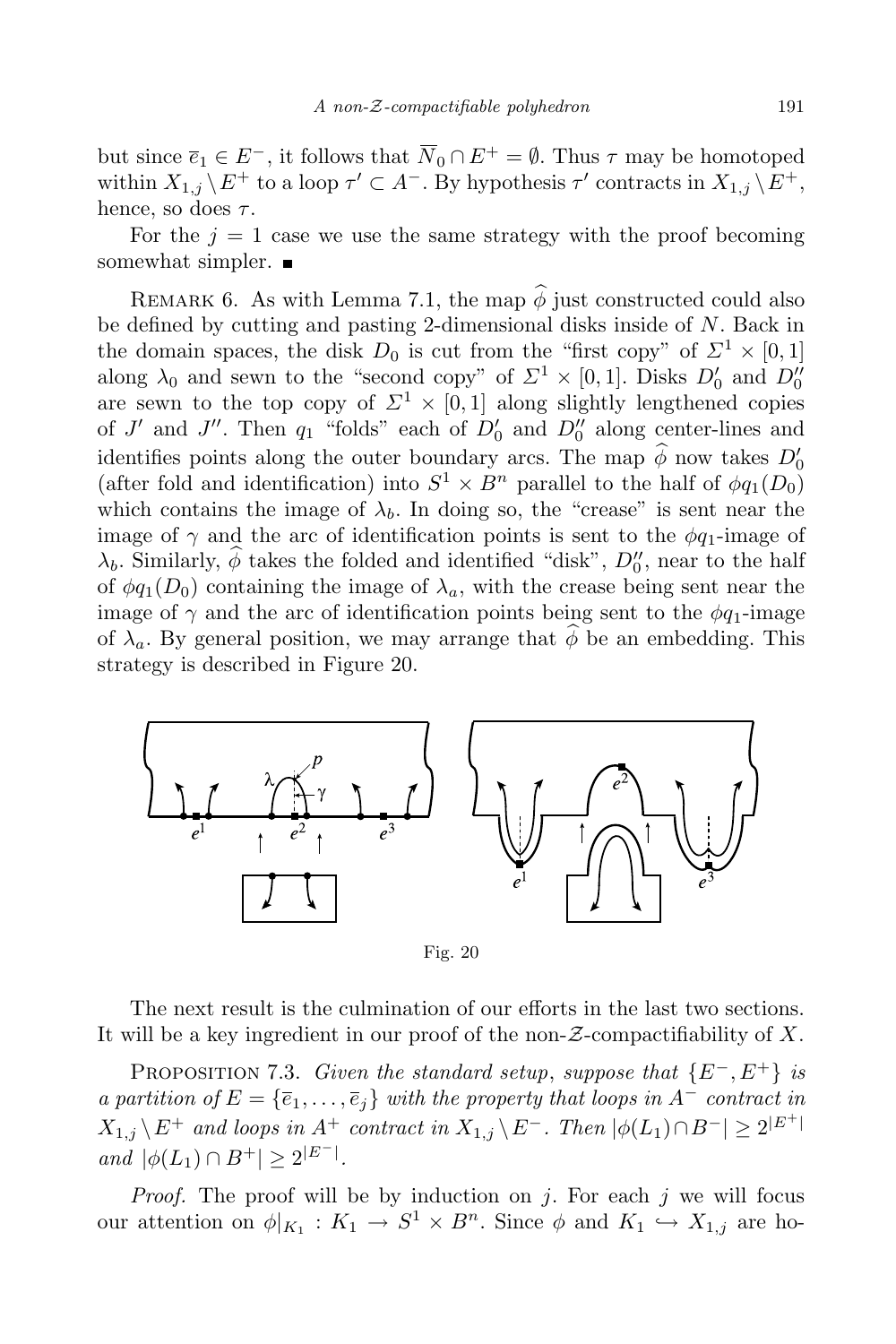## 192 C. R. Guilbault

motopy equivalences (Lemma 4.2(5)), we see that  $\phi|_{K_1}$  is also a homotopy equivalence.

CASE 1:  $j = 1$ . Without loss of generality, we may assume that  $E^ \{\overline{e}_1\}$  and  $E^+ = \emptyset$ .

Since  $\phi(L_1)$  is a non-trivial loop in  $S^1 \times B^n$  it must intersect  $B^-$ , hence *|* $\phi$ (*L*<sub>1</sub>) ∩ *B*<sup>−</sup>*|*  $\geq$  1 = 2<sup>|*E*<sup>+</sup><sup>*+*</sup>. To see that *|* $\phi$ (*L*<sub>1</sub>) ∩ *B*<sup>+</sup>*|*  $\geq$  2, we assume that a</sup> counterexample exists. Suppose further that this counterexample has been chosen so that  $|\phi(L_2) \cap (B^- \cup B^+)|$  is minimal. Then by Lemma 7.1,  $C_1^+$ contains no Type IV.0 arcs and, since loops in  $A^+$  contract in  $K_1 \setminus {\overline{e_1}}$ , Lemma 3.3 implies that  $C_1^+$  contains no Type III arcs. Hence, by an application of Lemma 6.5,  $C_1^+$  contains at least two Type I arcs, contradicting our assumption that  $|\phi(L_1) \cap B^+| < 2$ .

CASE 2:  $j \geq 2$ . Assume that our claim is true for integers less than *j*, but that a counterexample  $\phi: X_{1,j} \to S^1 \times B^n$  exists and that, of all counterexamples, we have chosen one for which  $|\phi(L_2) \cap (B^- \cup B^+)|$  is minimal. Then, by Lemma 7.1, neither  $C_1^-$  nor  $C_1^+$  contains a Type IV.0 arc. We break the remainder of the proof into two subcases.

SUBCASE (2a):  $\overline{e}_1 \in E^-$ . By utilizing Lemma 4.3, we may apply the inductive hypothesis to  $\phi|_{X_{2,j}} : X_{2,j} \to S^1 \times B^n$  to conclude that  $|\phi(L_2) \cap B^-| \ge 2^{|E^+|}$  and  $|\phi(L_2) \cap B^+| \ge 2^{|E^-| \setminus {\overline{e_1}}}| = 2^{|E^-| - 1}$ . Since loops in  $A^+$  contract in  $X_{1,j} \setminus E^-$ , by Corollary 4.4,  $C_1^+$  contains no Type III arcs.

Now, for every point of  $\phi(L_2) \cap B^+$  there is a triple  $\{a^1, a^2, a^3\}$  of equivalent points lying in  $C_1^+$  and, by Lemma 6.5, at least two of these points lie on Type I arcs in  $C_1^+$ . Thus,

$$
|\phi(L_1) \cap B^+| \ge 2 \cdot |\phi(L_2) \cap B^+| \ge 2 \cdot 2^{|E^-| - 1} = 2^{|E^-|}.
$$

Next we focus on  $C_1^-$ . Since  $\overline{e}_1 \in E^-$ , we may not rule out the existence of Type III arcs in  $C_1^-$ ; however, by Lemma 7.2 and minimality,  $C_1^-$  contains no free Type IV.1 arc  $\lambda$  with the property that  $D_{\lambda}$  contains no arc component of  $C^+$ . Now, for every point of  $\phi(L_2) \cap B^-$  there is a triple  $\{a^1, a^2, a^3\}$  of equivalent points lying in *C −* 1 and, by Lemma 6.6, at least one of these points lies on a Type I arc of  $C_1^-$ . Thus,

$$
|\phi(L_1) \cap B^-| \ge |\phi(L_2) \cap B^-| = 2^{|E^+|}.
$$

Hence  $\phi$  was not a counterexample to our claim, so we are finished.

SUBCASE (2b):  $\overline{e}_1 \in E^+$ . The proof is the same, except that the roles of "<sup>−</sup>" and "<sup>+</sup>" are reversed. ■

**8. The non-***Z***-compactifiability of** *X***.** We are now ready to prove the following: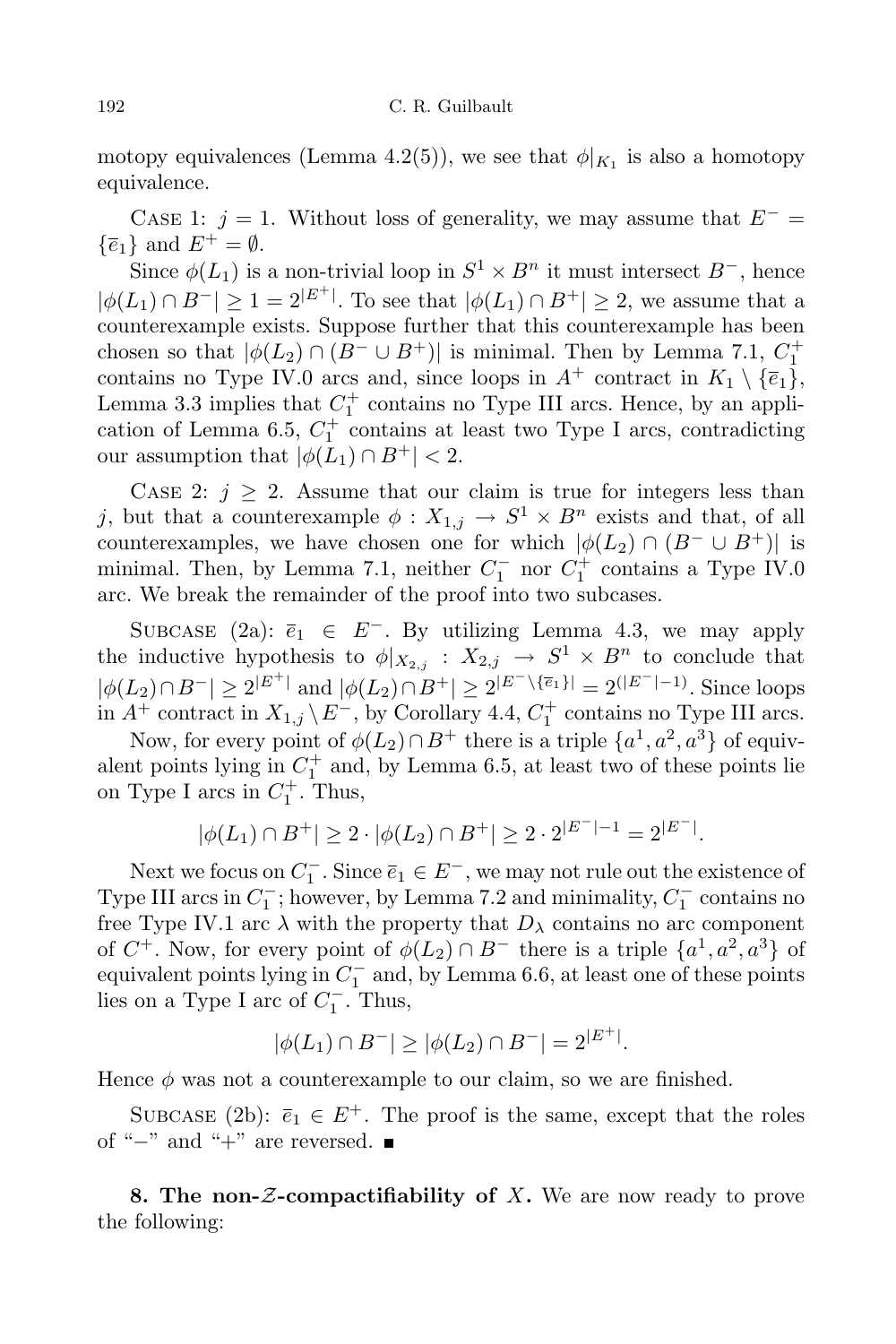THEOREM 8.1 (Non- $\mathcal{Z}$ -compactifiability of *X*). *The space X is* not  $\mathcal{Z}$ *compactifiable.*

Our proof will be by contradiction. Toward that end, suppose there exists a *Z*-compactification  $\widehat{X} = X \cup Z$ . For each *p*, let  $\widehat{X}_{p,\infty} = X_{p,\infty} \cup Z$ . Then  $\widehat{X}_{p,\infty}$  is a neighborhood of *Z* in  $\widehat{X}$ ; moreover, for each neighborhood *U* of *Z* in  $\hat{X}$ , there exists *p* such that  $\hat{X}_{p,\infty} \subset U$ . Easy applications of the definition of *Z*-set and Lemma 4.2 imply the following:

•  $X \hookrightarrow \hat{X}$  is a homotopy equivalence (hence  $\hat{X} \simeq S^1$ ),

• for every  $p, q \in \mathbb{Z}$   $(1 \leq p \leq q)$ , the inclusions  $X_{p,q} \hookrightarrow \widehat{X}$  and  $\widehat{X}_{p,\infty} \hookrightarrow \widehat{X}$ are homotopy equivalences,

• for each *p* there is a strong deformation retraction  $r_p$  :  $\widehat{X} \to \widehat{X}_{p,\infty}$ .

Before beginning the proof, we introduce some more notation and then review an important fact from dimension theory.

Let  $\Omega_{n,k}$  denote the cubification of  $\mathbb{R}^n$  whose *n*-cells are of the form  $\prod_{i=1}^{n} [p_i/2^k, (p_i+1)/2^k],$  where  $p_1, \ldots, p_n \in \mathbb{Z}$ . Note that for each r, the *r*-skeleton,  $\Omega_{n,k}^{(r)}$ , of  $\Omega_{n,k}$  consists of all points  $(x_1, \ldots, x_n) \in \mathbb{R}^n$  for which at least  $n - r$  of the  $x_i$ 's are of the form  $s_i/2^k$  with  $s_i \in \mathbb{Z}$ . Note also that each coordinate hyperplane  $\mathbb{R}^m \subset \mathbb{R}^n$  corresponds to a subcomplex of  $\Omega_{n,k}$ with cubification *Ωm,k*.

For all  $k \geq 0$ ,  $S^1 \times B^n$ ,  $B^-$  and  $B^+$  (as realized in Section 6) correspond to subcomplexes of  $\Omega_{n+1,k}$ .

Recall from dimension theory the *universal* 1-dimensional Nöbeling *space*,  $\mathcal{N}_1^3 = \{(x_1, x_2, x_3) \in \mathbb{R}^3 \mid \text{at most one of the } x_i\text{'s is rational}\}.$  This space has the important property that for any compact, 1-dimensional, separable metric space  $Z$ , the space  $\mathcal{E}(Z, \mathcal{N}_1^3)$  of embeddings of  $X$  into  $\mathcal{N}_1^3$ is dense in the space  $\mathcal{C}(Z,\mathbb{R}^3)$  of continuous maps of *Z* into  $\mathbb{R}^3$  (see [En, Section 1.11]).

*Proof* of Theorem 8.1. Suppose that *X* admits a *Z*-compactification  $\hat{X} =$ *X* ∪ *Z*. We break the proof into two steps.

STEP 1: *We construct an embedding*  $\phi$  :  $\hat{X} \rightarrow \text{int}(S^1 \times B^4)$  *with the following properties*:

 $(1)$   $\phi$  *is a homotopy equivalence*,

 $(2)$   $\phi|_X$  *is a p.l. embedding transverse to*  $B^-$  *and*  $B^+$ *, and* 

 $(3) \phi(Z) \cap \Omega_{5,k}^{(3)} = \emptyset$  *for all k.* 

To get started, we will need the following:

CLAIM (a).  $dim(Z) = 1$ .

By the definition of a *Z*-set, for every  $ε > 0$ , there exists an  $ε$ -map of  $\overline{X}$  into  $\overline{X}$ . Since  $\overline{X}$  is a 2-dimensional polyhedron, a standard result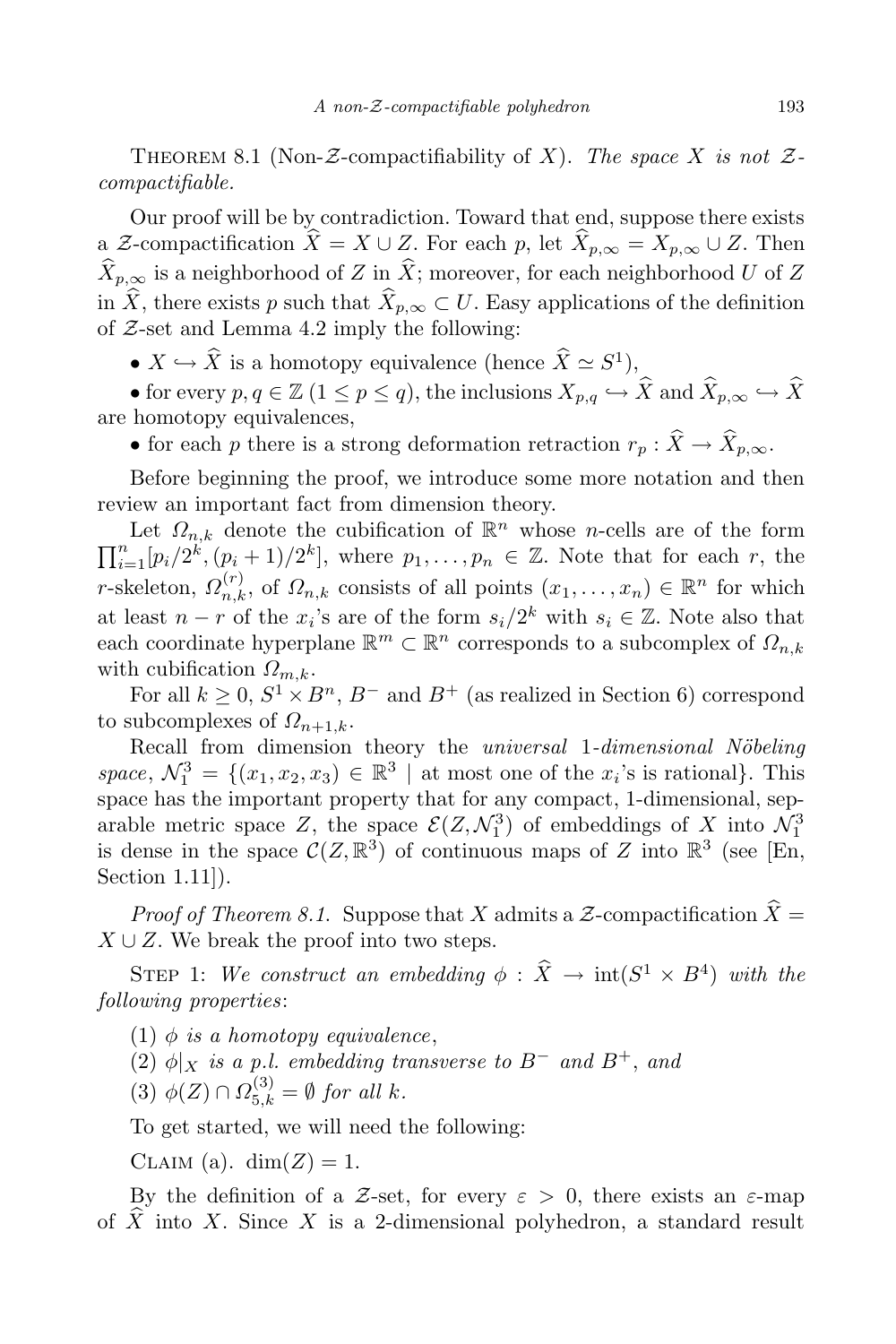from dimension theory [Mi, Th. 4.5.13] implies that dim  $\hat{X} = 2$ . Then [BM, Prop. 2.6] guarantees that  $\dim(Z) \leq 1$ .

CLAIM (b). *There exists a homotopy equivalence*  $G : X \to \text{int}(S^1 \times B^2)$ so that  $G|_Z$  embeds  $Z$  *in*  $\mathcal{N}_1^3$ .

Begin with a homotopy equivalence  $F : X \to \text{int}(S^1 \times B^2)$ . By the dimension theoretic result mentioned earlier, we may approximate  $f = F|_Z$ arbitrarily closely by an embedding  $g: Z \to \mathcal{N}_1^3$ . Since  $\text{int}(S^1 \times B^2)$  is an ANR and since *Z* has arbitrarily small neighborhoods in  $\hat{X}$  of the form  $\hat{X}_{p,\infty}$ , it follows that *g* may be extended to a map  $\overline{g}$  :  $\hat{X}_{p,\infty} \to \text{int}(S^1 \times B^2)$ . By precomposing with a strong deformation retraction  $r_p$  :  $\hat{X} \to \hat{X}_{p,\infty}$  we may extend  $\overline{g}$  to  $G : \hat{X} \to \text{int}(S^1 \times B^2)$ .

By choosing *g* sufficiently close to *f* and *p* sufficiently large in the above paragraph, we can make  $\overline{g}$  arbitrarily close to  $f = F|_{\widehat{X}_{p,\infty}}$ . Since sufficiently close maps of a compactum into  $\text{int}(S^1 \times B^2)$  are homotopic (by the straight-line homotopy), we may assume that  $\overline{g}$  is homotopic to  $\overline{f}$ . Now *F* and  $\widehat{X}_{p,\infty} \hookrightarrow \widehat{X}$  are both homotopy equivalences, hence,  $\overline{f}$  is a homotopy equivalence. It follows that  $\overline{g}$  is a homotopy equivalence, and since  $r_p$ is a homotopy equivalence, so is  $G = \overline{g} \circ r_p$ . This completes the proof of Claim (b).

Next, recall that (by the convention established in Section 6),  $S^1 \times B^4 =$  $(S^1 \times B^2) \times [-1,1]^2$ . Choose a small irrational number  $r_0 \in (0,1)$  and define  $\psi : \hat{X} \to S^1 \times B^4 = (S^1 \times B^2) \times [-1,1]^2$  by  $\psi(x) = (G(x), (r_0, r_0)).$ Clearly,  $\psi$  is a homotopy equivalence and, since  $\psi(Z) \subset \mathcal{N}_1^3 \times \{(r_0, r_0)\} \subset$  $\mathbb{R}^3 \times \mathbb{R}^2$ , at most one  $\mathbb{R}^5$ -coordinate of each point in  $\psi(Z)$  is rational. Thus,  $\psi(Z) \cap \Omega_{5,k}^{(3)} = \emptyset$  for all *k*.

To complete Step 1, we use basic general position to adjust *ψ* to the desired map. Begin by choosing a cover  $\mathcal U$  of  $\psi(X)$  by round open *n*-balls each contained in  $int(S^1 \times B^4)$ . Then choose a triangulation **T** of *X* so that each  $K_i$  (and hence, each  $X_{p,\infty}$ ) corresponds to a subcomplex, and for each simplex  $\sigma \in \mathbf{T}$ , there exists  $U_{\sigma} \in \mathcal{U}$  such that  $\psi(\sigma) \subset U_{\sigma}$ . In addition, choose **T** so that mesh $(\mathbf{T}|_{X_{p,\infty}}) \to 0$  as  $p \to \infty$  (here the mesh is measured in  $\widehat{X}$ ).

Begin by defining  $\phi$  on the vertex set  $\mathbf{T}^{(0)}$  so that the following properties are satisfied:

(i) for each  $\sigma \in \mathbf{T}$ ,  $\phi(\sigma^{(0)}) \subset U_{\sigma}$ , (ii) if  $v \in \mathbf{T}^{(0)}|_{X_{p,\infty}}$ , then dist $(\phi(v), \psi(v)) < 1/p$ , (iii)  $\{\phi(v) \mid v \in \mathbf{T}_{(0)}^{(0)}\}$  is in general position in  $\mathbb{R}^5$ ,  $(iv)$   $\{\phi(v) \mid v \in \mathbf{T}^{(0)}\} \cap (B^{-} \cup B^{+}) = \emptyset$ , and (v) if  $v \in \mathbf{T}^{(0)}$  and  $\phi(v) = (x_1, \ldots, x_5) \in \mathbb{R}^5$ , then  $x_5 > r_0$ .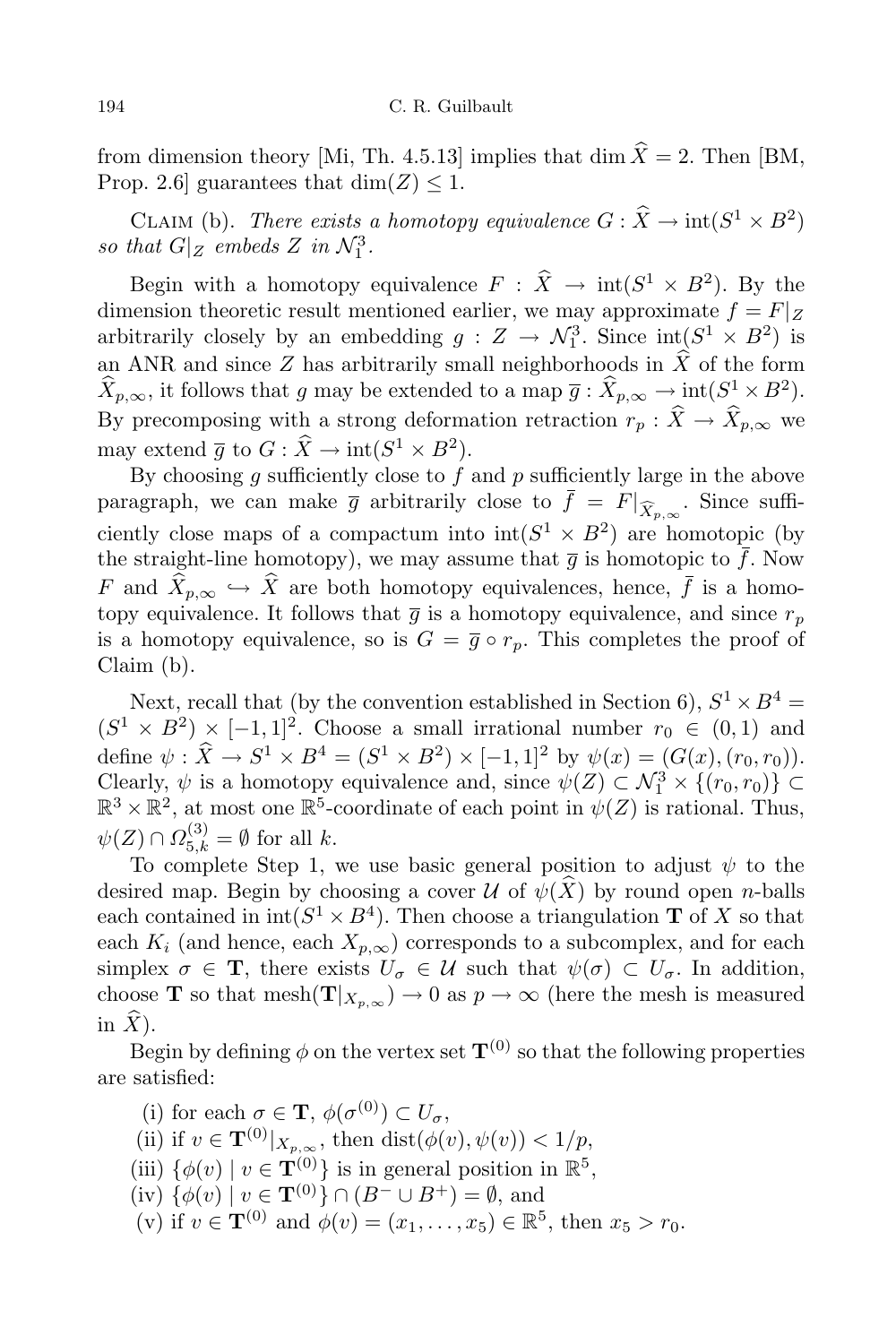Extend  $\phi$  linearly over each simplex of **T**, then extend to all of  $\widehat{X}$  by letting  $\phi|_Z = \psi|_Z$ . Condition (i) ensures that  $\phi$  sends  $\hat{X}$  into  $\text{int}(S^1 \times B^4)$ and that  $\phi$  is homotopic to  $\psi$ . Condition (ii) guarantees that  $\phi$  is continuous, while conditions (iii) and (iv) ensure that  $\phi|_X$  is a p.l. embedding transverse to  $B^- \cup B^+$ . Condition (v) makes  $\phi$  an embedding by arranging that  $\phi(X) \cap$  $\phi(Z) = \emptyset$ .

STEP 2: *Deriving a contradiction*. Let  $A^{-}_{1,\infty}$  denote the 1-dimensional polyhedron  $(\phi^{-1}(B^-)) \cap X$ , and for integers  $1 \le p \le q$ , let  $A_{p,q}^- = A_{1,\infty}^- \cap X_{p,q}$ and  $A_{p,\infty}^- = A_{1,\infty}^- \cap X_{p,\infty}$ . Define  $A_{1,\infty}^+$ ,  $A_{p,q}^+$  and  $A_{p,\infty}^+$  similarly. Also, let  $E_{1,\infty} = \{\overline{e}_i \mid i = 1,2,\ldots\}$  and  $E_{p,q} = \{\overline{e}_i \mid p \leq i \leq q\}$ . Then define  $E_{1,\infty}^+ = \{\overline{e}_i \in E_{\infty} \mid \phi(\overline{e}_i) \in \mathbb{H}^+\}, E_{1,\infty}^- = E_{1,\infty} \setminus E_{1,\infty}^+, E_{p,q}^+ = E_{p,q} \cap E_{1,\infty}^+$ and  $E_{p,q}^- = E_{p,q} \cap E_{1,\infty}^-$ .

Since  $\phi(\widehat{X})$  is a compact ANR, there exists  $\varepsilon > 0$  so that loops in  $\phi(\widehat{X})$ of diameter less than  $\varepsilon$  bound singular disks in  $\phi(\widehat{X})$  having diameter less than 1. Since  $\phi(\widehat{X})$  may be pushed into  $\phi(X)$  by arbitrarily small homotopies, it follows that loops in  $\phi(X)$  having diameter less than  $\varepsilon$  bound singular disks in  $\phi(X)$  having diameter less than 1.

Choose *k* sufficiently large that  $\text{mesh}(\Omega_{5,k}) < \varepsilon$ . Since  $\phi(Z) \cap \Omega_{5,k}^{(3)} = \emptyset$ , sufficiently small neighborhoods of  $\phi(Z)$  miss  $\Omega_{5,k}^{(3)}$ . Hence, there exists  $p_0 \in$  $\mathbb{Z}$  so that  $\phi(\widehat{X}_{p_0,\infty}) \cap \Omega_{5,k}^{(3)} = \emptyset$ . Since  $B^- \setminus \Omega_{5,k}^{(3)}$  and  $B^+ \setminus \Omega_{5,k}^{(3)}$  consist of finite collections of pairwise disjoint open 4-cubes, each having diameter less than  $\varepsilon$ , loops in  $\phi(X_{p_0,\infty}) \cap B^-$  and  $\phi(X_{p_0,\infty}) \cap B^+$  bound singular disks in  $\phi(X)$  having diameters less than 1.

Pulling the above information back into *X*, and noting that

 $dist(B^{-}, \phi(E_{\infty}^{+})) > 1$  and  $dist(B^{+}, \phi(E_{\infty}^{-})) > 1$ ,

we deduce that loops in  $A_{p_0,\infty}^-$  contract in  $X \setminus E_{\infty}^+$  and loops in  $A_{p_0,\infty}^+$ <br>contract in  $X \setminus E_{\infty}^-$ . By Lemma 4.3, if  $q \ge p_0$ , then loops in  $A_{p_0,q}^-$  contract in  $X_{p_0,q} \setminus E_{p_0,q}^+$  and loops in  $A_{p_0,q}^+$  contract in  $X_{p_0,q} \setminus E_{p_0,q}^-$ 

Now, for each  $q \geq p_0$ , the map  $\phi|_{X_{p_0,q}} : X_{p_0,q} \to \text{int}(S^1 \times B^4)$  satisfies all hypotheses of Proposition 7.3. We may conclude that

$$
|\phi(L_{p_0})\cap B^-|\geq 2^{|E_{p_0,q}^+|}\quad \text{and}\quad |\phi(L_{p_0})\cap B^+|\geq 2^{|E_{p_0,q}^-|}.
$$

But as  $q \to \infty$ , at least one of  $|E_{p_0,q}^+|$  or  $|E_{p_0,q}^-|$  approaches infinity, and since  $\phi(L_{p_0})$  is a p.l. embedded circle which intersects  $B^- \cup B^+$  transversely at finitely many points, this gives a contradiction.  $\blacksquare$ 

**9. Questions.** Along with the open question at the conclusion of Section 1, some interesting questions remain.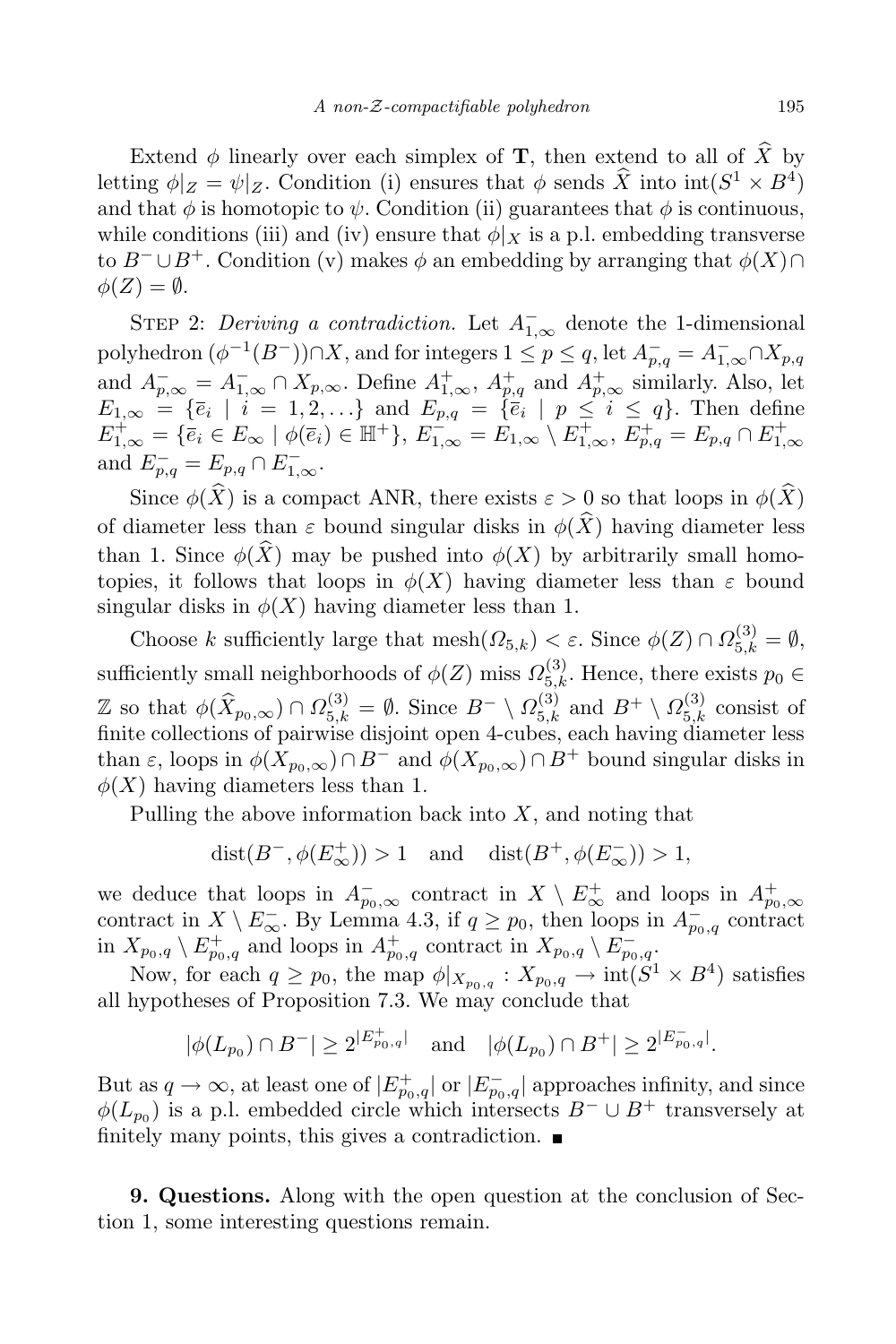#### 196 C. R. Guilbault

QUESTION. Does there exist a finite *n* such that  $X \times [-1,1]^n$  is  $\mathcal{Z}$ *compactifiable?*

QUESTION. *Does there exist an open n-manifold*  $M^n$  *for which*  $M^n \times Q$ *is <sup>Z</sup>-compactifiable but <sup>M</sup><sup>n</sup> is not?*

QUESTION (motivated by [Be, p. 135]). If Y is a finite  $K(G, 1)$ *, does its universal cover admit a Z-compactification?*

NOTE. The universal cover of the finite aspherical 2-complex discussed near the end of Section 1 is *Z*-compactifiable.

### **References**

- [AG] F. D. Ancel and C. R. Guilbault, *Z-compactifications of open manifolds*, Topology 38 (1999), 1265–1280.
- [Be] M. Bestvina, *Local homology properties of boundaries of groups*, Michigan Math. J. 43 (1996), 123–139.
- [BM] M. Bestvina and G. Mess, *The boundary of negatively curved groups*, J. Amer. Math. Soc. 4 (1991), 469–481.
- [CP] G. Carlsson and E. K. Pedersen, *Controlled algebra and the Novikov conjectures for K- and L-theory*, Topology 34 (1995), 731–758.
- [Ch] T. A. Chapman, *Lecture Notes on Hilbert Cube Manifolds*, CBMS Regional Conf. Ser. in Math. 28, Amer. Math. Soc., 1976.
- [CS] T. A. Chapman and L. C. Siebenmann, *Finding a boundary for a Hilbert cube manifold*, Acta Math. 137 (1976), 171–208.
- [Co] M. M. Cohen, *A Course in Simple-Homotopy Theory*, Grad. Texts in Math. 10, Springer, 1973.
- [Ed] R. D. Edwards, *Characterizing infinite-dimensional manifolds topologically* (*after Henryk Toruńczyk*), in: Séminaire Bourbaki (1978/79), Exp. No. 540, Lecture Notes in Math. 770, Springer, 1979, 278–302.
- [En] R. Engelking, *Dimension Theory*, North-Holland Math. Library 19, North-Holland and PWN, 1978.
- [FW] S. Ferry and S. Weinberger, *A coarse approach to the Novikov conjecture*, in: Novikov Conjectures, Index Theorems and Rigidity, Vol. 1 (Oberwolfach, 1993), London Math. Soc. Lecture Note Ser. 226, Cambridge Univ. Press, 1995, 147–163.
- [Ge] R. Geoghegan, *Open problems in infinite-dimensional topology*, Topology Proc., 4 (1979), 287–338.
- [Mi] J. van Mill, *Infinite-Dimensional Topology. Prerequisites and Introduction*, North-Holland Math. Library 43, North-Holland, Amsterdam, 1989.
- [Si] L. C. Siebenmann, *The obstruction to finding a boundary for an open manifold of dimension greater than five*, Ph.D. thesis, Princeton Univ., 1965.
- [Wa1] C. T. C. Wall, *Finiteness conditions for CW complexes*, Ann. of Math. 81 (1965), 55–69.
- [Wa2] —, *Finiteness conditions for CW complexes II*, Proc. Roy. Soc. Ser. A 295 (1966), 129–139.